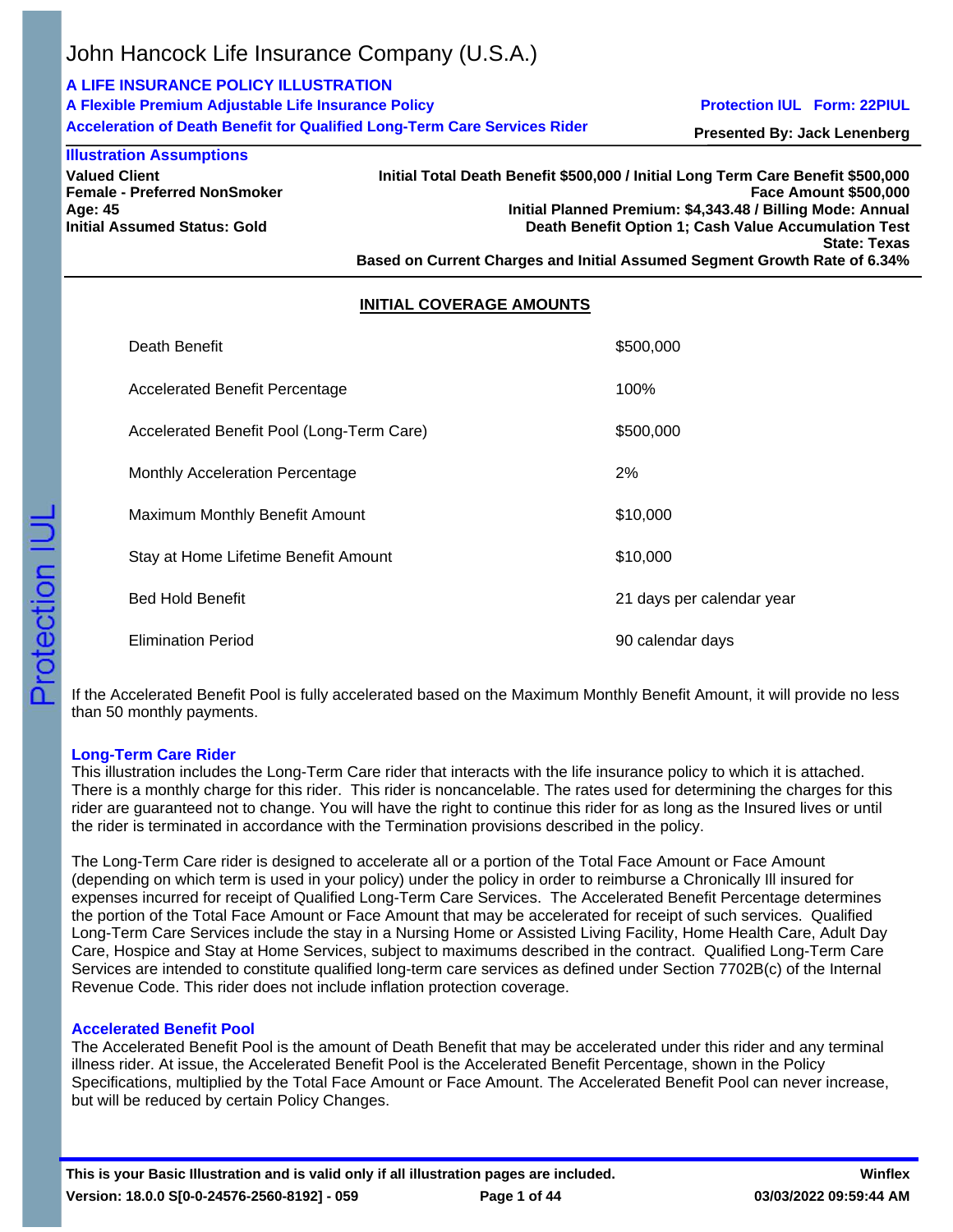## **A LIFE INSURANCE POLICY ILLUSTRATION**

| A Flexible Premium Adjustable Life Insurance Policy<br>Acceleration of Death Benefit for Qualified Long-Term Care Services Rider (cont'd) | <b>Protection IUL Form: 22PIUL</b>  |
|-------------------------------------------------------------------------------------------------------------------------------------------|-------------------------------------|
|                                                                                                                                           | <b>Presented By: Jack Lenenberg</b> |

### **Illustration Assumptions**

**Valued Client Female - Preferred NonSmoker Age: 45 Initial Assumed Status: Gold**

### **Initial Total Death Benefit \$500,000 / Initial Long Term Care Benefit \$500,000 Face Amount \$500,000 Initial Planned Premium: \$4,343.48 / Billing Mode: Annual Death Benefit Option 1; Cash Value Accumulation Test State: Texas Based on Current Charges and Initial Assumed Segment Growth Rate of 6.34%**

## **Eligibility for Payment of Accelerated Benefits**

You are eligible for Accelerated Benefits under this rider if the insured is Chronically Ill, has satisfied the Elimination Period and we approve your claim. We will not pay Accelerated Benefits under this rider until the Elimination Period has been satisfied. The Elimination Period is 90 calendar days from the date of Written Certification that the Insured is a Chronically Ill Individual. Chronically Ill means the condition of having been certified by a Licensed Health Care Practitioner that:

- Substantial Assistance is required when the insured is performing at least 2 of 6 Activities of Daily Living (Bathing, Continence, Dressing, Eating, Toileting, Transferring) for a period expected to last 90 days; or
- Substantial Supervision is required due to a Severe Cognitive Impairment.

## **Maximum Monthly Benefit Amount**

The maximum we will pay for Accelerated Benefits in any one calendar month for Qualified Long-Term Care Services, excluding Stay at Home Services, is the Maximum Monthly Benefit Amount. When you become eligible to receive Accelerated Benefits, we will determine the Maximum Monthly Benefit Amount. The Maximum Monthly Benefit Amount is equal to the Accelerated Benefit Pool on the date you first become eligible to receive Accelerated Benefits multiplied by the Monthly Acceleration Percentage. Withdrawals or reductions in Face Amount will also decrease the Maximum Monthly Benefit Amount.

## **Bed Hold Benefit**

If the insured's stay in a Nursing Home or an Assisted Living Facility is interrupted for any reason, we will continue to pay Accelerated Benefits from the Accelerated Benefit Balance to hold their bed.

## **Stay at Home Lifetime Benefit Amount**

The Stay at Home Lifetime Benefit Amount is the maximum amount we will pay for Stay at Home Services during the insured's lifetime. On the date we first receive Receipts for Stay at Home Services, the Stay at Home Lifetime Benefit Amount is equal to the Maximum Monthly Benefit Amount in effect on that date. Thereafter, the Stay at Home Lifetime Benefit Amount will be recalculated if the Maximum Monthly Benefit Amount is recalculated. Stay at Home Services include:

- Caregiver Training
- Emergency Medical Response System
- Durable Medical Equipment
- Home Modification
- Home Safety Check
- Provider Care Check

## **Additional Support Services**

Access to Provider Pathway is available to our Long-Term Care rider customers at no additional cost. Provider Pathway offers a broad range of long-term care support services to help meet the needs of you and your family, such as identifying care providers in your area and formulating a service plan. Provider Pathway can help with locating and potentially negotiating discounts for:

- Home Health Care and Community Services
- Long-Term Care and Assisted Living Facilities
- Adult Day Care Services
- Caregiver Support Services
- Durable Medical Equipment
- Personal Emergency Response Systems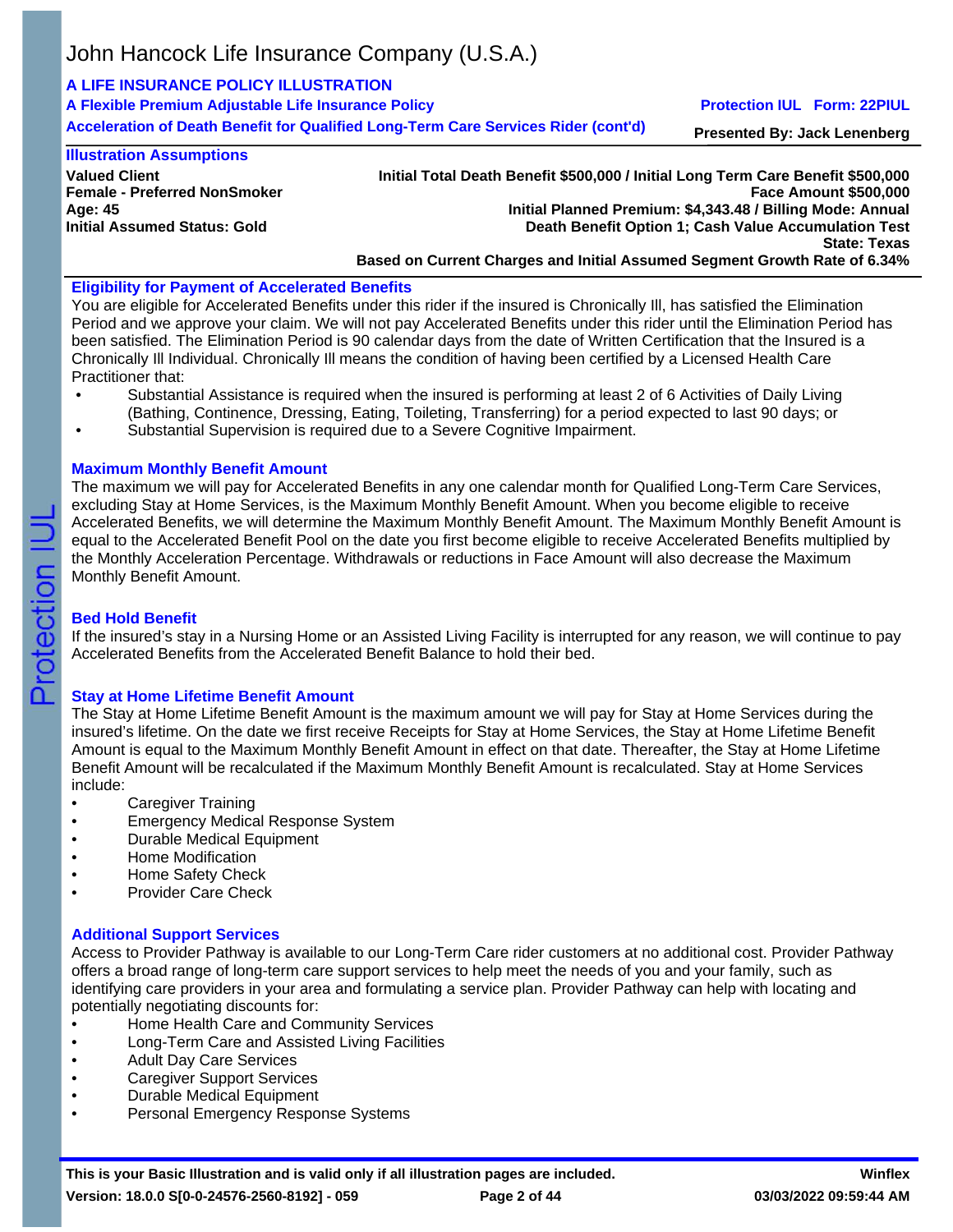## **A LIFE INSURANCE POLICY ILLUSTRATION**

| A Flexible Premium Adjustable Life Insurance Policy                                | <b>Protection IUL Form: 22PIUL</b>  |
|------------------------------------------------------------------------------------|-------------------------------------|
| Acceleration of Death Benefit for Qualified Long-Term Care Services Rider (cont'd) | <b>Presented By: Jack Lenenberg</b> |

### **Illustration Assumptions**

**Valued Client Female - Preferred NonSmoker Age: 45 Initial Assumed Status: Gold**

**Initial Total Death Benefit \$500,000 / Initial Long Term Care Benefit \$500,000 Face Amount \$500,000 Initial Planned Premium: \$4,343.48 / Billing Mode: Annual Death Benefit Option 1; Cash Value Accumulation Test State: Texas Based on Current Charges and Initial Assumed Segment Growth Rate of 6.34%**

Provider Pathway is the current service provider for John Hancock. The program may be changed or discontinued at any time. Provider Pathway is not affiliated with John Hancock.

## **Long-Term Care Rider Effect on Policy**

The Death Benefit, Accelerated Benefit Pool and Policy Value will be reduced by the Payment of Accelerated Benefits. Any remaining Death Benefit will be paid to the named beneficiary. If there is a policy loan, a portion of the Accelerated Benefit will be deemed a loan repayment and will reduce the Accelerated Benefit otherwise payable to you.

## **Extension of Benefits**

Should the policy lapse for any reason while the insured is confined in a Nursing Home and we are paying uninterrupted Accelerated Benefits, we will continue paying Accelerated Benefits until the earliest of the following:

- the date the insured is discharged from the Nursing Home;
- the date the Accelerated Benefit Balance is exhausted;
- the date you fail to comply with this rider's eligibility requirements, as described in the rider; or
- the date the insured dies.

## **Exceptions**

Protection

This rider does not pay benefits for care or treatment:

- due to intentionally self-inflicted injury;
- due to suicide or attempted suicide while sane or insane;
- required as a result of alcoholism or drug addiction;
- due to war (declared or undeclared) or any act of war, or service in any of the armed forces or auxiliary units;
- due to participation in a felony, riot, or insurrection;
- normally not provided or made in the absence of insurance;
- received outside of the 50 United States and the District of Columbia;
- provided by a Nursing Home, Assisted Living Facility, Home Health Care Agency, or Adult Day Care Center that is owned and operated by a member of your or the insured's Immediate Family; or
- provided by a member of your or the insured's Immediate Family.

## **Long-Term Care Rider - Tax Disclosure**

This rider is intended to be a qualified long-term care insurance contract under IRC section 7702B. Accelerated Benefits paid under this rider are intended to be excludable from gross income under current federal tax law. However, we believe the monthly charge for this benefit should be considered a policy distribution, and therefore, will reduce the cost basis of the policy.

This material does not constitute tax or legal advice and neither John Hancock nor any of its agents, employees or registered representatives are in the business of offering such advice. You should consult with your own tax advisor.

The Long-Term Care rider may vary by state. Please refer to the Outline of Coverage or specimen contract for complete details.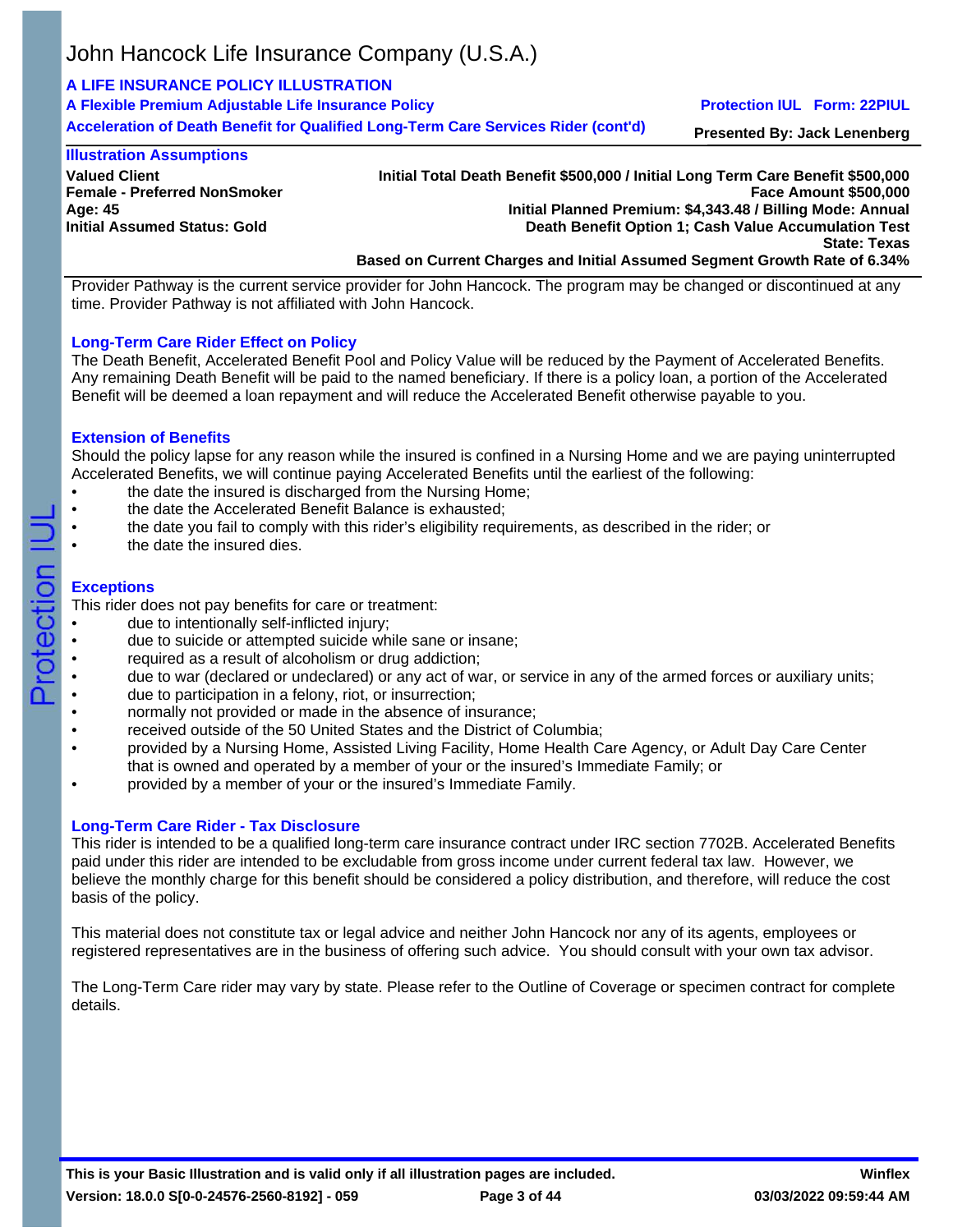# **A LIFE INSURANCE POLICY ILLUSTRATION**

**A Flexible Premium Universal Life Insurance Policy Valuable Information About Your Life Insurance Illustration**

## **Protection IUL Form: 22PIUL**

**Presented By: Jack Lenenberg**

## **Illustration Assumptions**

**Valued Client Female - Preferred NonSmoker Age: 45 Initial Assumed Status: Gold**

#### **Initial Total Death Benefit \$500,000 / Initial Long Term Care Benefit \$500,000 Face Amount \$500,000 Initial Planned Premium: \$4,343.48 / Billing Mode: Annual Death Benefit Option 1; Cash Value Accumulation Test State: Texas Based on Current Charges and Initial Assumed Segment Growth Rate of 6.34%**

**Protection Indexed Universal Life Insurance**

## *About This Illustration*

This illustration is intended to assist you in understanding how your policy may perform over time given a specified set of assumptions applied to the features of the policy. The illustration is not intended to predict your actual policy performance.

### **Certain values shown in this illustration are guaranteed, and other values are not guaranteed. Unless otherwise stated, amounts credited and other values set forth in this illustration are not guaranteed.**

Your policy's guaranteed values are determined at policy issue and are guaranteed not to change over the life of the policy. Non-guaranteed values may change from time-to-time in response to actions that you or the insured take, changes that we make, or changes in the Index Segment Interest Credits. For example, the interest rate credited to the Fixed Account may exceed the guaranteed rate, the Segment Growth Rate may exceed the Segment Floor Rate, and monthly charges may be less than their corresponding maximum guaranteed charges. In addition, John Hancock ("we") may change the Segment Cap Rate and the Participation Rate. Illustrated values that are based upon non-guaranteed assumptions may be more favorable to you than the values shown based upon guaranteed assumptions.

**We recommend that you request multiple illustrations that assume different Segment Growth Rates to better understand the policy performance under different scenarios.**

**Also, please review your policy's performance periodically to ensure you are on track to meet your goals. The illustrated Segment Growth Rate used to calculate the illustrated values is hypothetical. If the assumed Segment Growth Rate in an illustration is not achieved, this can have a significant effect on the Policy Value, with the result that you may have to pay more premiums than you had anticipated, or your policy may lapse. We also suggest you request in force illustrations from time to time which will also provide you with an updated projection of policy performance. You should review these documents with your financial professional.**

This illustration is not a contract and will not become part of the policy. Descriptions provided in this illustration summarize some of the policy features; however, it does not supersede, nor should it be considered a substitute for, the policy contract. The policy constitutes the actual agreement of coverage and contains the entire terms of the contract. Capitalized terms referred to in this illustration have the meanings given in this illustration or in the policy contract.

The information provided by John Hancock to you or your financial professionals in connection with this sale is not intended as tax, legal, or investment advice or a recommendation to purchase John Hancock products and services. John Hancock and its representatives will receive compensation derived from such sales or services.

## *Brief Description of the Policy*

The Protection Indexed Universal Life Insurance policy which you are considering provides death benefit protection and premium payment flexibility. Actions you or the insured take can affect your policy and the premium required to maintain coverage, such as:

- The amount and timing of premiums you pay
- Your allocation of policy values among the options available in the policy
- Any loans, withdrawals, or material changes you make to your policy
- The insured's achieving, or not achieving, a certain Status level in regard to your policy's Healthy Engagement benefit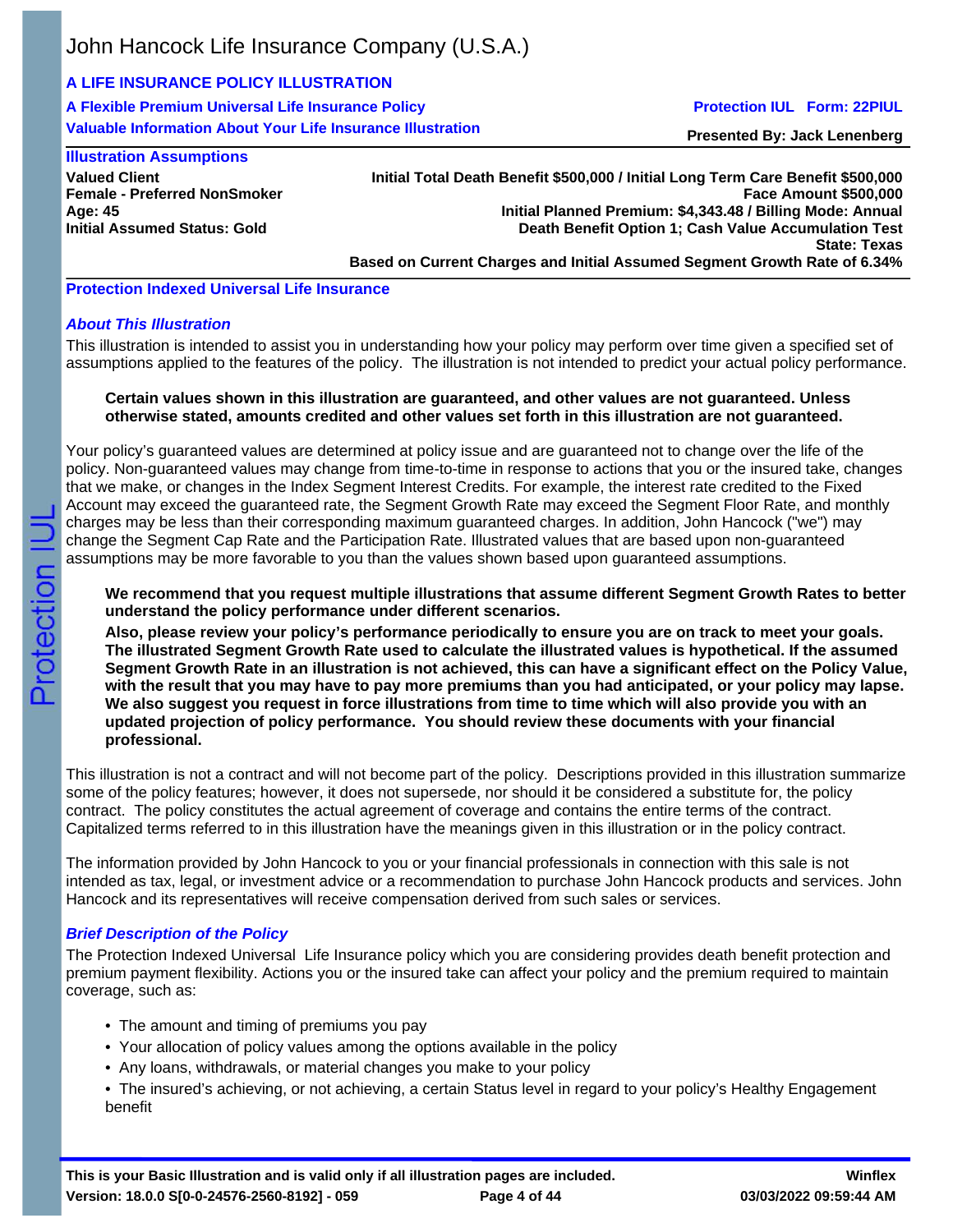# **A LIFE INSURANCE POLICY ILLUSTRATION**

**A Flexible Premium Universal Life Insurance Policy Valuable Information About Your Life Insurance Illustration (cont'd)**

## **Protection IUL Form: 22PIUL**

**Presented By: Jack Lenenberg**

| <b>Illustration Assumptions</b>     |
|-------------------------------------|
| <b>Valued Client</b>                |
| <b>Female - Preferred NonSmoker</b> |
| Age: 45                             |
| <b>Initial Assumed Status: Gold</b> |
|                                     |

**Initial Total Death Benefit \$500,000 / Initial Long Term Care Benefit \$500,000 Face Amount \$500,000 Initial Planned Premium: \$4,343.48 / Billing Mode: Annual Death Benefit Option 1; Cash Value Accumulation Test State: Texas Based on Current Charges and Initial Assumed Segment Growth Rate of 6.34%**

Your policy can also be affected by:

- Changes that we make to the current declared interest rate of the Fixed Account
- Changes in the Index Segment Interest Credits earned by Segments in an Index Account on a Segment Maturity Date
- Changes to the current Cost of Insurance rates
- Changes to the qualification requirements for a Status level in regard to your policy's Healthy Engagement benefit

## *Premiums You Pay*

One of the advantages of Protection Indexed Universal Life Insurance is premium payment flexibility, allowing you to vary the amount and frequency of your payments as long as the premiums you pay, less premium charges, and interest amounts credited to your policy are sufficient to cover the Monthly Deductions and any other charges. Premiums are subject to maximum guidelines allowed by the Internal Revenue Code, and premium payments in excess of the Planned Premium are subject to our approval. Policy loans, withdrawals or changes in crediting rates to the Fixed Account or the Indexed Accounts could necessitate additional premium payments to maintain your insurance coverage. Premium limits and requirements may change after issue if unscheduled changes are made or if planned changes are made at different times than originally assumed.

This illustration assumes an initial Planned Premium of \$4,343.48 and that all subsequent premium payments are made at the beginning of each modal period you selected (e.g., monthly, annually). Paying less than the Planned Premium can have a negative impact on the policy and its guarantees. Reduced or discontinued premiums in future years are only possible if the premiums paid and amounts credited are sufficient to cover the Monthly Deduction and any other charges. The Minimum Initial Premium is shown on the Basic Illustration Summary page and is the minimum premium needed to put the policy in force.

Based on the initial Death Benefit and other policy assumptions shown in the illustration, the level annual premium to guarantee coverage for life is \$10,499.50. Premiums are subject to maximum guidelines allowed by the Internal Revenue Code.

Please refer to the Basic Illustration Summary page for your initial premium allocation.

## *Your Death Benefit*

This illustration reflects an initial Death Benefit of \$500,000 (Option 1). The initial Death Benefit is composed of \$500,000 in Face Amount and \$0 in Supplemental Face Amount. The Net Death Benefit reflects the reduction of the Death Benefit by any Policy Debt (total loans plus any loan interest due).

This policy illustration shows the Death Benefit Protection feature guaranteeing the policy death benefit to the Life Insured's attained age 86.

As long as the Death Benefit Protection feature is in effect, your policy cannot lapse even if the Net Cash Surrender Value falls to zero or below. The Death Benefit Protection feature will stay in effect as long as the reference value called the Net Death Benefit Protection Value is greater than zero.

The Death Benefit Protection Value is a reference value and is only used to determine whether or not the Death Benefit Protection feature will stay in effect. The policy owner cannot access this reference value.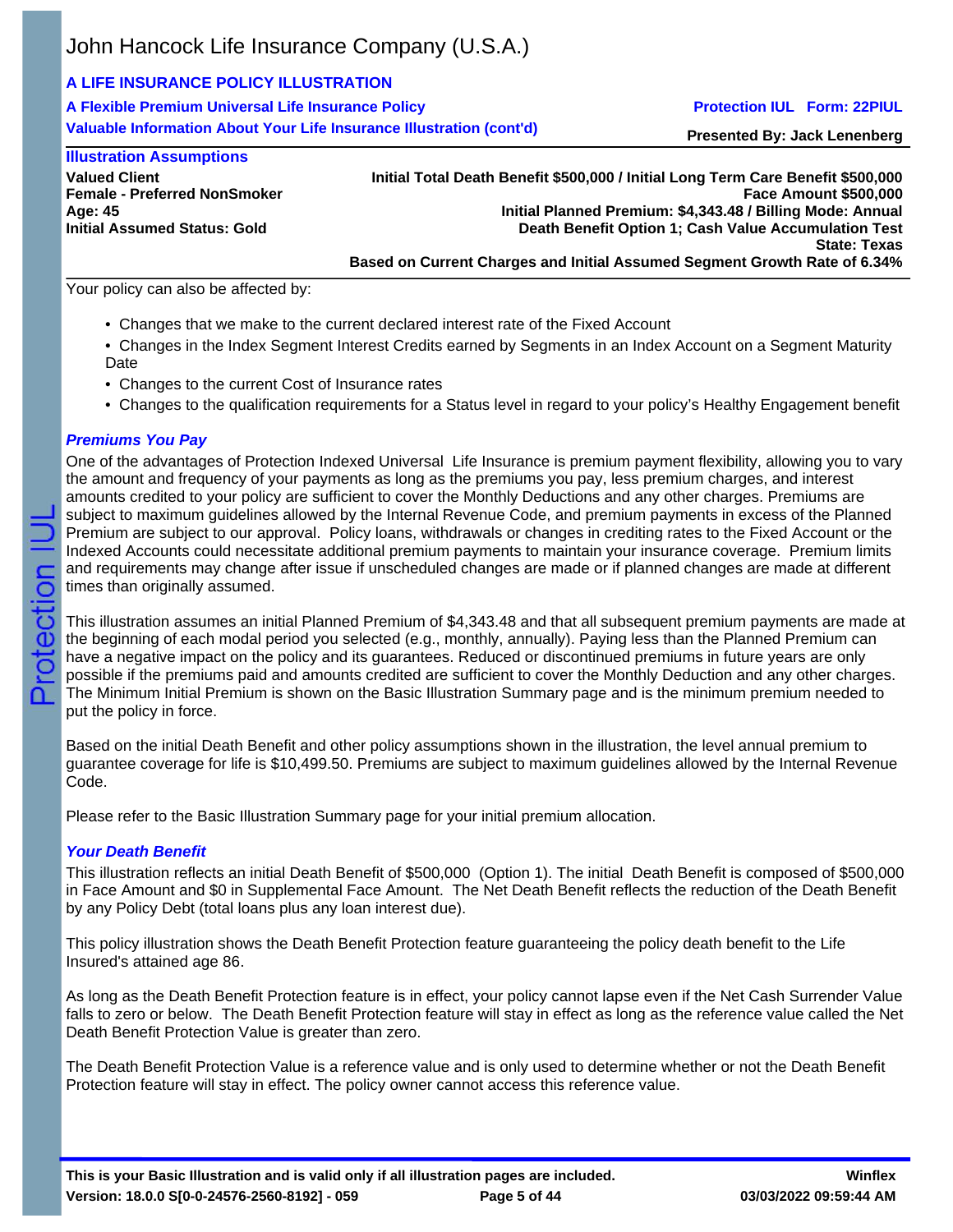# **A LIFE INSURANCE POLICY ILLUSTRATION**

**A Flexible Premium Universal Life Insurance Policy Valuable Information About Your Life Insurance Illustration (cont'd)**

## **Protection IUL Form: 22PIUL**

**Presented By: Jack Lenenberg**

## **Illustration Assumptions**

**Valued Client Female - Preferred NonSmoker Age: 45 Initial Assumed Status: Gold**

**Initial Total Death Benefit \$500,000 / Initial Long Term Care Benefit \$500,000 Face Amount \$500,000 Initial Planned Premium: \$4,343.48 / Billing Mode: Annual Death Benefit Option 1; Cash Value Accumulation Test State: Texas Based on Current Charges and Initial Assumed Segment Growth Rate of 6.34%**

Like your Policy Value, the Death Benefit Protection Value is directly affected by the timing and amounts of premiums paid. To ensure that you have the Death Benefit Protection feature in effect for the period illustrated, it is important that premium payments are paid when they are due, otherwise your policy may lapse. For purposes of calculating your Death Benefit Protection Value, we will apply premiums retroactively to the beginning of the policy month in which they are received.

Death benefit option changes, loans, withdrawals, rider termination or change, and/or face amount decreases will also affect the Death Benefit Protection feature. If a policy loan is outstanding, the Death Benefit Protection feature will not prevent your policy from lapsing if the Net Policy Value falls to zero. The Death Benefit Protection Feature cannot be reinstated after it lapses.

## *Allocation of Your Policy Values and Interest Credits*

You may allocate premium or transfer policy value to the Fixed Account or to one or more of the Indexed Accounts described below.

## **The Fixed Account**

Protection

The Fixed Account (referred to as the Guaranteed Interest Account in your policy) credits interest daily at a current annual rate that we declare, subject to the Minimum Guaranteed Interest Account Annual Rate of 1%. The Fixed Account is not linked to the performance of any index, and thus is likely to experience lower volatility than the Indexed Accounts. At the same time, the long-term performance of the Fixed Account may be expected to be lower than the Indexed Accounts.

Illustrated values for the current assumptions show an increase in the crediting rate to the Fixed Account beginning with Policy Year 11. This increase is referred to as a "persistency bonus," and it is not guaranteed. We are currently illustrating this increase to be 0.65%. We will only apply the persistency bonus to the portion of your Policy Value that is allocated to the Fixed Account, and to any amount allocated to the Indexed Account that is not yet designated to a Segment (a "Holding Segment").

## **The Indexed Accounts**

The Indexed Accounts offered in the policy are the Select Capped Indexed Account, the Base Capped Two Year Indexed Account, the Barclays Global MA Bonus Indexed Account, the Barclays Global MA Classic Indexed Account, the Capped Indexed Account, the High Capped Indexed Account and the High Par Capped Indexed Account.

This illustration assumes amounts are allocated to the Indexed Accounts to form new Segments on the Issue Date. However, amounts allocated to the Indexed Accounts only form new Segments on the Segment Initiation Date (generally, the 15th of the month), subject to a Lock In Date of three Business Days prior to the Segment Initiation Date. Depending on the date we receive your premium, there may be a delay of up to one month between the premium receipt date and the Segment Initiation Date when any allocated portion of the premium is included in a new Segment.

# **Index Segment Interest Credit**

For any Indexed Account that you elect, an Index Segment Interest Credit will be calculated using a formula described in your policy that references an external index ("Index") and Indexed Account parameters:

• **The Indices** that the Indexed Accounts reference are the Standard & Poor's 500 Composite Price Index and the Barclays Global MA Index. While the Indexed Accounts refer to these Indices, the policy does not directly participate in any stock or equity investments. Each Indexed Account tracks an Index and measures the performance of the Index from the Segment Initiation Date to the Segment Maturity Date, without including dividends.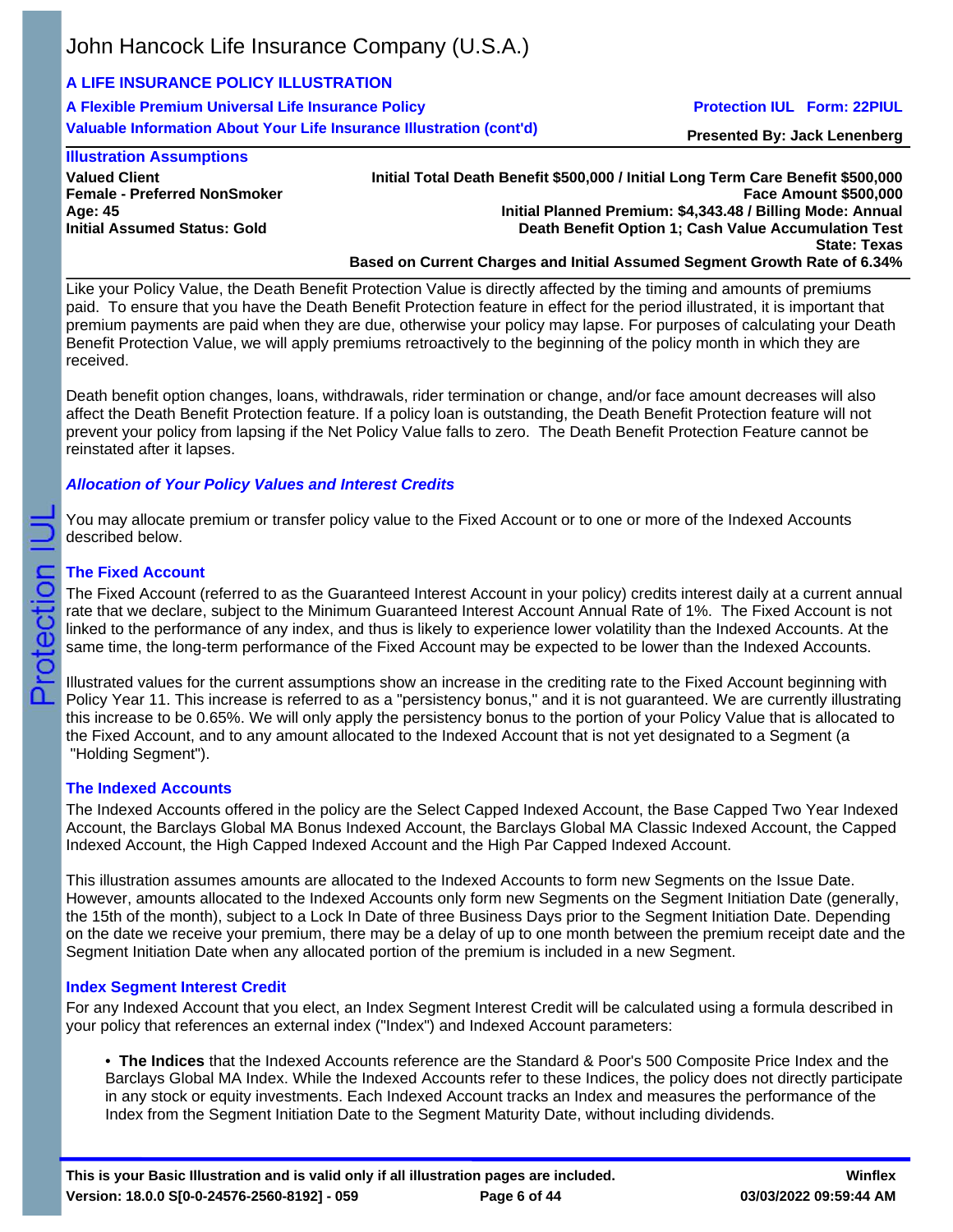## **A LIFE INSURANCE POLICY ILLUSTRATION**

**A Flexible Premium Universal Life Insurance Policy Valuable Information About Your Life Insurance Illustration (cont'd)**

### **Protection IUL Form: 22PIUL**

**Presented By: Jack Lenenberg**

### **Illustration Assumptions**

**Valued Client Female - Preferred NonSmoker Age: 45 Initial Assumed Status: Gold**

**Initial Total Death Benefit \$500,000 / Initial Long Term Care Benefit \$500,000 Face Amount \$500,000 Initial Planned Premium: \$4,343.48 / Billing Mode: Annual Death Benefit Option 1; Cash Value Accumulation Test State: Texas Based on Current Charges and Initial Assumed Segment Growth Rate of 6.34%**

• **The S&P 500 Index** includes 500 large cap common stocks actively traded in the United States.

• **The Barclays Global MA Index** (the Index) is a rules-based index that has twelve components that provide diversification across asset classes and geographic regions in recognition that the components react differently to the same market or economic environment. The components and the maximum and minimum weights to each component are the following Barclays Bank PLC or its affliates' indexes or commodities futures:

| Barclays Bank PLC or its affiliates' indexes or commodities futures |                |  |  |  |  |
|---------------------------------------------------------------------|----------------|--|--|--|--|
| Component                                                           | Min/Max        |  |  |  |  |
| Barclays US Tracker ER Index (BXIIUSER)                             | $7.5\% / 25\%$ |  |  |  |  |
| Barclays US Tech Tracker ER Index (BXIITTER)                        | 5% / 20%       |  |  |  |  |
| Barclays Europe Tracker USD ER Index (BXIIETUE)                     | 5% / 20%       |  |  |  |  |
| Barclays GERMANY Tracker USD ER Index (BXIIDEUE)                    | $2.5\% / 15\%$ |  |  |  |  |
| Barclays Japan Tracker USD Index (BXIIJTUE)                         | $2.5\% / 15\%$ |  |  |  |  |
| Barclays MSCI Emerging Market Tracker ER Index (BXIIMEER)           | 2.5% / 10%     |  |  |  |  |
| Gold Futures (BCC2GC0P)                                             | 0%/20%         |  |  |  |  |
| Barclays US 5yr Treasury Futures Index (BXIIUS05)                   | 0%/50%         |  |  |  |  |
| Barclays US 10yr Note Futures Index (BXIIUS10)                      | 0%/50%         |  |  |  |  |
| Barclays Euro-Bobl Alt Roll Futures in USD (BXIIE05D)               | 0%/50%         |  |  |  |  |
| Barclays Euro-Bund Alt Roll Futures Index in USD (BXIIE10D)         | 0%/50%         |  |  |  |  |
| Barclays JGB Alt Roll 10yr Futures ER Index in USD (BXIIJTED)       | 0%/50%         |  |  |  |  |

The Index's rules create a component portfolio that allocates among the components based on the Modern Portfolio Theory, on performance momentum, and the volatility of each component, subject to the maximum and minimum weights for each component and a portfolio target volatility of 7%. Allocations based on Modern Portfolio Theory seek to find the allocation among the components that provide the maximum return at a given risk level. Allocations based on performance momentum seek to increase allocations to components with stronger recent performance, and reduce allocation to components with weaker recent performance. Based on these allocation rules, the sum of each component allocation may be as high as 150%. The component portfolio may change daily.

The higher the allocation to fixed income components or the lower exposure to the component portfolio, the lower the potential increase in the Index value. In addition, if at a time the Index has a higher allocation to fixed income components or a lower exposure to the component portfolio, equities experience a rapid upswing, the Index will not increase in value in the same manner as the increase in equities. Moreover, in a rapidly rising interest rate environment, the higher the allocation to fixed income components, the lower the potential increase in the Index value.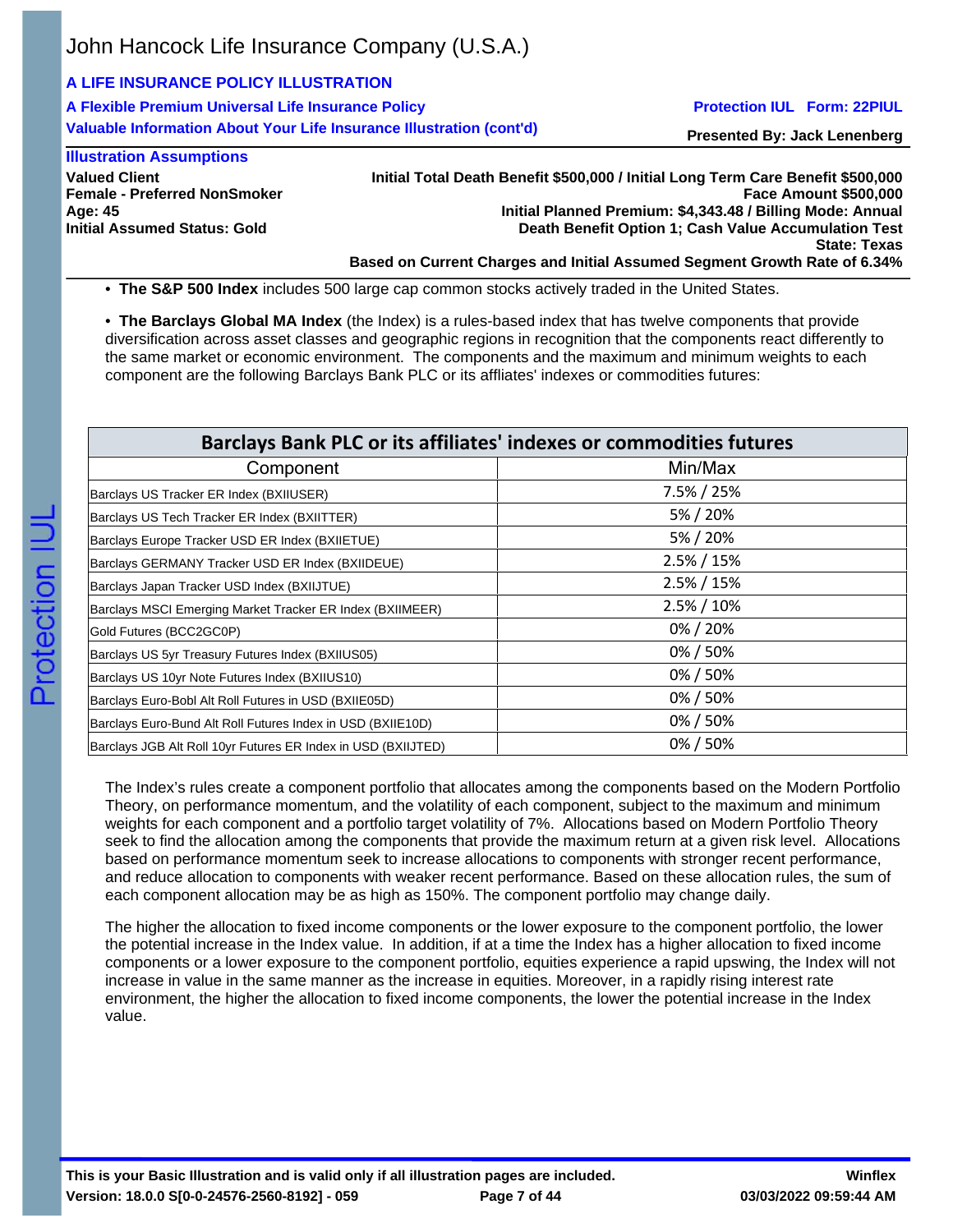# **A LIFE INSURANCE POLICY ILLUSTRATION**

**A Flexible Premium Universal Life Insurance Policy Valuable Information About Your Life Insurance Illustration (cont'd)**

## **Protection IUL Form: 22PIUL**

**Presented By: Jack Lenenberg**

#### **Illustration Assumptions**

**Valued Client Female - Preferred NonSmoker Age: 45 Initial Assumed Status: Gold**

**Initial Total Death Benefit \$500,000 / Initial Long Term Care Benefit \$500,000 Face Amount \$500,000 Initial Planned Premium: \$4,343.48 / Billing Mode: Annual Death Benefit Option 1; Cash Value Accumulation Test State: Texas Based on Current Charges and Initial Assumed Segment Growth Rate of 6.34%**

Once the component portfolio is constructed, the Index will adjust the exposure to the component portfolio to maintain "volatility control". If the recent volatility of the component portfolio is greater than 7%, the component portfolio exposure will be less than 100%, and may be as low as 25%. If it is less than 7%, the component portfolio exposure can be greater than 100%, and may be as high as 150%. The impact of the maximum sum of the components allocation of 150% together with the maximum volatility control exposure may result in a maximum total component portfolio exposure of 225%. The exposure may change daily.

The change in the Barclays Global MA Index in up market conditions will not be as high, and in down market conditions as low, had there not been the volatility control. Note that the indexed accounts provide down market protection through the Segment Floor Rate of 0%. Thus, the volatility control feature of the Barclays Global MA Index may benefit John Hancock through reduced hedging costs.

The Index's rationale may not be successful and the ability to construct the component portfolio may not be possible or subject to being recreated on another computer. The Index also takes into account for each component a "running cost" ranging from 0.20% to 0.30% per annum and a "rebalancing cost" ranging from 0.02% to 0.05% depending on the component, and is deducted on the relevant trading day. These costs reduce the daily Index value.

• **The Indexed Account parameters** of each Indexed Account may include a Segment Floor Rate, a Segment Cap Rate, a Segment Term, a Participation Rate, a Fixed Bonus Interest Rate, and a Guaranteed Indexed Account Multiplier. Discuss these parameters with your financial professional to ensure you understand how they may affect the Index Segment Interest Credit.

The Segment Cap Rate limits the rate that is used in calculating the Index Segment Interest Credit. If the positive index change multiplied by the Participation Rate results in a rate that is higher than the Segment Cap Rate, we will use the Segment Cap Rate to determine the Index Segment Interest Credit. If the positive index change multiplied by the Participation Rate is less than the Segment Cap Rate but greater than the Segment Floor Rate, we would use the index change multiplied by the Participation Rate to determine the Index Segment Interest Credit. Any positive return is further enhanced by a Guaranteed Indexed Account Multiplier, if applicable, in the Index Segment Interest Credit calculation.

Following are the Indexed Accounts currently offered and their respective Indexed Account parameters:

**This is your Basic Illustration and is valid only if all illustration pages are included. Version: 18.0.0 S[0-0-24576-2560-8192] - 059**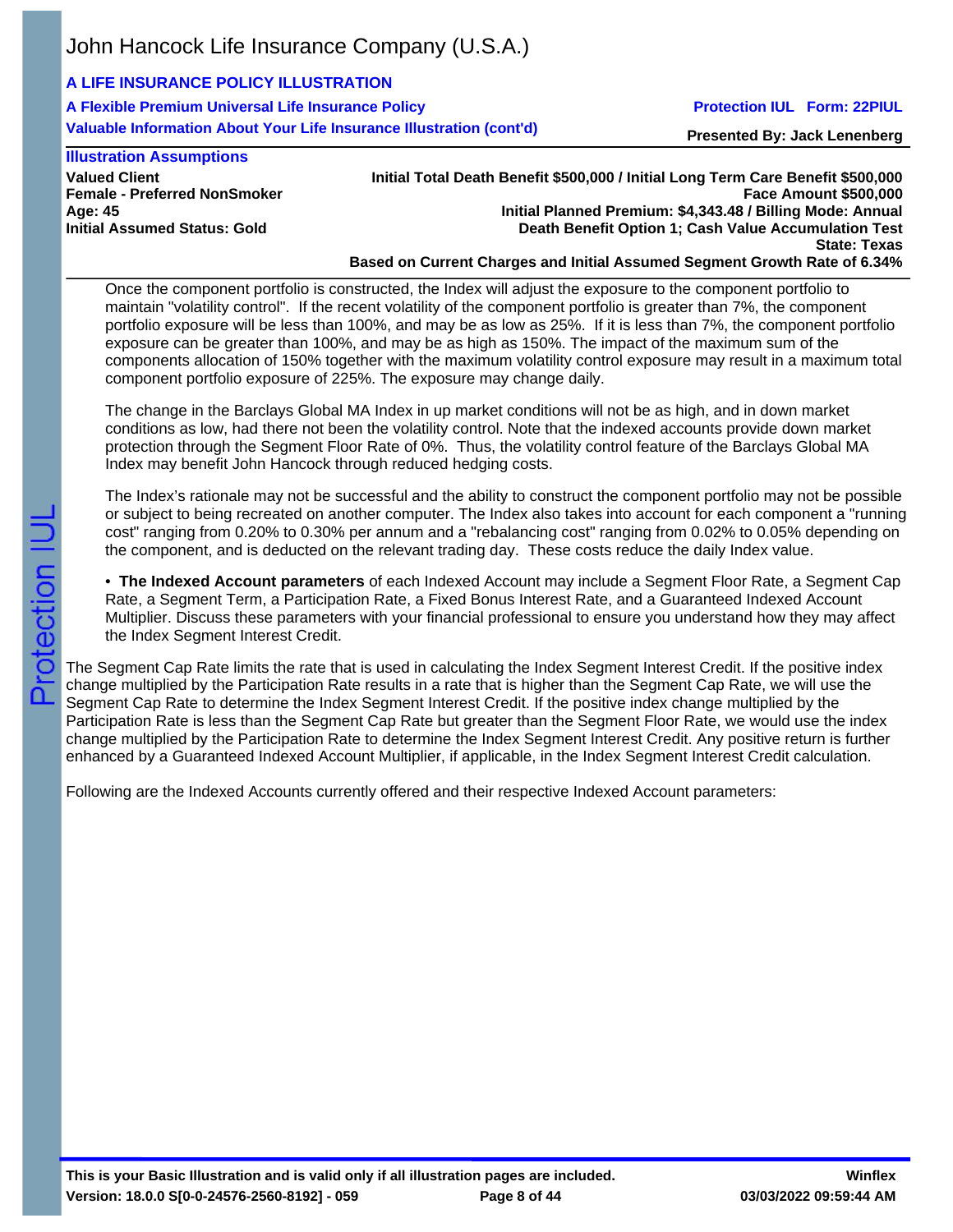## **A LIFE INSURANCE POLICY ILLUSTRATION**

**A Flexible Premium Universal Life Insurance Policy Valuable Information About Your Life Insurance Illustration (cont'd)**

#### **Protection IUL Form: 22PIUL**

**Presented By: Jack Lenenberg**

### **Illustration Assumptions**

**Valued Client Female - Preferred NonSmoker Age: 45 Initial Assumed Status: Gold**

**Initial Total Death Benefit \$500,000 / Initial Long Term Care Benefit \$500,000 Face Amount \$500,000 Initial Planned Premium: \$4,343.48 / Billing Mode: Annual Death Benefit Option 1; Cash Value Accumulation Test State: Texas Based on Current Charges and Initial Assumed Segment Growth Rate of 6.34%**

| <b>Indexed Account Parameters</b>          |                    |         |                         |                          |                   |             |  |  |
|--------------------------------------------|--------------------|---------|-------------------------|--------------------------|-------------------|-------------|--|--|
|                                            |                    |         | Guaranteed              |                          | Guaranteed        |             |  |  |
|                                            |                    | Current | Segment                 | Current                  | Indexed           | Index       |  |  |
| Index                                      |                    |         | Segment Cap Minimum Cap | Participation            | Account           | Performance |  |  |
| Account                                    | Index              | Rate    | Rate                    | Rate                     | <b>Multiplier</b> | Charge      |  |  |
| Select Capped                              | S&P 500            | 8.50%   | 3.00%                   | 100%                     | <b>5%</b>         | 0.00%       |  |  |
| Base Capped Two<br>Year<br>(2-Year Segment |                    |         |                         |                          |                   |             |  |  |
| Term)                                      | S&P 500            | 24.00 % | 3.00%                   | 100%                     | 0%                | 0.00%       |  |  |
| Barclays Global MA<br>Bonus                | Barclays Global MA | $N/A**$ | N/A                     | 100%<br>(10% minimum)    | $0\% *$           | 0.00%       |  |  |
| Barclays Global MA<br>Classic              | Barclays Global MA | $N/A**$ | N/A                     | 125%<br>(20% minimum)    | 0%                | 0.00%       |  |  |
| Capped                                     | IS&P 500           | 7.75 %  | 3.25%                   | 100%                     | 65%               | 1.98%       |  |  |
| High Capped                                | S&P 500            | 10.00 % | 3.75%                   | 100%                     | 38%               | 1.98%       |  |  |
| High Par Capped                            | <b>S&amp;P 500</b> | 7.00 %  | 3.00%                   | 160%<br>$(140%$ minimum) | 65%               | 1.98%       |  |  |

\* This account has a 0.65% guaranteed Fixed Bonus Interest Rate.

\*\* While there is no contractual segment cap rate for these accounts, there is a volatility control mechanism built into the Index rules that will impact the returns on these accounts. As described above, the change in the Barclays Global MA Index in up market conditions will not be as high as it would be had there not been the volatility control.

### **Unless these Indexed Account parameters are guaranteed, the Indexed Account parameters may be changed from time to time by John Hancock for any Segment created after the date of the change. If the Indexed Account parameters are lower than illustrated, the amount of Index Segment Interest Credit applied to your Policy Value will be less. This may affect the long-term performance of your policy and you may need to make additional premium payments in order to keep your policy in force.**

John Hancock reserves the right to add Indexed Accounts or cease offering one or more of the Indexed Accounts at any time. We also reserve the right for any Indexed Account to substitute an Index with another Index for any reason. If we substitute an Index for another Index, the Indexed Account will continue to offer the same guaranteed Indexed Account Multiplier and guaranteed Indexed Account parameters. We will give you notice when we do so. Depending on what we add, substitute, or remove, the expected return and volatility relationship among Indexed Accounts might change. You should contact your financial professional to select an allocation that is best for you.

Each Indexed Account has different parameters that presents you with a different risk and return profile and a different range of potential outcomes.

**This is your Basic Illustration and is valid only if all illustration pages are included. Version: 18.0.0 S[0-0-24576-2560-8192] - 059**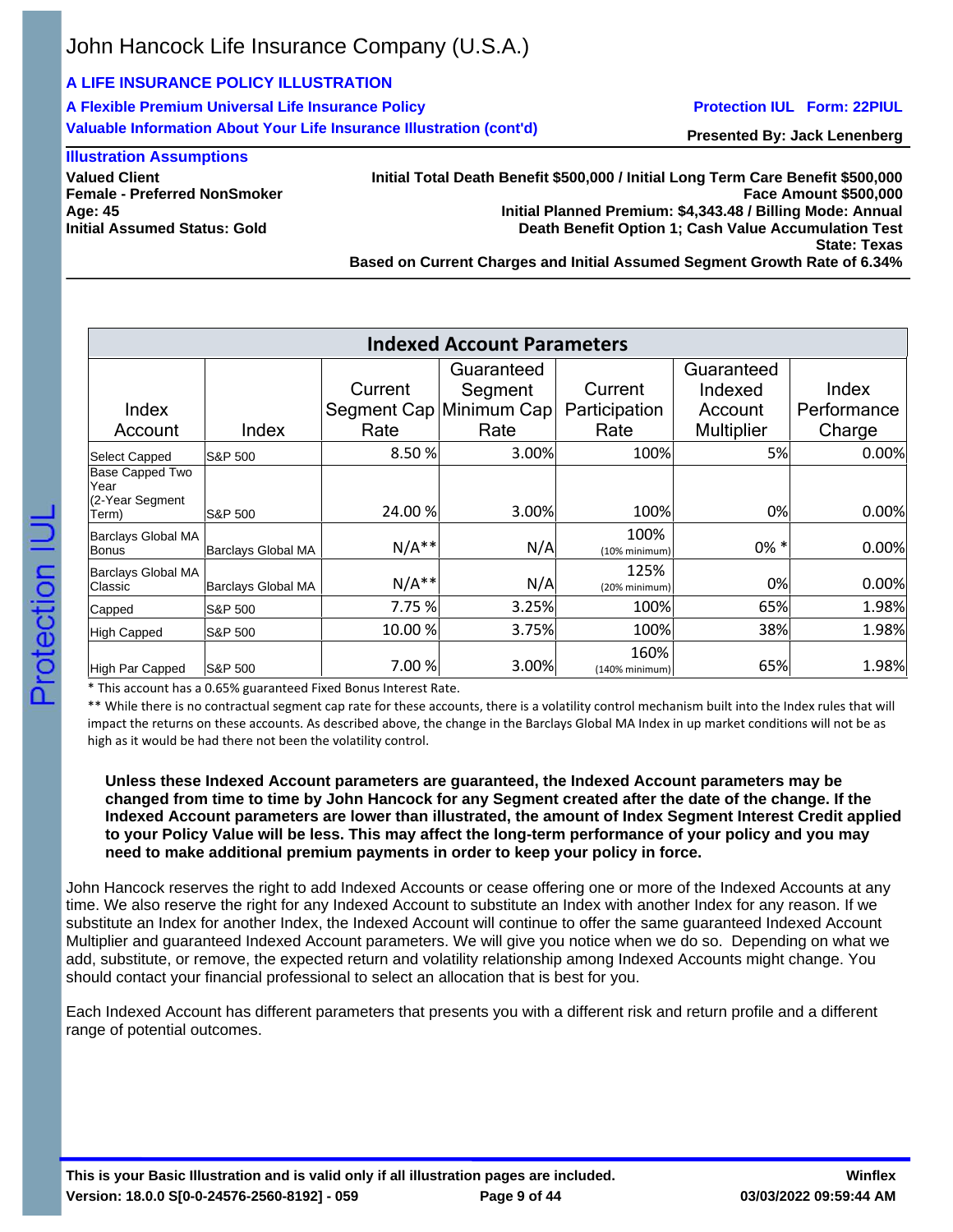# **A LIFE INSURANCE POLICY ILLUSTRATION**

**A Flexible Premium Universal Life Insurance Policy Valuable Information About Your Life Insurance Illustration (cont'd)**

### **Protection IUL Form: 22PIUL**

**Presented By: Jack Lenenberg**

## **Illustration Assumptions**

**Valued Client Female - Preferred NonSmoker Age: 45 Initial Assumed Status: Gold**

**Initial Total Death Benefit \$500,000 / Initial Long Term Care Benefit \$500,000 Face Amount \$500,000 Initial Planned Premium: \$4,343.48 / Billing Mode: Annual Death Benefit Option 1; Cash Value Accumulation Test State: Texas Based on Current Charges and Initial Assumed Segment Growth Rate of 6.34%**

Following are hypothetical examples showing each Indexed Account that is available with this life insurance policy. The examples are using the hypothetical cap rate, participation rate, guaranteed multipliers, guaranteed fixed bonus interest, and index performance charge and show how the Indexed Accounts would perform under three different index returns. The Segment Growth Rate is the index change multiplied by the participation rate, subject to the hypothetical cap rate. The crediting rate is the Segment Growth Rate multiplied by one plus the Guaranteed Indexed Account Multiplier or the crediting rate is the Segment Growth Rate plus the Guaranteed Fixed Bonus Interest (if applicable).

| <b>Index Returns 0% or Lower</b>            |         |                            |                   |             |         |           |             |
|---------------------------------------------|---------|----------------------------|-------------------|-------------|---------|-----------|-------------|
|                                             |         |                            |                   |             |         |           | Crediting   |
|                                             |         |                            | Guaranteed        |             |         |           | Rate minus  |
|                                             |         | Hypothetical               | Indexed           | Index       | Segment |           | Index       |
| Index                                       |         | Hypothetical Participation | Account           | Performance | Growth  | Crediting | Performance |
| Account                                     | Cap     | Rate                       | <b>Multiplier</b> | Charge      | Rate    | Rate      | Charge      |
| <b>Select Capped</b>                        | 8.50 %  | 100%                       | 5%                | 0.00%       | 0.00%   | 0.00%     | 0.00%       |
| <b>Base Capped</b><br>Two Year              |         |                            |                   |             |         |           |             |
| (2-Year Segment)<br>Term)                   | 24.00 % | 100%                       | 0%                | 0.00%       | 0.00%   | 0.00%     | 0.00%       |
| <b>Barclays Global</b><br><b>MA Bonus</b>   | $N/A**$ | 100%                       | $0\% *$           | 0.00%       | 0.00%   | 0.65%     | 0.65%       |
| <b>Barclays Global</b><br><b>MA Classic</b> | $N/A**$ | 125%                       | 0%                | 0.00%       | 0.00%   | 0.00%     | 0.00%       |
| Capped                                      | 7.75 %  | 100%                       | 65%               | 1.98%       | 0.00%   | 0.00%     | $-1.98%$    |
| <b>High Capped</b>                          | 10.00 % | 100%                       | 38%               | 1.98%       | 0.00%   | 0.00%     | $-1.98%$    |
| High Par Capped                             | 7.00 %  | 160%                       | 65%               | 1.98%       | 0.00%   | 0.00%     | $-1.98%$    |

\* This account has a 0.65% guaranteed Fixed Bonus Interest Rate.

\*\* While there is no contractual segment cap rate for these accounts, there is a volatility control mechanism built into the Index rules that will impact the returns on these accounts. As described above, the change in the Barclays Global MA Index in up market conditions will not be as high as it would be had there not been the volatility control.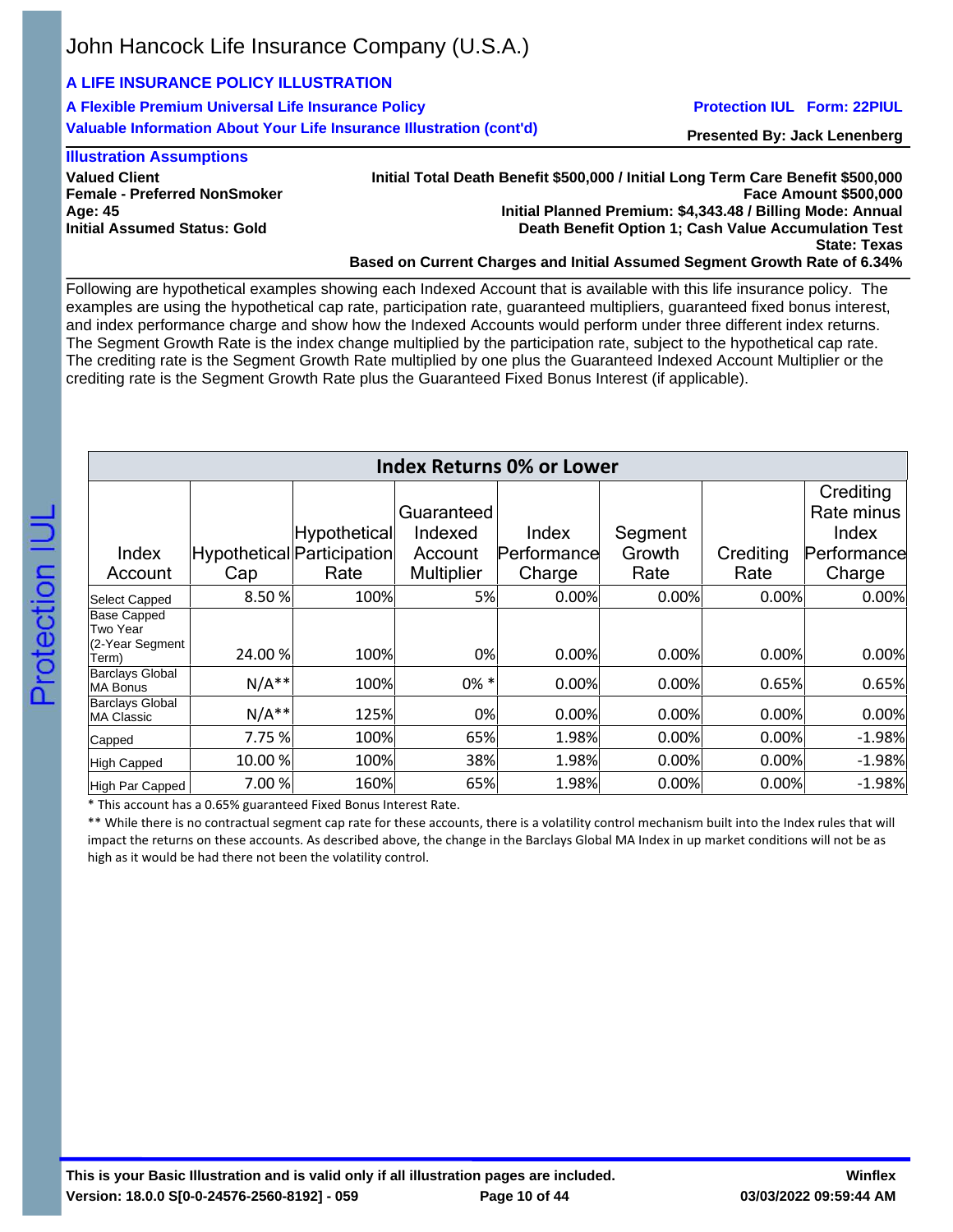## **A LIFE INSURANCE POLICY ILLUSTRATION**

**A Flexible Premium Universal Life Insurance Policy Valuable Information About Your Life Insurance Illustration (cont'd)**

### **Protection IUL Form: 22PIUL**

**Presented By: Jack Lenenberg**

### **Illustration Assumptions**

**Valued Client Female - Preferred NonSmoker Age: 45 Initial Assumed Status: Gold**

**Initial Total Death Benefit \$500,000 / Initial Long Term Care Benefit \$500,000 Face Amount \$500,000 Initial Planned Premium: \$4,343.48 / Billing Mode: Annual Death Benefit Option 1; Cash Value Accumulation Test State: Texas**

**Based on Current Charges and Initial Assumed Segment Growth Rate of 6.34%**

|                                      | <b>Index Returns 5%</b> |                            |                   |             |         |           |             |  |
|--------------------------------------|-------------------------|----------------------------|-------------------|-------------|---------|-----------|-------------|--|
|                                      |                         |                            |                   |             |         |           | Crediting   |  |
|                                      |                         |                            | Guaranteed        |             |         |           | Rate minus  |  |
|                                      |                         | Hypothetical               | Indexed           | Index       | Segment |           | Index       |  |
| Index                                |                         | Hypothetical Participation | Account           | Performance | Growth  | Crediting | Performance |  |
| Account                              | Cap                     | Rate                       | <b>Multiplier</b> | Charge      | Rate    | Rate      | Charge      |  |
| <b>Select Capped</b>                 | 8.50%                   | 100%                       | 5%                | 0.00%       | 5.00%   | 5.25%     | 5.25%       |  |
| Base Capped<br>Two Year              |                         |                            |                   |             |         |           |             |  |
| (2-Year Segment<br>Term)             | 24.00 %                 | 100%                       | 0%                | 0.00%       | 5.00%   | 5.00%     | 5.00%       |  |
| <b>Barclays Global</b><br>MA Bonus   | $N/A**$                 | 100%                       | $0\% *$           | 0.00%       | 5.00%   | 5.65%     | 5.65%       |  |
| <b>Barclays Global</b><br>MA Classic | $N/A**$                 | 125%                       | 0%                | 0.00%       | 6.25%   | 6.25%     | 6.25%       |  |
| Capped                               | 7.75 %                  | 100%                       | 65%               | 1.98%       | 5.00%   | 8.25%     | 6.27%       |  |
| High Capped                          | 10.00 %                 | 100%                       | 38%               | 1.98%       | 5.00%   | 6.90%     | 4.92%       |  |
| High Par Capped                      | 7.00 %                  | 160%                       | 65%               | 1.98%       | 7.00%   | 11.55%    | 9.57%       |  |

\* This account has a 0.65% guaranteed Fixed Bonus Interest Rate.

\*\* While there is no contractual segment cap rate for these accounts, there is a volatility control mechanism built into the Index rules that will impact the returns on these accounts. As described above, the change in the Barclays Global MA Index in up market conditions will not be as high as it would be had there not been the volatility control.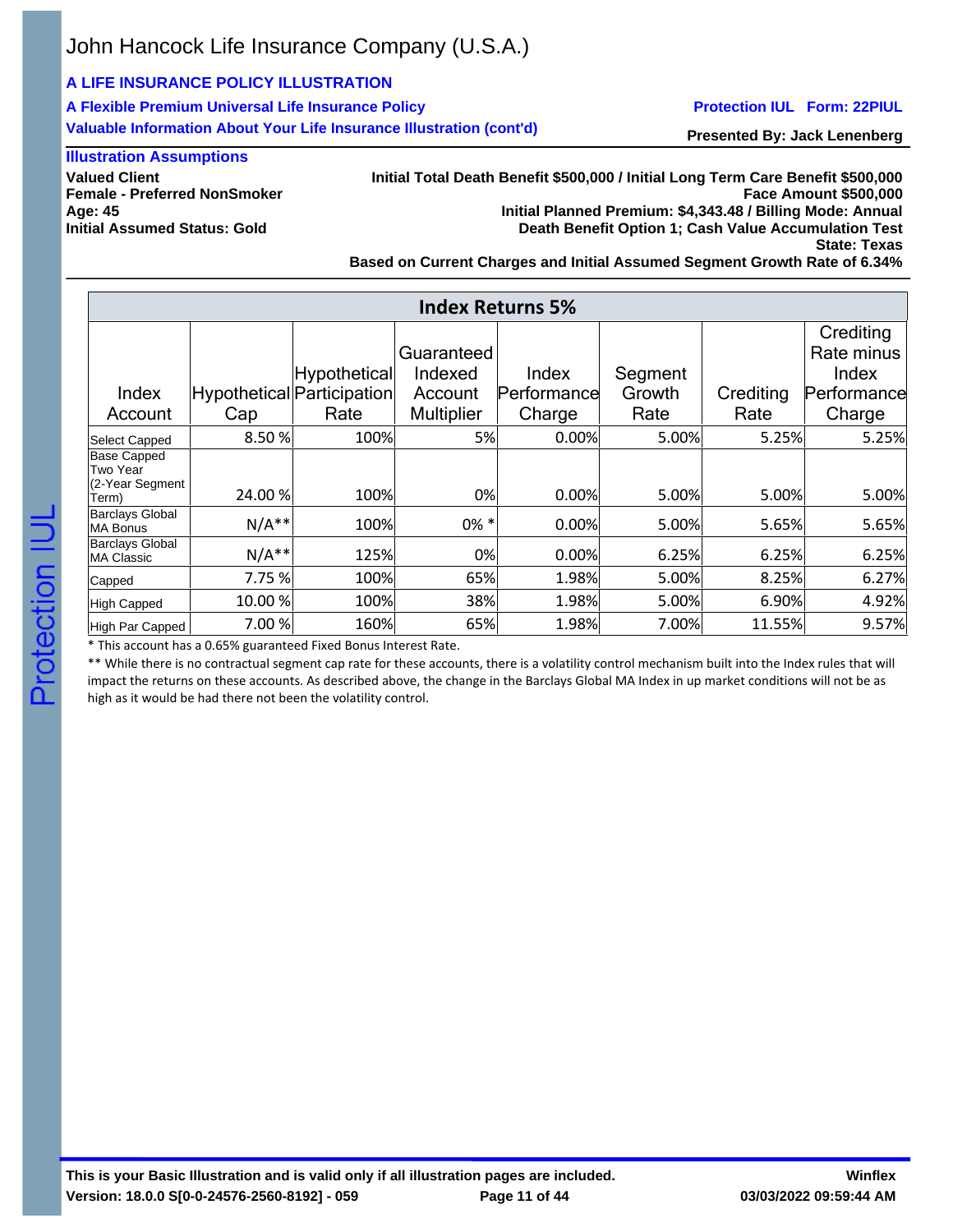## **A LIFE INSURANCE POLICY ILLUSTRATION**

**A Flexible Premium Universal Life Insurance Policy Valuable Information About Your Life Insurance Illustration (cont'd)**

## **Protection IUL Form: 22PIUL**

**Presented By: Jack Lenenberg**

### **Illustration Assumptions**

**Valued Client Female - Preferred NonSmoker Age: 45 Initial Assumed Status: Gold**

**Initial Total Death Benefit \$500,000 / Initial Long Term Care Benefit \$500,000 Face Amount \$500,000 Initial Planned Premium: \$4,343.48 / Billing Mode: Annual Death Benefit Option 1; Cash Value Accumulation Test State: Texas**

**Based on Current Charges and Initial Assumed Segment Growth Rate of 6.34%**

|                                                            | <b>Index Returns 20%</b> |                                                    |                                                       |                                |                           |                   |                                                           |  |
|------------------------------------------------------------|--------------------------|----------------------------------------------------|-------------------------------------------------------|--------------------------------|---------------------------|-------------------|-----------------------------------------------------------|--|
| Index<br>Account                                           | Cap                      | Hypothetical<br>Hypothetical Participation<br>Rate | Guaranteed<br>Indexed<br>Account<br><b>Multiplier</b> | Index<br>Performance<br>Charge | Segment<br>Growth<br>Rate | Crediting<br>Rate | Crediting<br>Rate minus<br>Index<br>Performance<br>Charge |  |
| Select Capped                                              | 8.50 %                   | 100%                                               | <b>5%</b>                                             | 0.00%                          | 8.50%                     | 8.93%             | 8.93%                                                     |  |
| <b>Base Capped</b><br>Two Year<br>(2-Year Segment<br>Term) | 24.00 %                  | 100%                                               | 0%                                                    | 0.00%                          | 20.00%                    | 20.00%            | 20.00%                                                    |  |
| <b>Barclays Global</b><br><b>MA Bonus</b>                  | $N/A**$                  | 100%                                               | $0\% *$                                               | 0.00%                          | 20.00%                    | 20.65%            | 20.65%                                                    |  |
| <b>Barclays Global</b><br>MA Classic                       | $N/A**$                  | 125%                                               | 0%                                                    | 0.00%                          | 25.00%                    | 25.00%            | 25.00%                                                    |  |
| Capped                                                     | 7.75 %                   | 100%                                               | 65%                                                   | 1.98%                          | 7.75%                     | 12.79%            | 10.81%                                                    |  |
| High Capped                                                | 10.00 %                  | 100%                                               | 38%                                                   | 1.98%                          | 10.00%                    | 13.80%            | 11.82%                                                    |  |
| High Par Capped                                            | 7.00 %                   | 160%                                               | 65%                                                   | 1.98%                          | 7.00%                     | 11.55%            | 9.57%                                                     |  |

\* This account has a 0.65% guaranteed Fixed Bonus Interest Rate.

\*\* While there is no contractual segment cap rate for these accounts, there is a volatility control mechanism built into the Index rules that will impact the returns on these accounts. As described above, the change in the Barclays Global MA Index in up market conditions will not be as high as it would be had there not been the volatility control.

These three hypothetical examples show how the combination of an Indexed Performance Charge and an Indexed Account Multiplier results in a wider range of potential outcomes compared to the Indexed Accounts that do not include these parameters. These examples do not take into account the other charges that may be deducted and credits that may be applied to your policy value, or that the Indexed Accounts may be tied to different external indices, which may have different upside potential. **You should request multiple illustrations that assume different Segment Growth Rates to better understand the policy performance under different scenarios. When the Index Segment Interest Credit for any Segment of an Indexed Account is less than the annualized Indexed Performance Charge applicable for that Segment, the effective annual return on the portion of the Policy Value in that Segment will be negative.**

Your financial professional can help you understand how these Indexed Accounts will operate under different scenarios, and which of the Indexed Accounts, or the Fixed Account, might be best given your financial objectives and risk tolerance. Your financial professional can also help you to understand how the policy might be expected to perform in adverse scenarios, such as where Indexed Account parameters are changed so that they are closer to their respective guarantees, and how those changes to the Indexed Account parameters will impact the amount of premium that you will have to pay to maintain the policy in force.

## **Historical Performance of the S&P 500 Index and the corresponding hypothetical Index Segment Interest Credit for an Indexed Account that references the S&P 500**

The following table shows the actual historical Index Change in the S&P 500 Index and the corresponding hypothetical Index Segment Interest Credit for each Indexed Account that references the S&P 500 Index over the most recent 20-year period. These values should not be considered a representation of past or future performance of the Indexed Accounts available in a policy. The table assumes the current Indexed Account parameters for the applicable Indexed Accounts.

**This is your Basic Illustration and is valid only if all illustration pages are included. Version: 18.0.0 S[0-0-24576-2560-8192] - 059**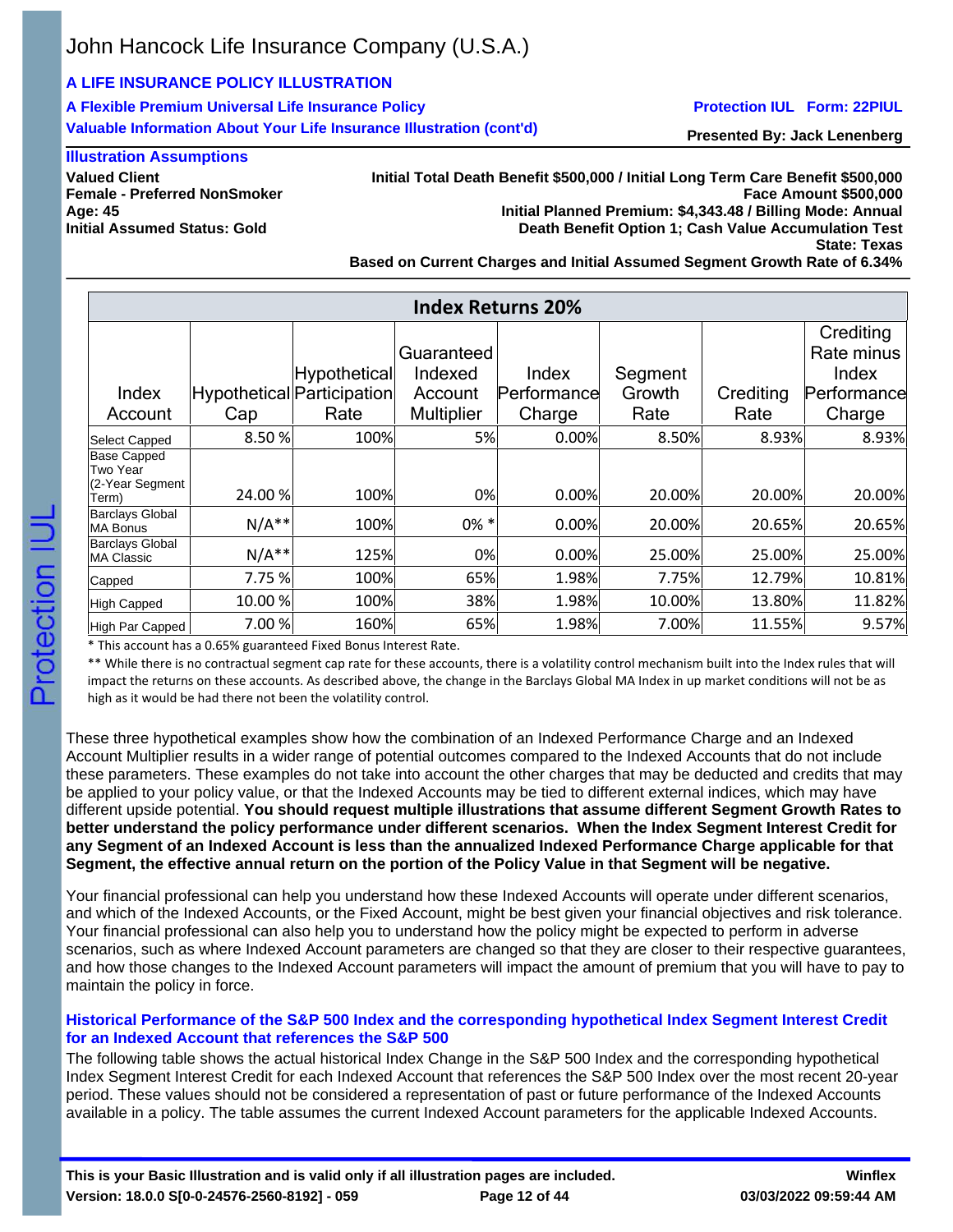# **A LIFE INSURANCE POLICY ILLUSTRATION**

**A Flexible Premium Universal Life Insurance Policy Valuable Information About Your Life Insurance Illustration (cont'd)**

### **Protection IUL Form: 22PIUL**

**Presented By: Jack Lenenberg**

## **Illustration Assumptions**

**Valued Client Female - Preferred NonSmoker Age: 45 Initial Assumed Status: Gold**

**Initial Total Death Benefit \$500,000 / Initial Long Term Care Benefit \$500,000 Face Amount \$500,000 Initial Planned Premium: \$4,343.48 / Billing Mode: Annual Death Benefit Option 1; Cash Value Accumulation Test State: Texas Based on Current Charges and Initial Assumed Segment Growth Rate of 6.34%**

**Historical Performance of an Index** Year\* S&P 500 Index Point- to-Point Performance Select Capped Indexed Account (8.5% cap) Capped Indexed Account (7.75% cap) High Capped Indexed Account (10.0% cap) High Par Capped Indexed Account (7.0% cap) 2001-2002 -20.80% 0.00% 0.00% 0.00% 0.00% 0.00% 0.00% 0.00% 2002-2003 20.76% 8.93% 12.79% 13.80% 11.55% 2003-2004 12.03% 8.93% 12.79% 13.80% 11.55% 2004-2005 5.76% 6.05% 9.50% 7.95% 11.55% 2005-2006 12.00% 8.93% 12.79% 13.80% 11.55% 2006-2007 2.98% 3.13% 4.92% 4.11% 7.87% 2007-2008 -40.07% 0.00% 0.00% 0.00% 0.00% 0.00% 0.00% 0.00% 2008-2009 26.64% 8.93% 12.79% 13.80% 11.55% 2009-2010 11.44% 8.93% 12.79% 13.80% 11.55% 2010-2011 -2.40% 0.00% 0.00% 0.00% 0.00% 2011-2012 16.65% 8.93% 12.79% 13.80% 11.55% 2012-2013 25.59% 8.93% 12.79% 13.80% 11.55% 2013-2014 12.79% 8.93% 12.79% 13.80% 11.55% 2014-2015 0.98% 1.03% 1.62% 1.35% 2.59% 2015-2016 11.44% 8.93% 12.79% 13.80% 11.55% 2016-2017 17.70% 8.93% 12.79% 13.80% 11.55% 2017-2018 -1.96% 0.00% 0.00% 0.00% 0.00% 0.00% 0.00% 0.00% 2018-2019 21.88% 8.93% 12.79% 13.80% 11.55% 2019-2020 15.11% 8.93% 12.79% 13.80% 13.80% 11.55% 2020-2021 27.05% 8.93% 12.79% 13.80% 11.55% \* Source: S&P 500 Index Data from 12/14/2001 to 12/14/2021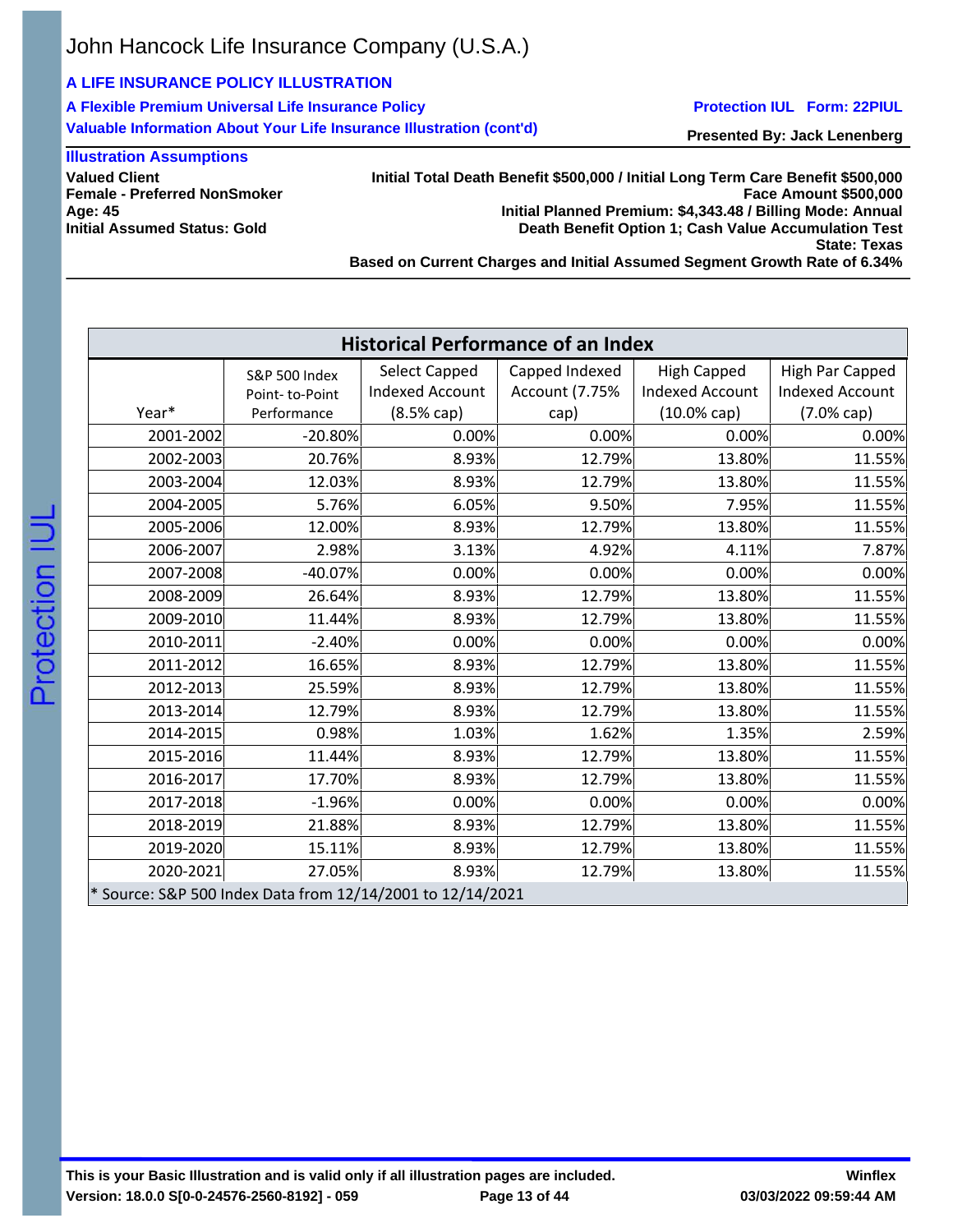## **A LIFE INSURANCE POLICY ILLUSTRATION**

**A Flexible Premium Universal Life Insurance Policy Valuable Information About Your Life Insurance Illustration (cont'd)**

#### **Protection IUL Form: 22PIUL**

**Presented By: Jack Lenenberg**

## **Illustration Assumptions**

**Valued Client Female - Preferred NonSmoker Age: 45 Initial Assumed Status: Gold**

**Initial Total Death Benefit \$500,000 / Initial Long Term Care Benefit \$500,000 Face Amount \$500,000 Initial Planned Premium: \$4,343.48 / Billing Mode: Annual Death Benefit Option 1; Cash Value Accumulation Test State: Texas**

**Based on Current Charges and Initial Assumed Segment Growth Rate of 6.34%**

| <b>Historical Performance of an Index</b>                             |                          |                             |  |  |  |
|-----------------------------------------------------------------------|--------------------------|-----------------------------|--|--|--|
|                                                                       | <b>S&amp;P 500 Index</b> | <b>Base Capped Two Year</b> |  |  |  |
|                                                                       | Point-to-Point           | Indexed Account (24.0%      |  |  |  |
| Year*                                                                 | Performance              | cap)                        |  |  |  |
| 2000 - 2002                                                           | $-33.67%$                | 0.00%                       |  |  |  |
| $2001 - 2003$                                                         | $-4.36%$                 | 0.00%                       |  |  |  |
| 2002 - 2004                                                           | 35.29%                   | 24.00%                      |  |  |  |
| 2003 - 2005                                                           | 18.49%                   | 18.49%                      |  |  |  |
| 2004 - 2006                                                           | 18.46%                   | 18.46%                      |  |  |  |
| 2005 - 2007                                                           | 15.34%                   | 15.34%                      |  |  |  |
| 2006 - 2008                                                           | $-38.29%$                | 0.00%                       |  |  |  |
| 2007 - 2009                                                           | $-24.10%$                | 0.00%                       |  |  |  |
| 2008 - 2010                                                           | 41.13%                   | 24.00%                      |  |  |  |
| 2009 - 2011                                                           | 8.77%                    | 8.77%                       |  |  |  |
| $2010 - 2012$                                                         | 13.85%                   | 13.85%                      |  |  |  |
| $2011 - 2013$                                                         | 46.50%                   | 24.00%                      |  |  |  |
| 2012 - 2014                                                           | 41.65%                   | 24.00%                      |  |  |  |
| 2013 - 2015                                                           | 13.89%                   | 13.89%                      |  |  |  |
| 2014 - 2016                                                           | 12.53%                   | 12.53%                      |  |  |  |
| 2015 - 2017                                                           | 31.16%                   | 24.00%                      |  |  |  |
| $2016 - 2018$                                                         | 15.39%                   | 15.39%                      |  |  |  |
| 2017 - 2019                                                           | 19.49%                   | 19.49%                      |  |  |  |
| $2018 - 2020$                                                         | 40.29%                   | 24.00%                      |  |  |  |
| $2019 - 2021$                                                         | 46.24%                   | 24.00%                      |  |  |  |
| <sup>*</sup> Source: S&P 500 Index Data from 12/14/2000 to 12/14/2021 |                          |                             |  |  |  |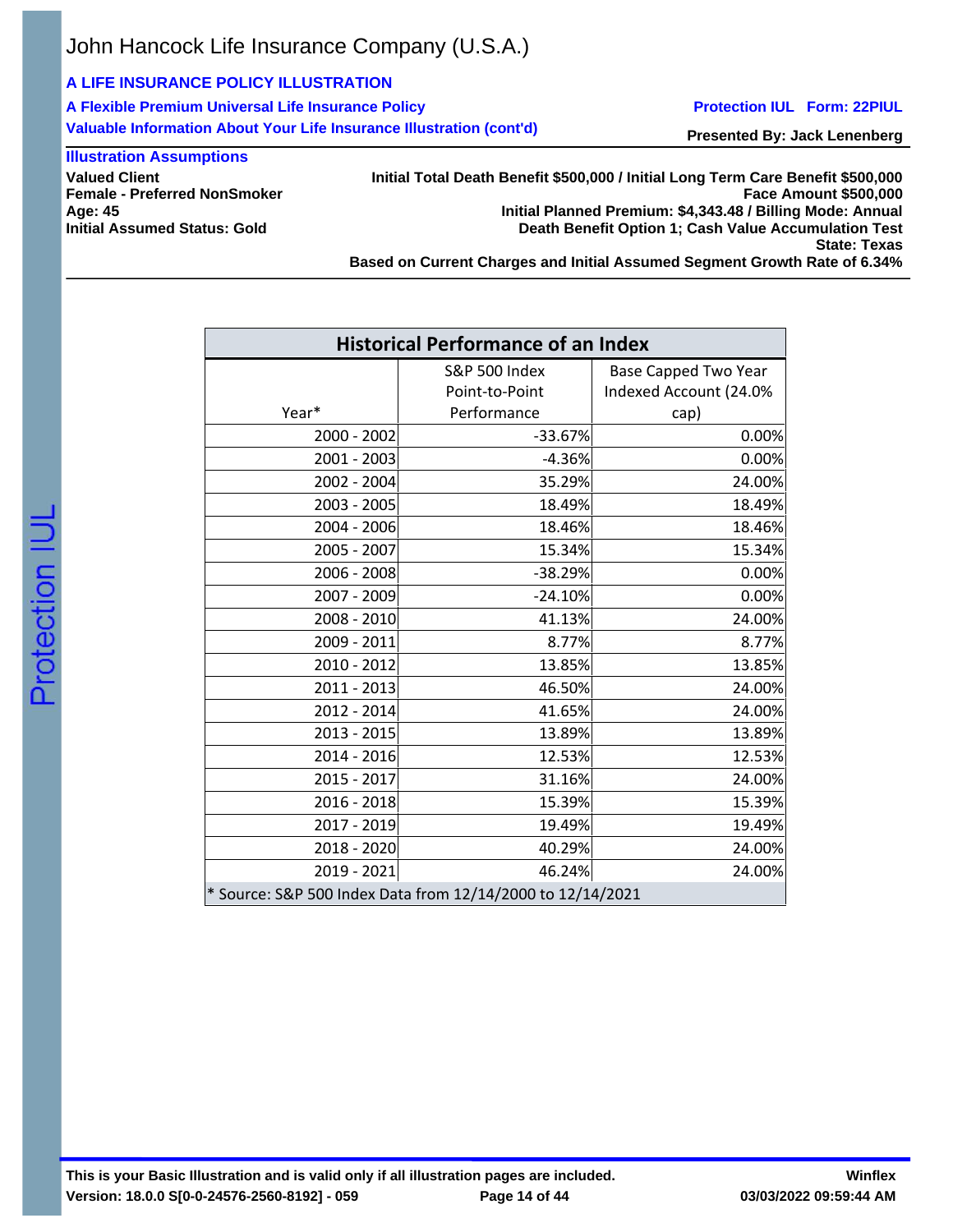# **A LIFE INSURANCE POLICY ILLUSTRATION**

**A Flexible Premium Universal Life Insurance Policy Valuable Information About Your Life Insurance Illustration (cont'd)**

### **Protection IUL Form: 22PIUL**

**Presented By: Jack Lenenberg**

#### **Illustration Assumptions**

**Valued Client Female - Preferred NonSmoker Age: 45 Initial Assumed Status: Gold**

**Initial Total Death Benefit \$500,000 / Initial Long Term Care Benefit \$500,000 Face Amount \$500,000 Initial Planned Premium: \$4,343.48 / Billing Mode: Annual Death Benefit Option 1; Cash Value Accumulation Test State: Texas**

**Based on Current Charges and Initial Assumed Segment Growth Rate of 6.34%**

**Historical Performance of the Barclays Global MA Index and the corresponding hypothetical Index Segment Interest Credit for an Indexed Account that references the Barclays Global MA Index**

The following table shows hypothetical Index Change in the Barclays Global MA Index because the Index was created in 2021. The hypothetical Index Change is based on hypothetical values of the Barclays Global MA Index using the Index's rules as applied to the market conditions in prior periods and the values of the underlying components from December 2006 to December 2021. For periods prior to when these components were available, the values are based upon the hypothetical values using the securities or commodities that would have comprised the underlying components based upon their respective objectives. The hypothetical Index Change is shown to reflect how the Barclays Global MA Index values could have changed during these prior periods. The hypothetical values of the Barclays Global MA Index are prepared with the benefit of hindsight. There can be no assurances that the Barclays Global MA Index values will actually perform in the same manner as the hypothetical values. There are numerous factors which will impact actual performance, including general market conditions as well as whether the Index's rationale is successful or whether the Index can be constructed according to the Index's rules. These Index Changes shown in the Table should not be considered a representation of past or future Index Change for the Barclays Global MA Index or the performance of the Indexed Accounts available under the policy. The table assumes the current Indexed Account parameters for the applicable Indexed Accounts.

| <b>Historical Performance of an Index</b>                             |                           |                           |                           |  |  |  |
|-----------------------------------------------------------------------|---------------------------|---------------------------|---------------------------|--|--|--|
|                                                                       | <b>Barclays Global MA</b> | <b>Barclays Global MA</b> |                           |  |  |  |
|                                                                       | Index Point-To-Point      | Bonus (No Cap; 0.65%      | <b>Barclays Global MA</b> |  |  |  |
| Year*                                                                 | Performance               | Fixed Bonus**)            | Classic (No Cap)          |  |  |  |
| 2006-2007                                                             | 6.66%                     | 6.66%                     | 8.32%                     |  |  |  |
| 2007-2008                                                             | $-10.68%$                 | 0.00%                     | 0.00%                     |  |  |  |
| 2008-2009                                                             | 12.83%                    | 12.83%                    | 16.03%                    |  |  |  |
| 2009-2010                                                             | 12.63%                    | 12.63%                    | 15.78%                    |  |  |  |
| 2010-2011                                                             | 11.93%                    | 11.93%                    | 14.92%                    |  |  |  |
| 2011-2012                                                             | 10.39%                    | 10.39%                    | 12.99%                    |  |  |  |
| 2012-2013                                                             | 15.20%                    | 15.20%                    | 19.00%                    |  |  |  |
| 2013-2014                                                             | 13.97%                    | 13.97%                    | 17.46%                    |  |  |  |
| 2014-2015                                                             | $-2.07%$                  | 0.00%                     | 0.00%                     |  |  |  |
| 2015-2016                                                             | 7.77%                     | 7.77%                     | 9.72%                     |  |  |  |
| 2016-2017                                                             | 11.60%                    | 11.60%                    | 14.49%                    |  |  |  |
| 2017-2018                                                             | $-2.30%$                  | 0.00%                     | 0.00%                     |  |  |  |
| 2018-2019                                                             | 17.69%                    | 17.69%                    | 22.12%                    |  |  |  |
| 2019-2020                                                             | 8.43%                     | 8.43%                     | 10.54%                    |  |  |  |
| 2020-2021                                                             | 2.60%                     | 2.60%                     | 3.25%                     |  |  |  |
| * Source: Barclays Global MA Index Data from 12/14/2006 to 12/14/2021 |                           |                           |                           |  |  |  |
| ** Fixed Bonus is not included in the index return                    |                           |                           |                           |  |  |  |

**This is your Basic Illustration and is valid only if all illustration pages are included. Version: 18.0.0 S[0-0-24576-2560-8192] - 059**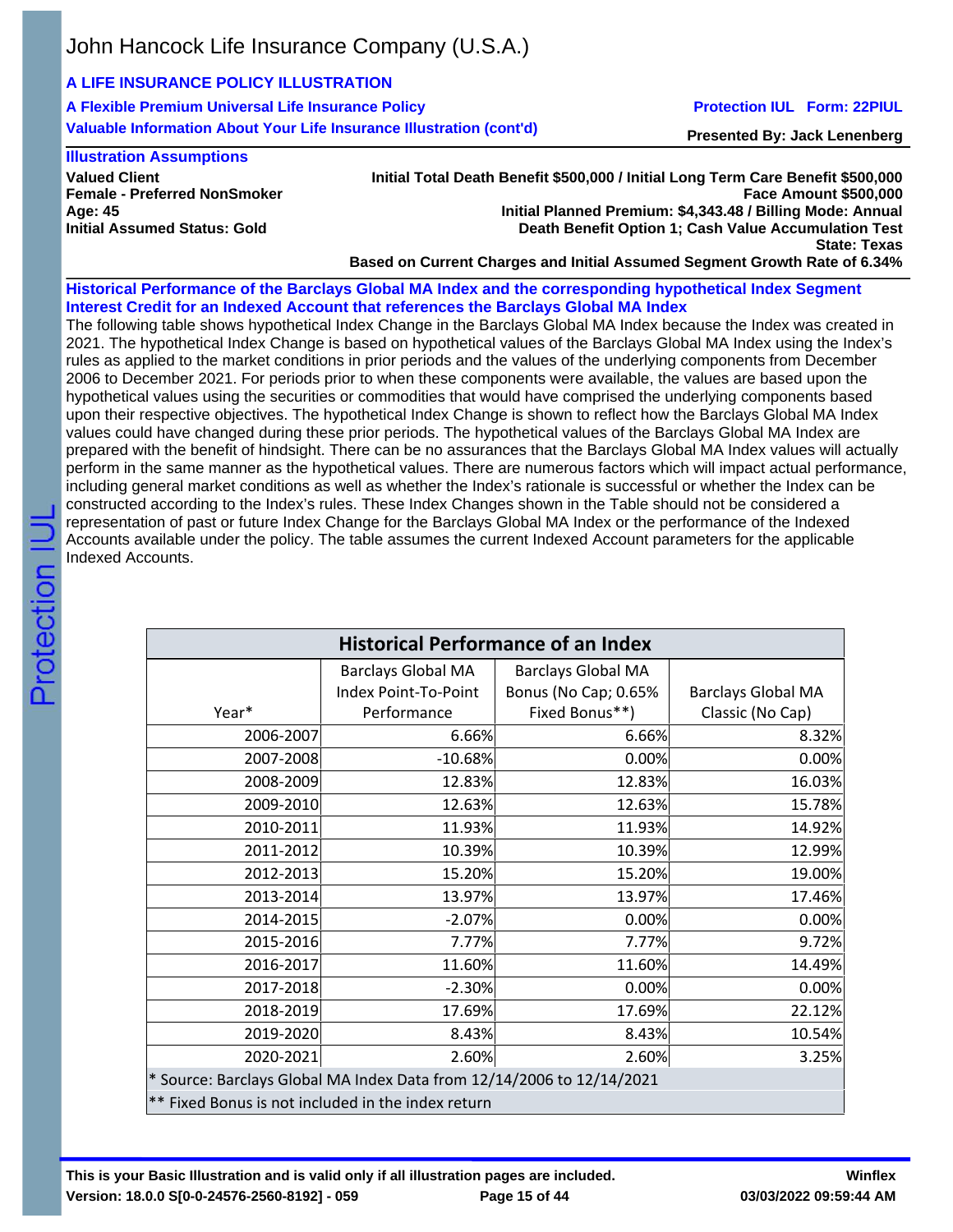## **A LIFE INSURANCE POLICY ILLUSTRATION**

**A Flexible Premium Universal Life Insurance Policy Valuable Information About Your Life Insurance Illustration (cont'd)**

### **Protection IUL Form: 22PIUL**

**Presented By: Jack Lenenberg**

#### **Illustration Assumptions**

**Valued Client Female - Preferred NonSmoker Age: 45 Initial Assumed Status: Gold**

**Initial Total Death Benefit \$500,000 / Initial Long Term Care Benefit \$500,000 Face Amount \$500,000 Initial Planned Premium: \$4,343.48 / Billing Mode: Annual Death Benefit Option 1; Cash Value Accumulation Test State: Texas Based on Current Charges and Initial Assumed Segment Growth Rate of 6.34%**

### **Illustrated Segment Growth Rate**

Illustrations of indexed universal life insurance policies are developed starting with an assumed hypothetical rate of return that you or your financial professional select, subject to a maximum hypothetical rate of return that is determined by regulation (the "Maximum Segment Growth Rate"). This regulation sets a limit based upon the historical returns of the Index. The Indexed Account parameters are then applied to this hypothetical rate of return to determine the hypothetical maximum crediting rate that will be used to illustrate the values related to your policy. These illustrated values will then be adjusted by any credits added to--and any charges deducted from–your policy value.

The following table shows the 25-year geometric average annual Segment Growth Rate, as well as its minimum and maximum. Note the Barclays Global MA Index was created in 2021 and does not have data for these 25-year Segment Growth Rates.

| <b>Maximum Segment Growth Rate</b>                                                     |          |         |       |  |  |  |  |
|----------------------------------------------------------------------------------------|----------|---------|-------|--|--|--|--|
|                                                                                        | Min      | Average | Max   |  |  |  |  |
| Benchmark Indexed Account                                                              | 3.98%    | 6.34%   | 7.84% |  |  |  |  |
| Select Capped Indexed Account<br>$(8.5\% \text{ Cap})$                                 | 3.55%    | 5.48%   | 6.90% |  |  |  |  |
| Base Capped Two Year Indexed Account<br>$(24.0\% \text{ Cap})$                         | 4.53%    | 6.84%   | 8.82% |  |  |  |  |
| Barclays Global MA Bonus Indexed Account                                               | N/A      | N/A     | N/A   |  |  |  |  |
| Barclays Global MA Classic Indexed Account                                             | N/A      | N/A     | N/A   |  |  |  |  |
| Capped Indexed Account<br>$(7.75\% \text{ Cap})$                                       | $3.32\%$ | 5.04%   | 6.41% |  |  |  |  |
| High Par Capped Indexed Account<br>(7.0% Cap) and Participation Rate<br>(160% Current) | 3.36%    | 4.81%   | 6.12% |  |  |  |  |
| High Capped Indexed Account<br>$(10.0\% \text{ Cap})$                                  | 3.90%    | 6.21%   | 7.69% |  |  |  |  |

It's important to keep in mind that:

• Illustrating the same hypothetical maximum crediting rate each year over the life of the policy may not be not realistic.

• The policy illustration is a presentation of hypothetical values that are based upon assumptions that you or your financial professional determine. The illustration is designed to show how the policy is expected to perform under various conditions, rather than to be a projection of the policy's actual performance.

You should review your policy's performance periodically to ensure you are on track to meet your goals. As an example, if the returns assumed in an illustration are not achieved, this can have a significant effect on the policy value, with the result that you will have to pay more premiums to maintain the policy in force than you had anticipated.

## *Accessing Your Policy Value*

# **Surrenders**

You can surrender your policy for its cash value at any time. We will pay you the Policy Value less a Surrender Charge and any Policy Debt you may have.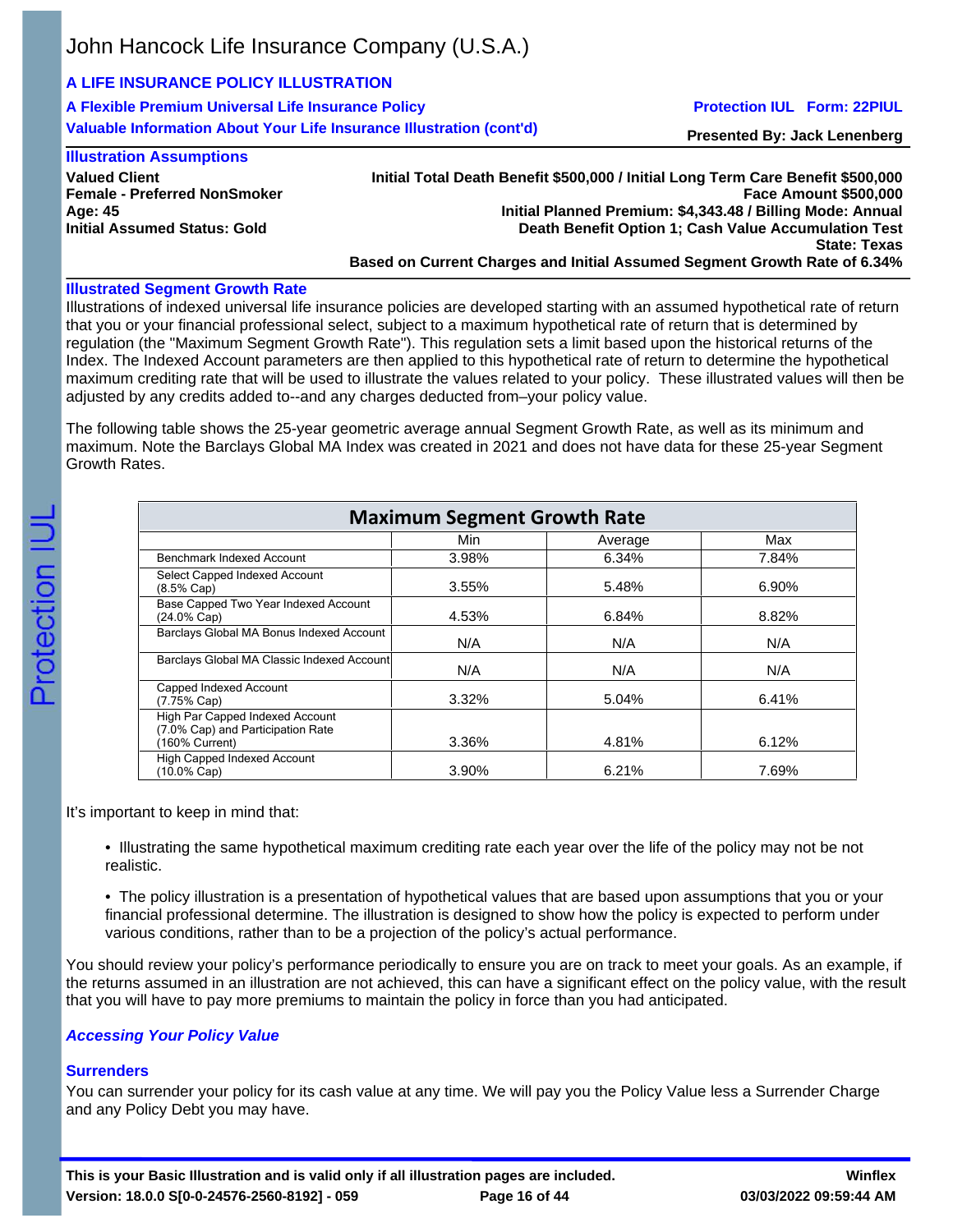# **A LIFE INSURANCE POLICY ILLUSTRATION**

**A Flexible Premium Universal Life Insurance Policy Valuable Information About Your Life Insurance Illustration (cont'd)**

### **Protection IUL Form: 22PIUL**

**Presented By: Jack Lenenberg**

## **Illustration Assumptions**

| <b>Valued Client</b>                |
|-------------------------------------|
| <b>Female - Preferred NonSmoker</b> |
| Age: 45                             |
| <b>Initial Assumed Status: Gold</b> |

**Initial Total Death Benefit \$500,000 / Initial Long Term Care Benefit \$500,000 Face Amount \$500,000 Initial Planned Premium: \$4,343.48 / Billing Mode: Annual Death Benefit Option 1; Cash Value Accumulation Test State: Texas Based on Current Charges and Initial Assumed Segment Growth Rate of 6.34%**

### **Withdrawals**

After your policy has been in force for one year, you can make partial cash withdrawals. Withdrawals reduce the Policy Value and the Death Benefit, and the amount of the withdrawal may be subject to a Surrender Charge. Withdrawals and any related Surrender Charge amounts are first deducted from the Fixed Account, and then from Segments in the Indexed Accounts on a proportionate basis. If illustrated, withdrawals are assumed to be taken at the beginning of the month.

A withdrawal from the Indexed Accounts that was not pre-scheduled using the Systematic Withdrawal program will initiate a one-year Lock Out Period during which no new Segments in an Indexed Account may be created except for those resulting from a maturing Segment.

## **Loans**

Policy loans may be taken against the Policy Value at any time. The maximum loan amount available is the policy's Cash Surrender Value at the time of request, less any existing Policy Debt, less Monthly Deductions through the remainder of the Policy Year, all multiplied by one minus the rate of Loan Interest Charged for a policy loan. Interest is charged on the outstanding Policy Debt, and in the event that you do not pay the Loan Interest Charged in any Policy Year, it will be borrowed against the policy and added to the Policy Debt in arrears at the Policy Anniversary.

Your policy offers a choice between a Standard Loan or an Index Loan, though only the Standard Loan option is available during the first 3 Policy Years and only one loan option may be utilized at a time.

**The choice of a Standard Loan or Index Loan can have a significant effect on the net cost of a loan and your Policy Value. Index Loans can have the effect of amplifying – both positively and negatively – the impact that the performance of the Indexed Accounts have on the policy. Therefore, the risk of policy lapse with an Index Loan is greater than it would be with a Standard Loan.**

The cost of an Index Loan can vary much more substantially than that of a Standard Loan. The net cost of an Index Loan equals the Loan Interest Charged less the sum of any Index Segment Interest Credits earned for portions of the loan that are secured by the Indexed Accounts and the Loan Interest Credited to the Loan Account. For instance, assuming there is no Loan Account, an Index Loan with a loan charged rate of 5% and Index Segment Interest Credit(s) of 0% would result in a net loan cost of 5% – much higher than the cost of a Standard Loan. Conversely, a loan charged rate of 5% and Index Segment Interest Credit(s) of 10% would result in a net loan gain of 5% to the policy.

If projected, policy loans are assumed to be taken at the beginning of the month, and the loan interest rate used in this policy illustration is shown in the Policy Summary. The illustrated values for the guaranteed assumption illustrations reflect the Standard Loan Interest Charged Annual Rate for the Standard Loan; and the Maximum Loan Interest Charged Annual Rate of 15% and Index Segment Interest Credits of 0% for the Index Loan. If there is a loan that is collateralized by policy value in the Indexed Accounts, illustrative values for all non-guaranteed assumption illustrations reflect, for the portion of the policy value in the Indexed Accounts used as collateral for loans, a credited rate that takes into account any applicable adjustment for Indexed Account Multipliers but is no greater than the Loan Interest Charged rate plus 0.50% and any other applicable current charges and current credits. The illustrative values are hypothetical.

**Standard Loan** Under the Standard Loan option, loan proceeds and any capitalized loan interest are, to the extent possible, secured by amounts you have in the Fixed Account that are transferred to a Loan Account. Any amount borrowed in excess of amounts in the Fixed Account is secured by the Indexed Accounts, and as Indexed Account Segments mature those proceeds will be transferred to the Loan Account.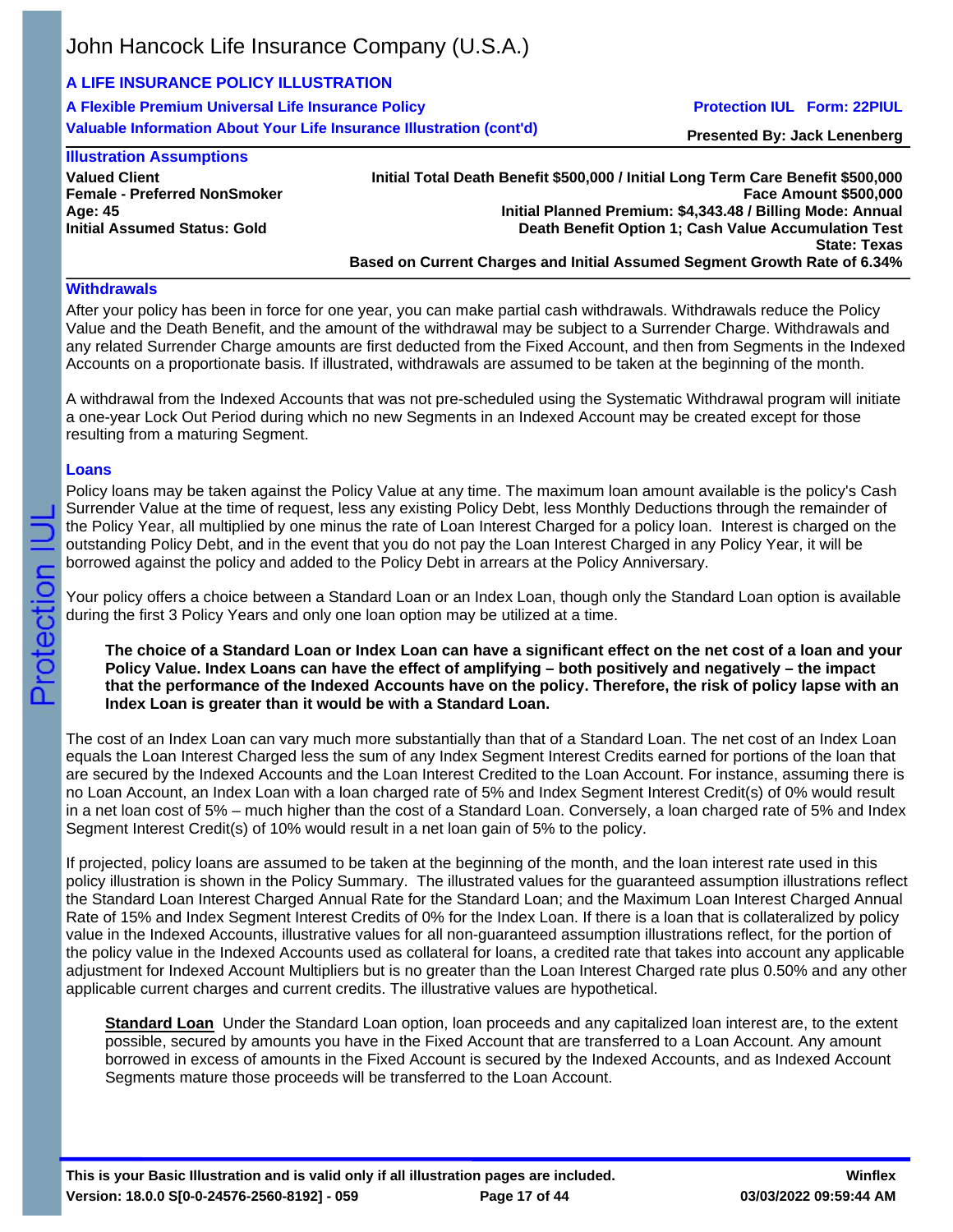# **A LIFE INSURANCE POLICY ILLUSTRATION**

**A Flexible Premium Universal Life Insurance Policy Valuable Information About Your Life Insurance Illustration (cont'd)**

## **Protection IUL Form: 22PIUL**

**Presented By: Jack Lenenberg**

## **Illustration Assumptions**

**Valued Client Female - Preferred NonSmoker Age: 45 Initial Assumed Status: Gold**

**Initial Total Death Benefit \$500,000 / Initial Long Term Care Benefit \$500,000 Face Amount \$500,000 Initial Planned Premium: \$4,343.48 / Billing Mode: Annual Death Benefit Option 1; Cash Value Accumulation Test State: Texas Based on Current Charges and Initial Assumed Segment Growth Rate of 6.34%**

The net cost of a Standard Loan equals the Loan Interest Charged less the sum of the Loan Interest Credited to the Loan Account and any Index Segment Interest Credits earned for portions of the loan that may be secured by the Indexed Accounts. The loan interest rate charged is guaranteed not to exceed 15.0%. Loan interest is payable in arrears. The Loan Interest Credited Differential is guaranteed not to exceed 1.25% in years 1-10 and 0.25% in years 11+..

**Index Loan** Under the Index Loan option, loan proceeds and any capitalized loan interest are, to the extent possible, secured by amounts you have in the Indexed Accounts. Amounts from the Indexed Accounts used to secure a loan remain in Indexed Account Segments, where those Segments may earn a Segment Interest Credit upon Segment Maturity. Any amount borrowed in excess of the Indexed Accounts is secured by the Fixed Account. Index Loan interest rates are variable and subject to change annually on the Annual Processing Date.

The net cost of an Index Loan equals the Loan Interest Charged less the sum of any Index Segment Interest Credit earned for portions of the loan that are secured by the Indexed Accounts and the Loan Interest Credited to the Loan Account. The loan interest rate charged is guaranteed not to exceed 15% in all years, and the loan crediting rate is guaranteed not to be less than the Segment Floor Rate. If an Index Loan is illustrated, the Loan Interest Credited rate to the Indexed Accounts will not be any greater than the Loan Interest Charged rate plus 0.5%.

## *Other Policy Features and Benefits*

## **Policy Continuation at Age 121**

Provided your coverage is in effect on the policy anniversary nearest the date on which the Life Insured reaches attained age 121, coverage will continue thereafter. We will continue to credit interest to the Fixed Account, and when applicable, apply Index Segment Interest Credits to any Index Account Segments at each Segment Maturity Date. No additional charges, other than those for any outstanding policy loans, will be deducted.

Tax implications with respect to policies that continue beyond age 121 are not clear at the present time. We urge you to consult with your tax advisor regarding this issue.

## **Healthy Engagement Rider (Vitality PLUS)**

The Healthy Engagement Rider provides the opportunity each year, beginning in policy year 2, to apply a Rider Credit to your Policy Value based on the Status achieved by the Life Insured. There are four Status levels: Bronze, Silver, Gold and Platinum. The achievement of a Status other than Bronze is dependent upon the Life Insured meeting certain Status Qualification Requirements in each year. On each Annual Processing Date, John Hancock will use the Life Insured's current Status as of that date to determine a schedule of Rider Credits that will be applied in the current policy year and the subsequent 19 policy years. The formula for determining Rider Credits is described in the policy and guaranteed not to change. The Status Qualification requirements may be changed, as described in the policy. Current Status Qualification Requirements can be found on www.JohnHancockVitality.com.

The rider is available for an additional charge of \$2 per month deducted from your Policy Value. This charge will be deducted regardless of whether the Life Insured participates in the program and any Rider Credits are added to the Policy Value.. If you elect this rider, you may discontinue it at any time and the rider charge will no longer be deducted from your Policy Value. The rider charge will cease when the Life Insured attains age 80, but they may continue to earn a Status. At the earlier of attained age 80 or the discontinuation of this rider, no new Rider Credits will be earned, and all previously earned Rider Credits will continue to apply as described in the policy. This rider cannot be reinstated after discontinuation.

This illustration assumes the Life Insured achieves a Status of Gold. Achieving a different Status will affect the amount of Rider Credits applied. Rider Credits are applied to the Policy Value, and may be used to reduce the amount of premium required to maintain coverage.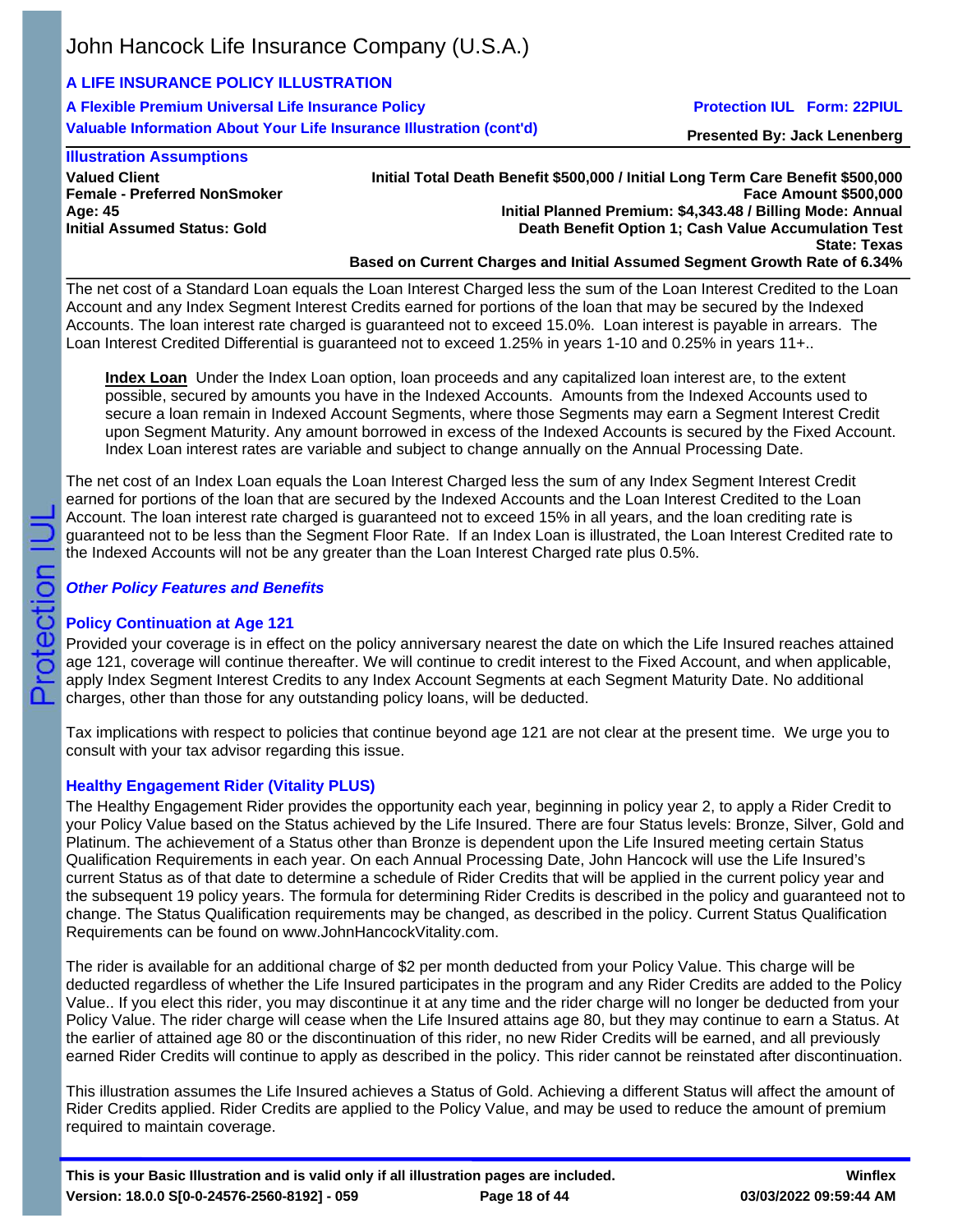# **A LIFE INSURANCE POLICY ILLUSTRATION**

**A Flexible Premium Universal Life Insurance Policy Valuable Information About Your Life Insurance Illustration (cont'd)**

### **Protection IUL Form: 22PIUL**

**Presented By: Jack Lenenberg**

#### **Illustration Assumptions Valued Client Female - Preferred NonSmoker Age: 45 Initial Assumed Status: Gold**

**Initial Total Death Benefit \$500,000 / Initial Long Term Care Benefit \$500,000 Face Amount \$500,000 Initial Planned Premium: \$4,343.48 / Billing Mode: Annual Death Benefit Option 1; Cash Value Accumulation Test State: Texas Based on Current Charges and Initial Assumed Segment Growth Rate of 6.34%**

This table shows how achieving different Statuses could affect the continuation of coverage, keeping other assumptions constant (including planned premiums, issue age, risk class, current charges, and assumed interest crediting rate):

|                                                                                                                                                        | <b>Attained Age at Lapse</b>          |                                                   |  |  |  |  |  |
|--------------------------------------------------------------------------------------------------------------------------------------------------------|---------------------------------------|---------------------------------------------------|--|--|--|--|--|
| <b>Assumed Status (all</b><br>years)                                                                                                                   | <b>Guaranteed Charges</b><br>and Rate | <b>Current Charges and</b><br><b>Assumed Rate</b> |  |  |  |  |  |
| Platinum                                                                                                                                               | 85                                    | N/A                                               |  |  |  |  |  |
| Gold                                                                                                                                                   | 85                                    | N/A                                               |  |  |  |  |  |
| Silver                                                                                                                                                 | 84                                    | N/A                                               |  |  |  |  |  |
| <b>Bronze</b>                                                                                                                                          | 84                                    | N/A                                               |  |  |  |  |  |
| *The attained age at lapse is hypothetical and based on the same assumed premium payments and factors<br>shown on the Basic Illustration Summary page. |                                       |                                                   |  |  |  |  |  |

This illustration also includes a hypothetical scenario that assumes the Life Insured remains at Bronze status in all years and receives no Rider Credits. You may request additional illustrations with different assumptions to understand how a Status change can affect your policy.

John Hancock will treat the monthly rider charges as distributions from your life insurance policy for federal income tax purposes, and thus such charges may be includable in your taxable income if the policy is a MEC or the cost basis is \$0. If the policy is a MEC, a 10% penalty tax also may apply. See the "Taxation Of Life Insurance" section of this illustration for additional information. The value of some of the rewards such as gift cards and other cash equivalents may be includable in your taxable income and John Hancock would have to report them to the IRS on Form 1099-MISC if the combined value totals at least \$600 per year. Since the tax treatment of such benefits is subject to some uncertainty, you should consult your own tax advisor.

## **Overloan Protection Rider**

The Overloan Protection Rider will prevent your policy from lapsing when, on any monthly processing date, the outstanding indebtedness on the policy equals or exceeds the Policy Value multiplied by a set percentage (varying by attained age), not to exceed 95%. Exercise of this rider will result in a "paid up" status. This rider may be exercised anytime after the insured reaches age 75 if the following criteria are met. The policy must have been inforce for at least 15 years and may not be a Modified Endowment Contract. Policy Indebtedness must exceed the Face Amount of your policy but be less than the Policy Value less the one-time charge for exercising the rider. Your policy will also need to have a Level Death Benefit upon execution of the rider. After deduction of the one-time rider charge, all policy value will be transferred to the Fixed Account, if necessary at Segment Maturity. No additional policy transactions or policy changes will be allowed and no further monthly deductions will be taken. Your total Net Death Benefit will now be equal to the Face Amount plus any Required Additional Death Benefit less any indebtedness. This rider may not be available in all states.

When the Overloan Protection Rider is exercised, the entire Policy Value is immediately transferred to the Fixed Account. Since the Internal Revenue Service ("IRS") has not ruled on the tax consequences of exercising the Overloan Protection Rider, it is possible that the IRS could assert that the policy has been effectively terminated and that the outstanding loan balance should be treated as a distribution. If this were to occur, all or a portion of the outstanding loan balance could be taxable when the rider is exercised. You should consult your tax advisor regarding these possible tax consequences.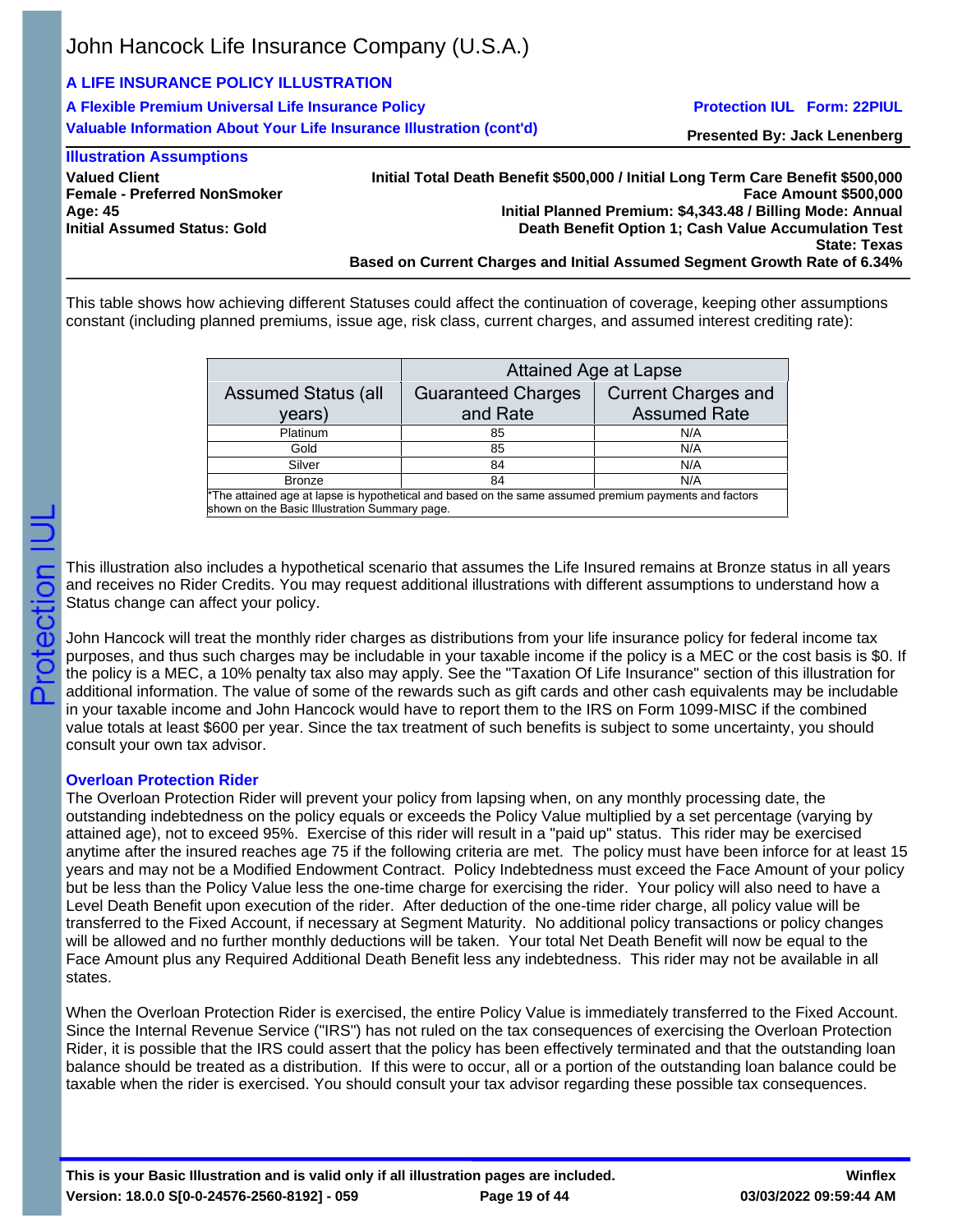# **A LIFE INSURANCE POLICY ILLUSTRATION**

**A Flexible Premium Universal Life Insurance Policy Valuable Information About Your Life Insurance Illustration (cont'd)**

### **Protection IUL Form: 22PIUL**

**Presented By: Jack Lenenberg**

### **Illustration Assumptions**

**Valued Client Female - Preferred NonSmoker Age: 45 Initial Assumed Status: Gold**

**Initial Total Death Benefit \$500,000 / Initial Long Term Care Benefit \$500,000 Face Amount \$500,000 Initial Planned Premium: \$4,343.48 / Billing Mode: Annual Death Benefit Option 1; Cash Value Accumulation Test State: Texas Based on Current Charges and Initial Assumed Segment Growth Rate of 6.34%**

## *TAXATION OF LIFE INSURANCE*

### **Important Notice**

The information contained in this illustration is based on certain tax and legal assumptions. We suggest that you seek professional tax counsel regarding the interpretation of current tax laws and accounting practices as they relate to your actual situation. This material does not constitute tax or legal advice and neither John Hancock nor any of its agents, employees or registered representatives are in the business of offering such advice. You should consult with your own tax advisor.

## **Definition of Life Insurance**

In order to qualify for the income tax advantages of life insurance, a life insurance policy must satisfy one of two Definition of Life Insurance tests under Internal Revenue Code (IRC) Section 7702. This product uses the Cash Value Accumulation Test which requires that the Death Benefit be increased automatically, so that the Policy Value will never exceed the Net Single Premium for the Death Benefit.

The additional death benefit (described above) that is required in order to satisfy the Definition of Life Insurance is referred to as **Required Additional Death Benefit**.

Definition of Life Insurance testing has been performed on the assumed scale only and is dependent on the assumptions in that projection. It may not be applicable to the alternate projections shown.

## **Income Tax Treatment of Distributions from a Life Insurance Policy**

## **Pre-death Distributions**

The Cash Surrender Value in a life insurance policy grows on a tax-deferred basis. The Cash Surrender Value growth (gain) is not taxed unless it is distributed to the policyholder. If properly structured, you can access your Cash Surrender Value to provide a tax-free income subject to the limitations described below.

A policyholder may access their Cash Surrender Value prior to death by surrendering the policy, by taking a withdrawal or by taking a loan. Certain rider charges are also treated as distributions from the policy's Cash Surrender Value. If the policy is not a Modified Endowment Contract (described below), these pre-death distributions are generally treated as a return of the policyholder's investment in the contract (cost basis). Most distributions reduce the policyholder's investment in the contract (cost basis) until it has been reduced to \$0. Any further distributions would be considered to be paid from the gain in the policy and are includible in gross income.

Exceptions:

• A loan is not considered to be a distribution from the policy for tax purposes unless the policy lapses or is surrendered with an outstanding loan or the policy is a MEC. The outstanding loan is included in the Cash Surrender Value used for determining the gain in the policy, which may result in the loan being taxable upon surrender or lapse, even if net Cash Surrender Value paid to the policyholder at that time is \$0.

• Withdrawals in the first 15 years from heavily funded non-MECs are taxed on a gain-first basis under the recapture ceiling of IRC Section 7702(f)(7).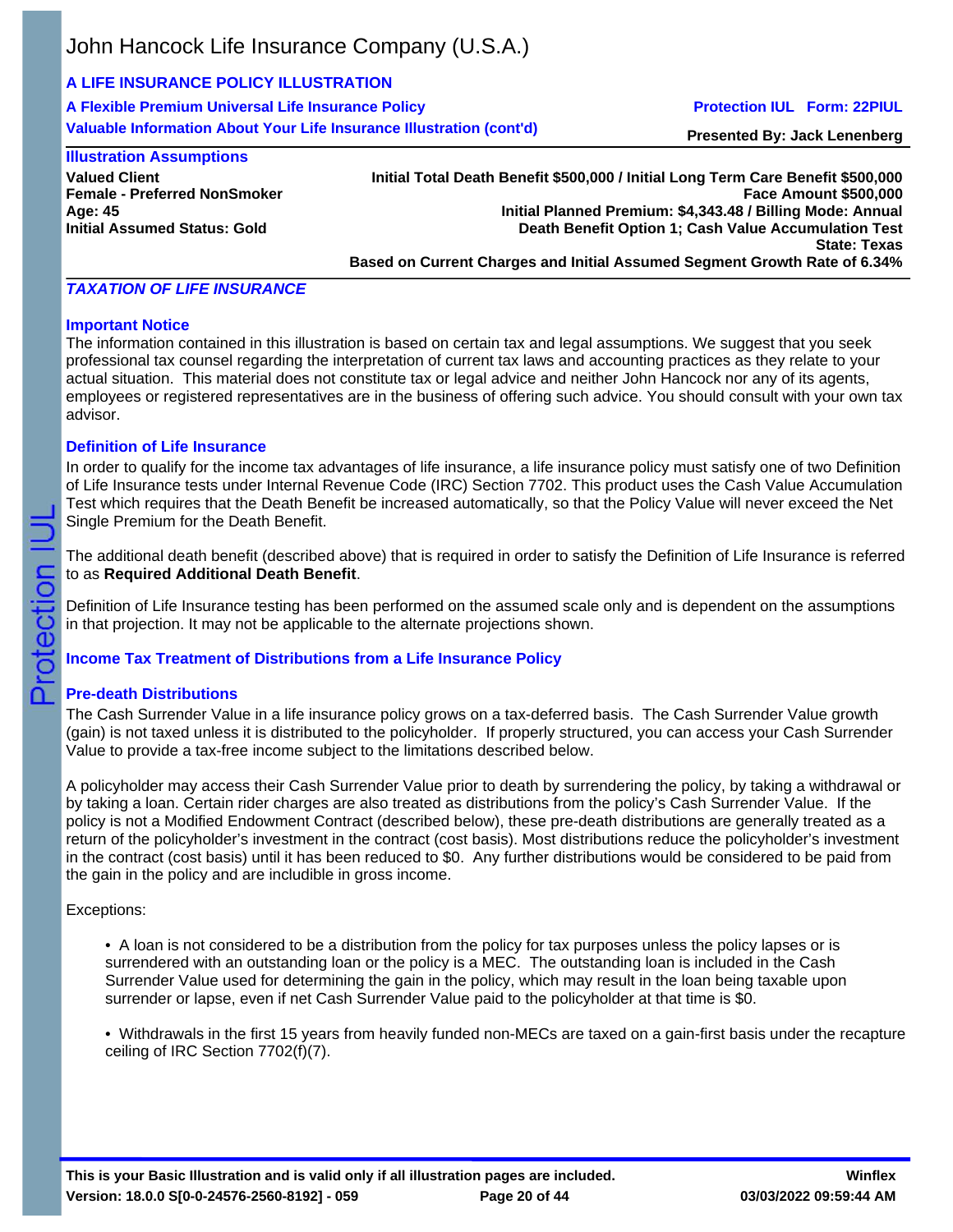# **A LIFE INSURANCE POLICY ILLUSTRATION**

**A Flexible Premium Universal Life Insurance Policy Valuable Information About Your Life Insurance Illustration (cont'd)**

## **Protection IUL Form: 22PIUL**

**Presented By: Jack Lenenberg**

### **Illustration Assumptions**

**Valued Client Female - Preferred NonSmoker Age: 45 Initial Assumed Status: Gold**

#### **Initial Total Death Benefit \$500,000 / Initial Long Term Care Benefit \$500,000 Face Amount \$500,000 Initial Planned Premium: \$4,343.48 / Billing Mode: Annual Death Benefit Option 1; Cash Value Accumulation Test State: Texas Based on Current Charges and Initial Assumed Segment Growth Rate of 6.34%**

## **Modified Endowment Contract (MEC)**

The Technical and Miscellaneous Revenue Act (TAMRA) of 1988 classifies some policies as Modified Endowment Contracts (MECs). A policy is classified as a MEC if it fails to satisfy the 7-Pay Test of IRC section 7702A. The test is failed if the sum of premiums paid reduced by non-taxable withdrawals and other non-taxable distributions at any time in the first 7 years exceeds the sum of the annual 7-Pay premiums (the 7-Pay Limit). The annual 7-Pay Premium is the premium that would fund the policy under prescribed assumptions in the first 7 years. Certain policy changes will require adjustments to the 7-Pay Premiums and may require the test to be performed again. Pre-death distributions from a MEC, and those taken during the two years before a policy has become a MEC, are subject to less favorable (gain-first) income tax treatment than a non-MEC Life Insurance Contract and may also be subject to a 10% penalty tax. Your policy is in a gain position when the Policy Value is greater than the investment in the contract (cost basis). Unlike non-MEC tax treatment, loans from and assignments of a policy are also distributions from a MEC and are subject to gain-first taxation. We recommend you consult your tax advisor prior to taking any action on your policy that may cause it to become a MEC.

TAMRA testing has been performed on the assumed scale only. The initial annual 7-pay premium for this policy is \$26,921.00.

Based on our interpretation of TAMRA, this policy as illustrated would not be considered a Modified Endowment Contract (MEC). Whether and when your policy might become a MEC depends on the timing and amounts of premium payments, withdrawals you take, changes in the policy's non-guaranteed elements, your actual use of the policy's options, and any policy changes you make. For more information please select the TAMRA Optional Report.

# **Payment or Accelerations of Death Benefits**

Subject to certain exceptions described in Employer-owned Life Insurance below, payments of the Death Benefit (including accelerations of the Death Benefit under a Long-Term Care or Terminal Illness Rider) are intended to be income tax free, regardless of whether or not your policy is classified as a MEC. With appropriate planning, Death Benefits may also be received estate tax free.

## **Employer-owned Life Insurance**

rotection

൳

If the owner of the policy is the employer of the life insured, Section 101(j) of the Internal Revenue Code specifies a number of requirements that must be satisfied in order for life insurance death benefits to be excluded from income taxation. The life insureds must be the employer's directors and "highly compensated" employees (as is defined by law). If the life insured is not a director or highly compensated employee, then the policy's death benefit must be paid out to the life insured (or to the life insured's designated beneficiary) or used to redeem an equity interest in the employer. **Before the issuance of the policy,** the insured must (1) be notified in writing that the employer/policy owner intends to insure the employee's life and the maximum face amount for which the employee could be insured; (2) give his/her written consent to being insured under the policy and agree that such coverage may continue after the life insured terminates employment; and (3) be informed in writing that the employer/policy owner will be a beneficiary of any proceeds payable upon the death of the life insured. Finally, the employer/policy owner is required to keep records and make an annual report concerning its employer-owned life insurance policies. Taxpayers should seek the counsel of qualified tax advisors to determine the applicability of IRC Section 101(j) or other provisions of federal tax law and/or compliance with the requirements of any such law or regulation.

## **Other Considerations**

This illustration assumes that the currently illustrated non-guaranteed elements will continue unchanged for all years shown. This is not likely to occur, and the actual results may be more or less favorable. Future credits and deductions can vary at the company's discretion depending upon factors such as death claims, investment earnings and expenses, as well as policy owner actions such as timing and amount of premium payments, policy lapse and reinstatement, loans and withdrawals, and contractual charges.

**Winflex**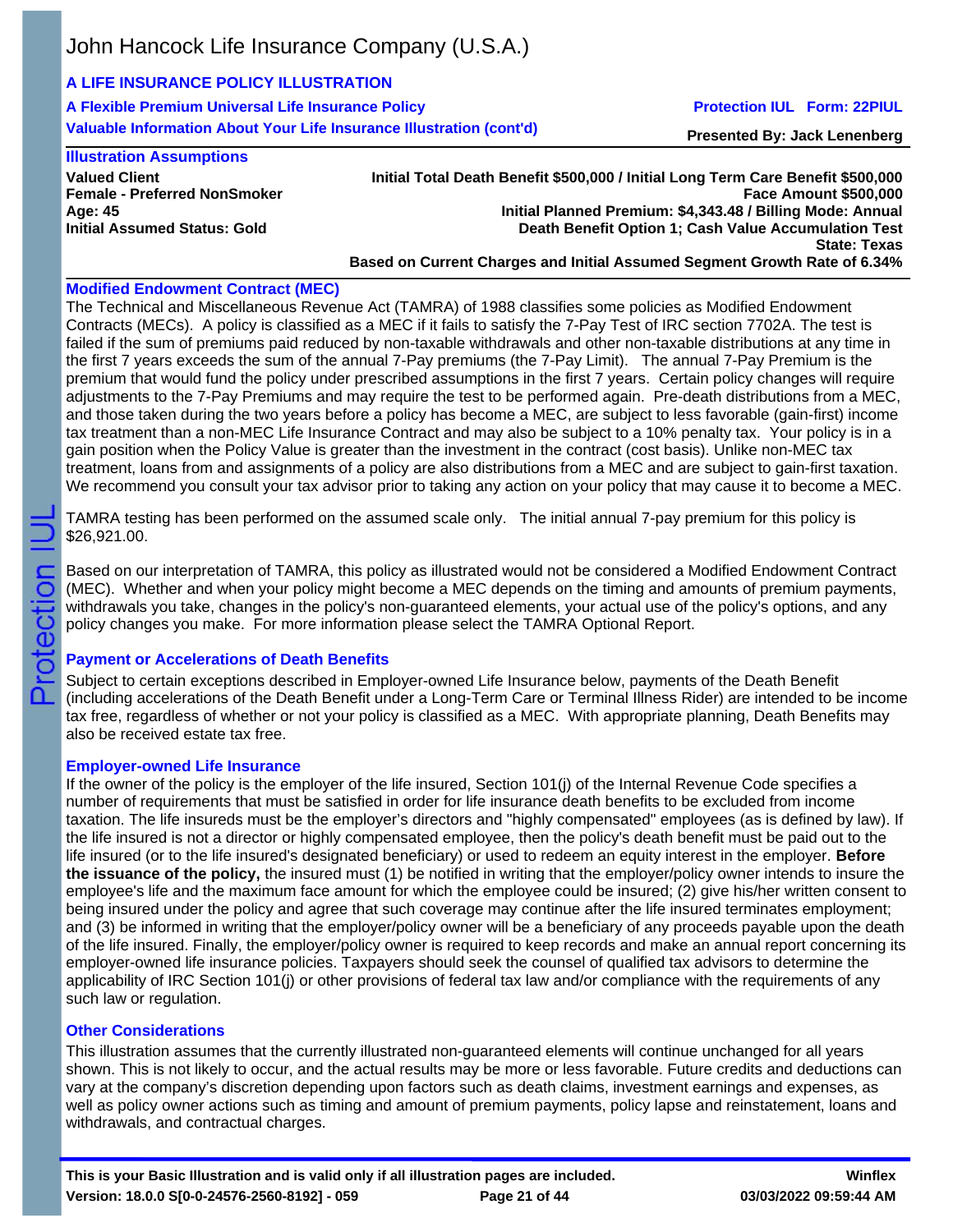# **A LIFE INSURANCE POLICY ILLUSTRATION**

**A Flexible Premium Universal Life Insurance Policy Valuable Information About Your Life Insurance Illustration (cont'd)**

## **Protection IUL Form: 22PIUL**

**Presented By: Jack Lenenberg**

## **Illustration Assumptions**

**Valued Client Female - Preferred NonSmoker Age: 45 Initial Assumed Status: Gold**

#### **Initial Total Death Benefit \$500,000 / Initial Long Term Care Benefit \$500,000 Face Amount \$500,000 Initial Planned Premium: \$4,343.48 / Billing Mode: Annual Death Benefit Option 1; Cash Value Accumulation Test State: Texas Based on Current Charges and Initial Assumed Segment Growth Rate of 6.34%**

## **Important Disclosure**

No information provided by John Hancock to you or your financial professional in connection with this sale is intended as tax, legal or investment advice. This illustration and all other information and materials provided by John Hancock as part of this sale are not intended to be nor shall they be construed as providing impartial advice or recommendations in connection with this policy. John Hancock and its representatives will receive compensation derived from such sales or services.

Protection Indexed Universal is issued by John Hancock Life Insurance Company (U.S.A.) of Boston, MA 02116. John Hancock Life Insurance Company (U.S.A.) consistently receives high financial credit ratings from independent rating agencies. For more information, please visit our website at **www.JohnHancock.com**.

For more than a century, JH has offered security and high-quality products to its customers. The company's experience and resources allow it to provide first class financial solutions to customers in every market in which it operates.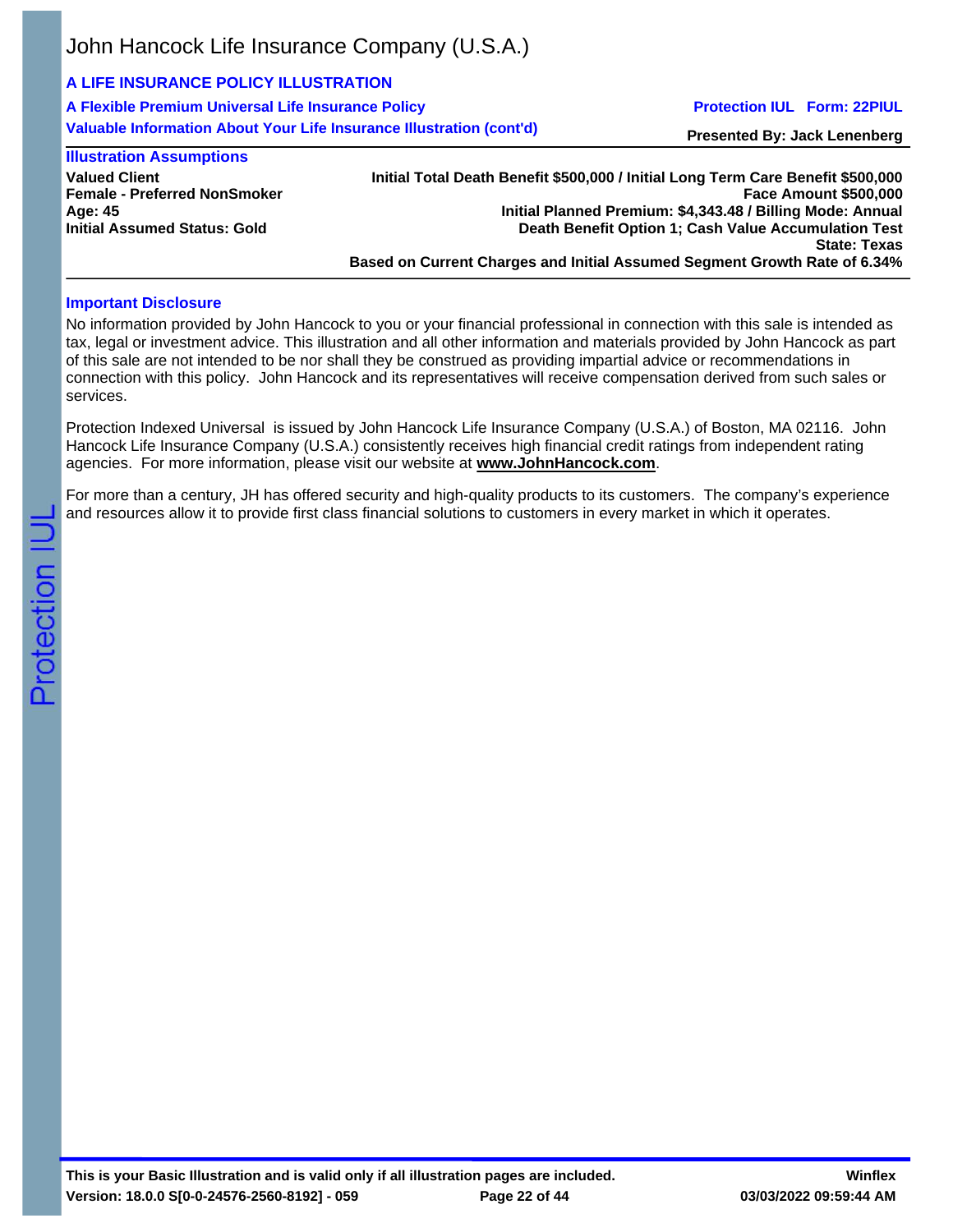# **A LIFE INSURANCE POLICY ILLUSTRATION**

| A Flexible Premium Adjustable Life Insurance Policy |  |  |
|-----------------------------------------------------|--|--|
| <b>Rasic Illustration Summary</b>                   |  |  |

**Basic Illustration Summary**

**Valued Client**

**Age: 45**

### **Protection IUL Form: 22PIUL**

**Presented By: Jack Lenenberg**

**Face Amount \$500,000**

**State: Texas**

**Female - Preferred NonSmoker Initial Assumed Status: Gold Initial Total Death Benefit \$500,000 / Initial Long Term Care Benefit \$500,000 Initial Planned Premium: \$4,343.48 / Billing Mode: Annual Death Benefit Option 1; Cash Value Accumulation Test Based on Current Charges and Initial Assumed Segment Growth Rate of 6.34% Illustration Assumptions**

| <b>Coverage Summary</b>                                                                                                                                                          | <b>Initial</b>                                      | <b>Initial</b>                    |
|----------------------------------------------------------------------------------------------------------------------------------------------------------------------------------|-----------------------------------------------------|-----------------------------------|
| <b>Coverage Description</b><br>Initial Total Death Benefit<br>Initial Accelerated Benefit /Long-Term Care<br>Maximum Monthly Long-Term Care Benefit (2%)<br>Long-Term Care Rider | <b>Amount</b><br>\$500,000<br>\$500,000<br>\$10,000 | <b>Premium</b><br>\$4,343.48      |
| Risk Class: Preferred NonSmoker<br>Accelerated Benefit Percentage: 100%                                                                                                          |                                                     |                                   |
| Face Amount - Level for all years                                                                                                                                                | \$500,000                                           |                                   |
| <b>Healthy Engagement Rider</b>                                                                                                                                                  |                                                     |                                   |
| <b>Policy Summary</b>                                                                                                                                                            |                                                     |                                   |
| <b>State</b>                                                                                                                                                                     | Texas                                               |                                   |
| Death Benefit Option                                                                                                                                                             | 1                                                   | From 1 Thru 76                    |
| Definition of Life Insurance                                                                                                                                                     | <b>CVAT</b>                                         |                                   |
| Payment Mode                                                                                                                                                                     | Annual                                              |                                   |
| Charges                                                                                                                                                                          | Current                                             |                                   |
| <b>Assumed Segment Growth Rate****</b>                                                                                                                                           |                                                     |                                   |
| Assumed Select Capped Indexed Segment Growth Rate                                                                                                                                | 5.48%                                               | From 1 Thru 76                    |
| Assumed Base Capped Two Year Indexed Segment Growth Rate                                                                                                                         | 6.34%                                               | From 1 Thru 76                    |
| Assumed Barclays Global MA Bonus Indexed Segment Growth Rate                                                                                                                     | 6.34%                                               | From 1 Thru 76                    |
| Assumed Barclays Global MA Classic Indexed Segment Growth Rate                                                                                                                   | 6.34%                                               | From 1 Thru 76                    |
| Assumed Capped Indexed Segment Growth Rate                                                                                                                                       | 5.04%                                               | From 1 Thru 76                    |
| Assumed High Capped Indexed Segment Growth Rate                                                                                                                                  | 6.03%                                               | From 1 Thru 76                    |
| Assumed High Par Capped Indexed Segment Growth Rate                                                                                                                              | 4.81%                                               | From 1 Thru 76                    |
| <b>Assumed Fixed Account Rate</b><br>(includes non-guaranteed persistency bonus)                                                                                                 | 3.85%<br>4.50%                                      | From 1 Thru 10<br>From 11 Thru 76 |
| Loan Interest Rate                                                                                                                                                               | 2.50%                                               | From 1 Thru 76                    |
| <b>Owner Tax Bracket</b>                                                                                                                                                         | 35.00%                                              | From 1 Thru 76                    |
| Initial 7-Pay Premium                                                                                                                                                            | \$26,921.00                                         |                                   |
| <b>Target Premium</b>                                                                                                                                                            | \$4,343.48                                          |                                   |
| Minimum Initial Premium                                                                                                                                                          | \$136.62                                            |                                   |
| Death Benefit Protection Period<br>Based on Illustrated Assumptions                                                                                                              | 40 Years                                            |                                   |
| <b>Assumed Status</b>                                                                                                                                                            | Gold                                                |                                   |
| LifeTrack Billing<br><b>Illustration Serial Number</b>                                                                                                                           | No<br>5E1266577                                     |                                   |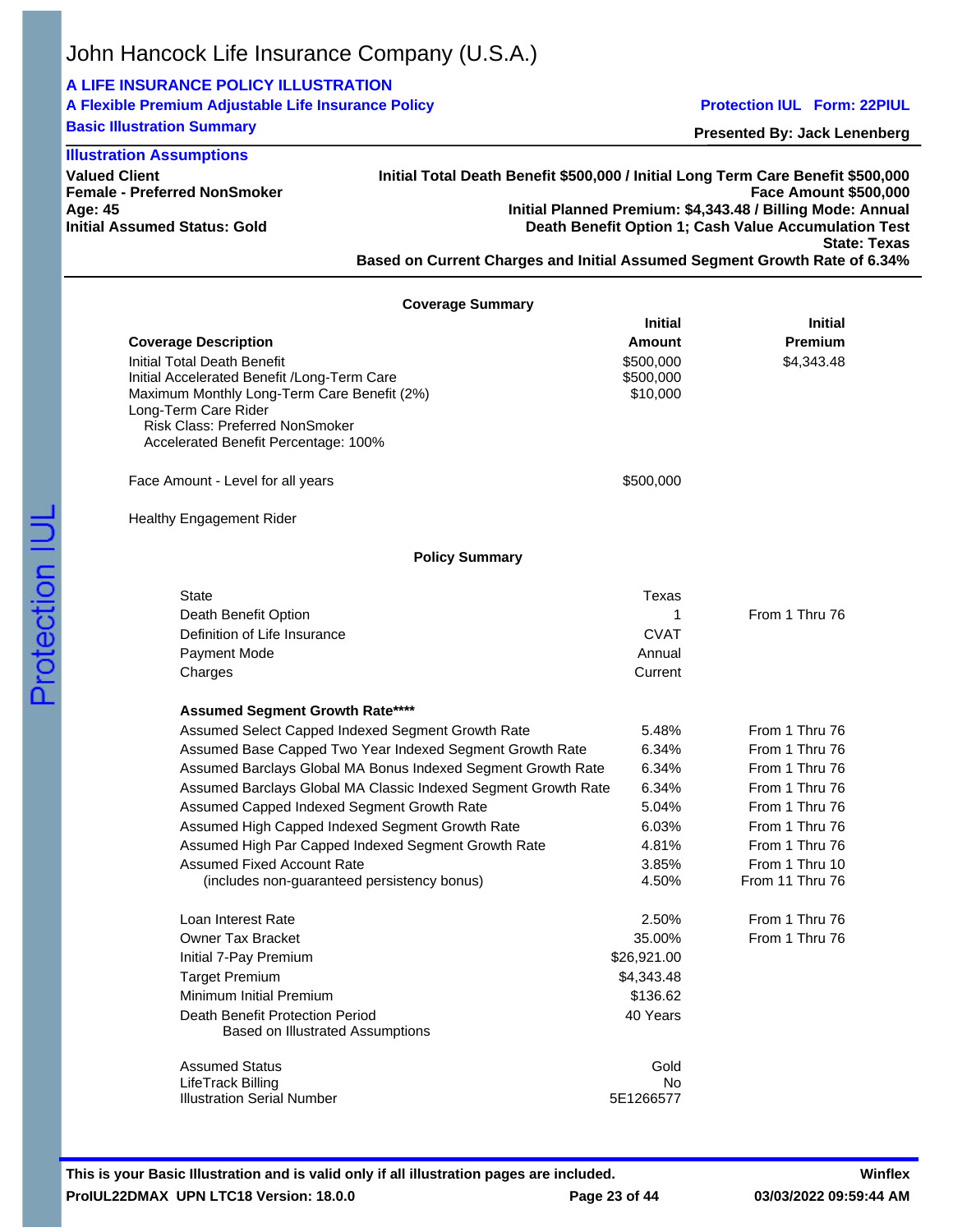## **A LIFE INSURANCE POLICY ILLUSTRATION**

# **A Flexible Premium Adjustable Life Insurance Policy**

**Basic Illustration Summary (cont'd)**

### **Protection IUL Form: 22PIUL**

**Presented By: Jack Lenenberg**

| <b>Illustration Assumptions</b>                                                                                                                                                                                                                                                          |                                                                                                                                                                                                                                                                                                                                            |                                                                      |      |  |
|------------------------------------------------------------------------------------------------------------------------------------------------------------------------------------------------------------------------------------------------------------------------------------------|--------------------------------------------------------------------------------------------------------------------------------------------------------------------------------------------------------------------------------------------------------------------------------------------------------------------------------------------|----------------------------------------------------------------------|------|--|
| <b>Valued Client</b><br><b>Female - Preferred NonSmoker</b><br>Age: 45<br>Initial Assumed Status: Gold                                                                                                                                                                                   | Initial Total Death Benefit \$500,000 / Initial Long Term Care Benefit \$500,000<br><b>Face Amount \$500,000</b><br>Initial Planned Premium: \$4,343.48 / Billing Mode: Annual<br>Death Benefit Option 1; Cash Value Accumulation Test<br><b>State: Texas</b><br>Based on Current Charges and Initial Assumed Segment Growth Rate of 6.34% |                                                                      |      |  |
|                                                                                                                                                                                                                                                                                          | <b>Initial Premium Allocation Table</b>                                                                                                                                                                                                                                                                                                    |                                                                      |      |  |
|                                                                                                                                                                                                                                                                                          | Initial<br>Premium<br>Allocation                                                                                                                                                                                                                                                                                                           | Non-Guaranteed<br>Initial Segment Growth Rate<br>/Fixed Account Rate | **** |  |
| Select Capped Indexed Account<br>Base Capped Two Year Indexed Account<br>Barclays Global MA Bonus Indexed Account 100%<br>Barclays Global MA Classic Indexed Account<br>Capped Indexed Account<br>High Capped Indexed Account<br>High Par Capped Indexed Account<br><b>Fixed Account</b> | 0%<br>0%<br>0%<br>0%<br>0%<br>0%<br>0%                                                                                                                                                                                                                                                                                                     | 5.48%<br>6.34%<br>6.34%<br>6.34%<br>5.04%<br>6.03%<br>4.81%<br>3.85% |      |  |

#### **Interest Adjusted Indexes on Insured at 5%**

|                        | -------Payment------- |         |         | -----------Cost--------- |
|------------------------|-----------------------|---------|---------|--------------------------|
|                        | 10 Year               | 20 Year | 10 Year | 20 Year                  |
| Guaranteed             | 8.69                  | 8.69    | 7.06    | 7.35                     |
| Current                | 8.69                  | 8.69    | 5.64    | 4.16                     |
| Non-guaranteed Element | 0.00                  | 0.00    | 1.42    | 3.19                     |

#### **Interest Adjusted Indexes**

These indexes provide a means for evaluating the comparative cost of the policy under stated assumptions. They can be useful in comparing similar plans of insurance, a lower index being better than a higher one. These indexes reflect the time value of money. Indexes are approximate because they involve assumptions, including the rate of interest used.

\*\*\*\* Illustrated values for all non-guaranteed assumption illustrations reflect the application of the guaranteed Indexed Account Multiplier or Fixed Bonus Interest, where applicable, to the Segment Growth Rate and, as a result, such illustrated values will be greater than if the illustrated values only reflected the Segment Growth Rate.The guaranteed Indexed Account Multiplier for the Capped Indexed Account and the High Par Capped Indexed Account is 65%. The guaranteed Indexed Account Multiplier for High Capped Indexed Account is 38%. The guaranteed Indexed Account Multiplier for the Select Capped Indexed Account is 5%. The Base Capped Two Year Indexed Account, Barclays Global MA Bonus Indexed Account and Barclays Global MA Classic Indexed Account do not have an Indexed Account Multiplier. The Indexed Segment Interest Credit on the Segment Maturity Date is equal to the Adjusted Segment Crediting Balance, multiplied by (1 + the guaranteed Indexed Account Multiplier, where applicable ) multiplied by the Segment Growth Rate. Illustrated values include any Indexed Segment Interest Credit.

The guaranteed Fixed Bonus annual rate for the Barclays Global MA Bonus Indexed Account is 0.65%. No other Indexed Accounts offer a Fixed Bonus. This rate is applied to Segment Balances in the Barclays Global MA Bonus Indexed Account monthly.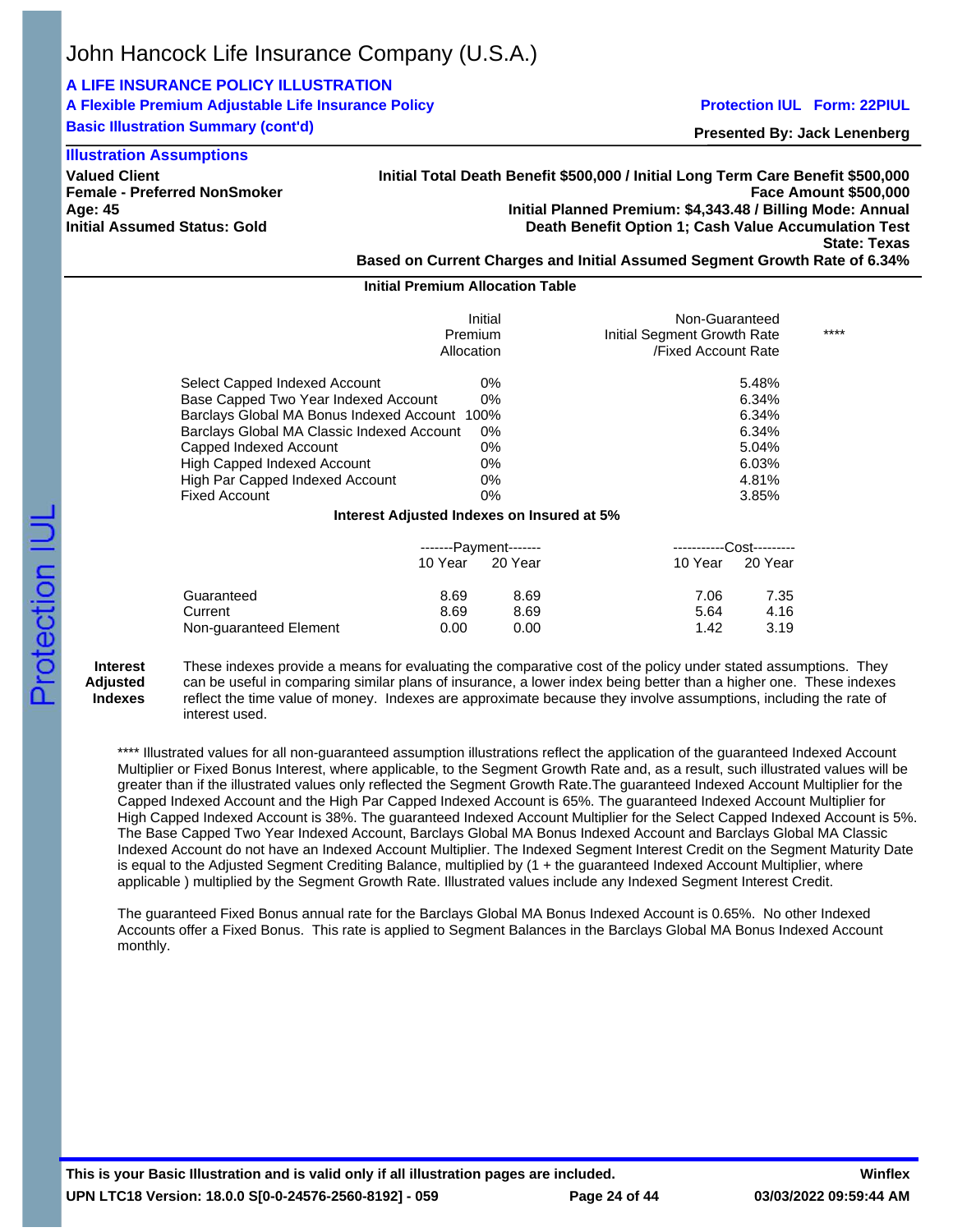# **A LIFE INSURANCE POLICY ILLUSTRATION**

# **A Flexible Premium Adjustable Life Insurance Policy**

# **Numeric Summary**

### **Illustration Assumptions**

**Valued Client Female - Preferred NonSmoker Age: 45 Initial Assumed Status: Gold**

### **Initial Total Death Benefit \$500,000 / Initial Long Term Care Benefit \$500,000 Face Amount \$500,000 Initial Planned Premium: \$4,343.48 / Billing Mode: Annual Death Benefit Option 1; Cash Value Accumulation Test**

**State: Texas**

#### These policy benefits and values are based on the quaranteed interest of 0.00% and guaranteed charges. Based on your Planned Premium Outlay, the policy would remain in force until policy year 41, month 3\*. NON-GUARANTEED ASSUMPTIONS

GUARANTEED ASSUMPTIONS

## These policy benefits and values are based on non-guaranteed elements that are subject to change by the insurer.

#### ASSUMED SCALE:

### MIDPOINT SCALE:

Protection

Assumes the midpoint interest rate and charges which are halfway between assumed and guaranteed. Based on your Planned Premium Outlay, the policy would remain in force until policy year 42, month 12\*.

Premiums are assumed to be paid at the beginning of each modal period. Policy values, including surrender values and death benefits, are illustrated as of the end of the year, unless otherwise noted.

\* See Policy Continuation at Age 121 on "Valuable Information" page.

Representative's Address: Jack Lenenberg 312 Maxwell Rd. Suite 400 Alpharetta, GA 30009 800-891-5824

| These policy benefits and values are    |                            | <b>GUARANTEED</b>  |                       | NON-GUARANTEED ASSUMPTIONS |
|-----------------------------------------|----------------------------|--------------------|-----------------------|----------------------------|
| based on the guaranteed interest of     | <b>SUMMARY YEARS</b>       | <b>ASSUMPTIONS</b> | <b>Midpoint Scale</b> | <b>Assumed Scale</b>       |
| 0.00% and guaranteed charges. Based     |                            |                    |                       |                            |
| on your Planned Premium Outlay, the     | Years Premium Paid in Cash | 41                 | 42                    | 76                         |
| policy would remain in force until      |                            |                    |                       |                            |
| policy year 41, month 3*.               |                            |                    |                       |                            |
| NON-GUARANTEED ASSUMPTIONS              | Summary Year 5             |                    |                       |                            |
| These policy benefits and values are    | Net Surrender Value        | 3,148              | 3,867                 | 5,121                      |
| based on non-guaranteed elements that   | Net Death Benefit          | 500,000            | 500,000               | 500,000                    |
| are subject to change by the insurer.   |                            |                    |                       |                            |
| Actual results may be more or less      | Summary Year 10            |                    |                       |                            |
| favorable.                              | Net Surrender Value        | 10,793             | 14.468                | 20,163                     |
| ASSUMED SCALE:                          | Net Death Benefit          | 500,000            | 500,000               | 500,000                    |
| Policy benefits and values are based on |                            |                    |                       |                            |
| the initial assumed Segment Growth Rate | Summary Year 20            |                    |                       |                            |
| 6.34% and current charges. Based on     | Net Surrender Value        | 23,226             | 47,566                | 78,586                     |
| Planned Premium Outlay, the policy      | Net Death Benefit          | 500,000            | 500,000               | 500,000                    |
| would remain in force until age 121*.   |                            |                    |                       |                            |
|                                         | Summary Age 70             |                    |                       |                            |
| <b>MIDPOINT SCALE:</b>                  | Net Surrender Value        | 21,982             | 66,313                | 126,971                    |
| Assumes the midpoint interest rate      | Net Death Benefit          | 500,000            | 500,000               | 500,000                    |
| and charges which are halfway between   |                            |                    |                       |                            |

We recommend that you review additional illustrations using various assumed, hypothetical Rates of Return to understand how changes in the Index performance may affect the Policy Value and premium payment schedule.

I have received a copy of this illustration.

Applicant: \_\_\_\_\_\_\_\_\_\_\_\_\_\_\_\_\_\_\_\_\_\_\_\_\_\_\_\_\_\_\_\_\_\_\_\_\_\_\_\_\_\_\_\_\_\_\_\_ Date: \_\_\_\_\_\_\_\_\_\_\_\_\_\_\_\_\_\_\_  $\overline{\text{(mm/dd/yyyy)}}$ I certify that this illustration has been presented to the applicant and that I have explained that any nonguaranteed elements illustrated are subject to change. I have made no statements that are inconsistent with the illustration.

Representative:  $\Box$ 

 $(\hbox{Signature}) \hspace{2.5cm} (\hbox{mm/dd/yyyy})$ 

**Presented By: Jack Lenenberg**

**Protection IUL Form: 22PIUL**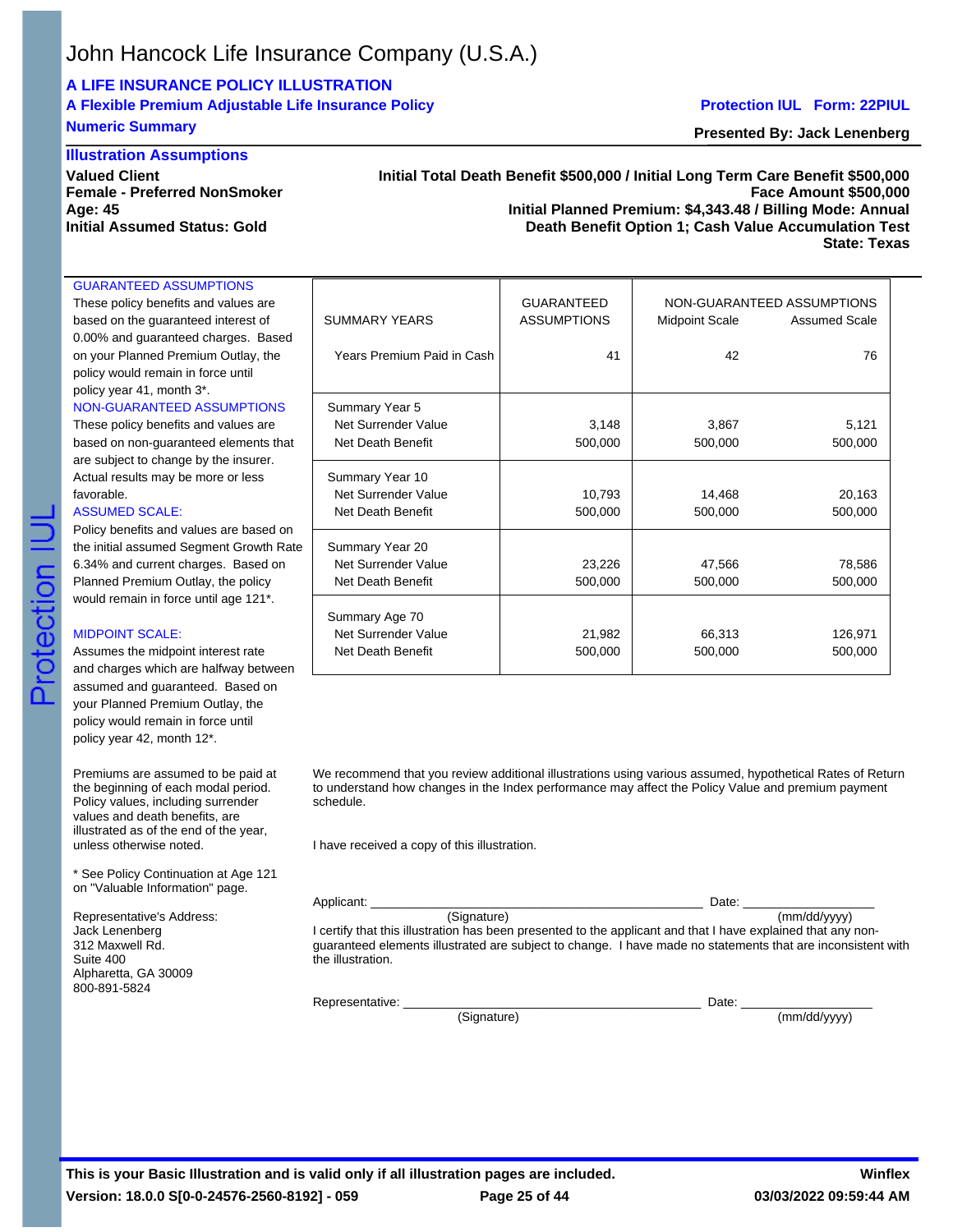## **A LIFE INSURANCE POLICY ILLUSTRATION**

**A Flexible Premium Adjustable Life Insurance Policy Illustration Based on Guaranteed Assumptions**

#### **Protection IUL Form: 22PIUL**

**Presented By: Jack Lenenberg**

## **Illustration Assumptions**

**Valued Client Female - Preferred NonSmoker Age: 45 Initial Assumed Status: Gold**

**Initial Total Death Benefit \$500,000 / Initial Long Term Care Benefit \$500,000 Face Amount \$500,000 Initial Planned Premium: \$4,343.48 / Billing Mode: Annual Death Benefit Option 1; Cash Value Accumulation Test State: Texas Based on Guaranteed Charges and a Guaranteed Rate of 0.00%**

1 46 4,343 1,364 0 500,000 11,411.51% 500,000 2 47 4,343 2,651 0 500,000 924.08% 500,000 3 48 4,343 3,878 0 500,000 348.92% 500,000 4 49 4,343 5,040 1,261 500,000 196.51% 500,000 5 50 4,343 6,157 3,148 500,000 131.42% 500,000 6 51 4,343 6,959 4,787 500,000 96.48% 500,000 7 52 4,343 7,702 6,385 500,000 75.04% 500,000 8 53 4,343 8,375 7,926 500,000 60.70% 500,000 9 54 4,343 8,965 9,398 500,000 50.51% 500,000 10 55 4,343 9,468 10,793 500,000 42.93% 500,000 Totals: 43,435 11 56 4,343 11,003 12,517 500,000 37.09% 500,000 12 57 4,343 12,443 14,111 500,000 32.48% 500,000 13 58 4,343 13,780 15,637 500,000 28.75% 500,000 14 59 4,343 15,001 17,089 500,000 25.67% 500,000 15 60 4,343 16,109 18,458 500,000 23.11% 500,000 16 61 4,343 17,090 19,719 500,000 20.93% 500,000 17 62 4,343 17,921 20,854 500,000 19.07% 500,000 18 63 4,343 18,578 21,834 500,000 17.46% 500,000 19 64 4,343 19,037 22,635 500,000 16.05% 500,000 20 65 4,343 19,269 23,226 500,000 14.82% 500,000 Totals: 86,870 21 66 4,343 19,229 23,558 500,000 13.73% 500,000 22 67 4,343 18,922 23,635 500,000 12.75% 500,000 23 68 4,343 18,317 23,423 500,000 11.88% 500,000 24 69 4,343 17,383 22,889 500,000 11.10% 500,000 25 70 4,343 16,075 21,982 500,000 10.39% 500,000 26 71 4,343 14,328 20,639 500,000 9.75% 500,000 27 72 4,343 12,067 18,781 500,000 9.16% 500,000 28 73 4,343 9,183 16,298 500,000 8.63% 500,000 29 74 4,343 5,553 13,061 500,000 8.13% 500,000 30 75 4,343 1,027 8,915 500,000 7.68% 500,000 **Policy Year EOY Age Planned Premium Policy Value Net Surrender Value Net Death Benefit IRR On Death Benefit Benefit for LTC**

Totals: 130,304

**The IRR on death benefit is equivalent to an interest rate at which an amount equal to the illustrated premiums could have been invested outside the policy to arrive at the net death benefit of the policy. ## Indicates that the policy has lapsed under the illustrated assumption. Additional premium would be required to maintain policy benefits.**

**This is your Basic Illustration and is valid only if all illustration pages are included. Version: 18.0.0 S[0-0-24576-2560-8192] - 059 Page 26 of 44**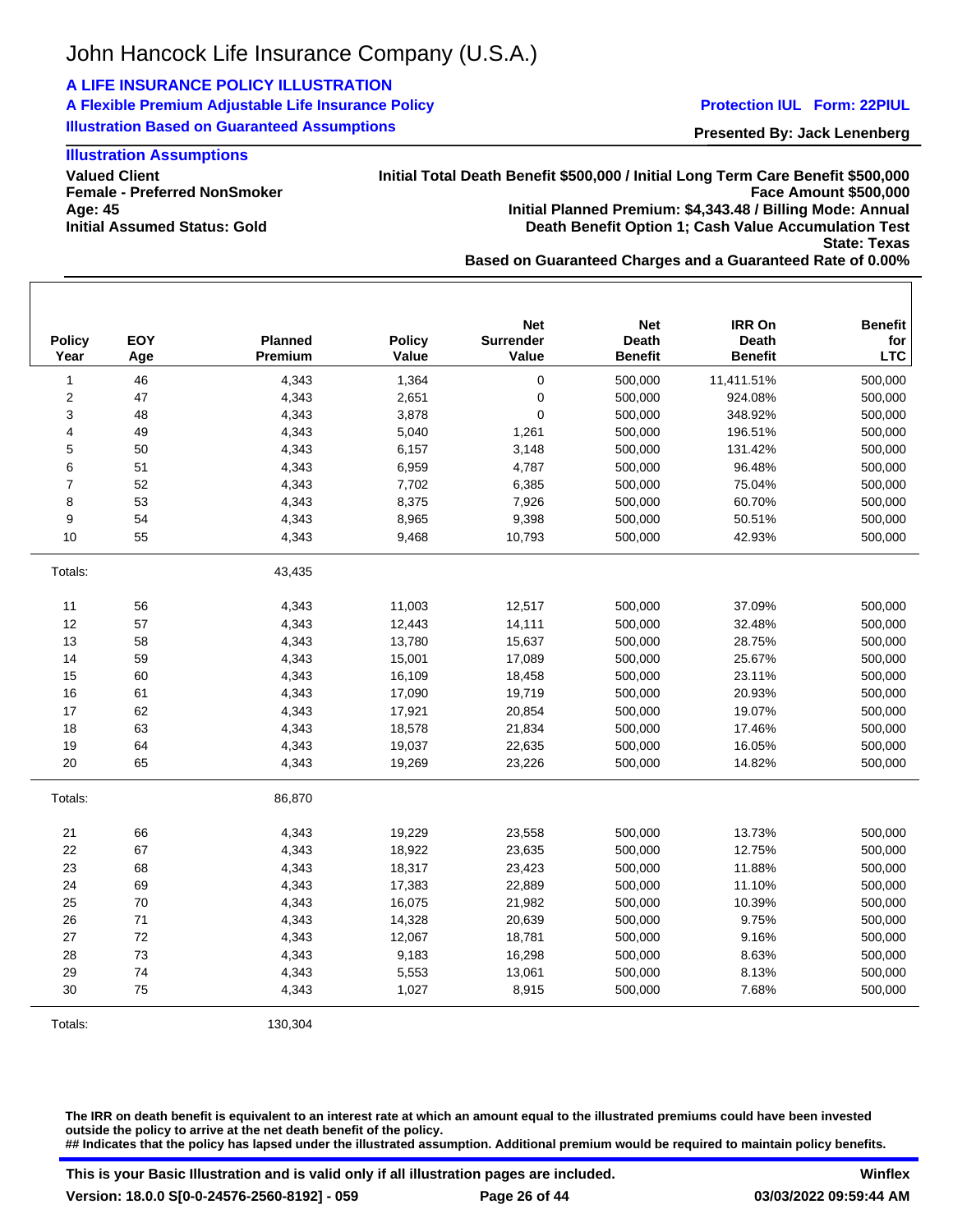## **A LIFE INSURANCE POLICY ILLUSTRATION**

**A Flexible Premium Adjustable Life Insurance Policy Illustration Based on Guaranteed Assumptions (cont'd)**

#### **Protection IUL Form: 22PIUL**

**Presented By: Jack Lenenberg**

## **Illustration Assumptions**

**Valued Client Female - Preferred NonSmoker Age: 45 Initial Assumed Status: Gold**

**Initial Total Death Benefit \$500,000 / Initial Long Term Care Benefit \$500,000 Face Amount \$500,000 Initial Planned Premium: \$4,343.48 / Billing Mode: Annual Death Benefit Option 1; Cash Value Accumulation Test State: Texas Based on Guaranteed Charges and a Guaranteed Rate of 0.00%**

31 76 4,343 6 3,655 500,000 7.27% 500,000 32 77 4,343 3 3 500,000 6.88% 500,000 33 78 4,343 3 3 500,000 6.52% 500,000 34 79 4,343 2 2 500,000 6.19% 500,000 35 80 4,343 2 2 500,000 5.88% 500,000 36 81 4,343 2 2 500,000 5.60% 500,000 37 82 4,343 1 1 500,000 5.33% 500,000 38 83 4,343 1 1 500,000 5.07% 500,000 39 84 4,343 1 1 500,000 4.84% 500,000 40 85 4,343 0 ## ## ## ## **Policy Year EOY Age Planned Premium Policy Value Net Surrender Value Net Death Benefit IRR On Death Benefit Benefit for LTC**

Totals: 173,739

**The IRR on death benefit is equivalent to an interest rate at which an amount equal to the illustrated premiums could have been invested outside the policy to arrive at the net death benefit of the policy. ## Indicates that the policy has lapsed under the illustrated assumption. Additional premium would be required to maintain policy benefits.**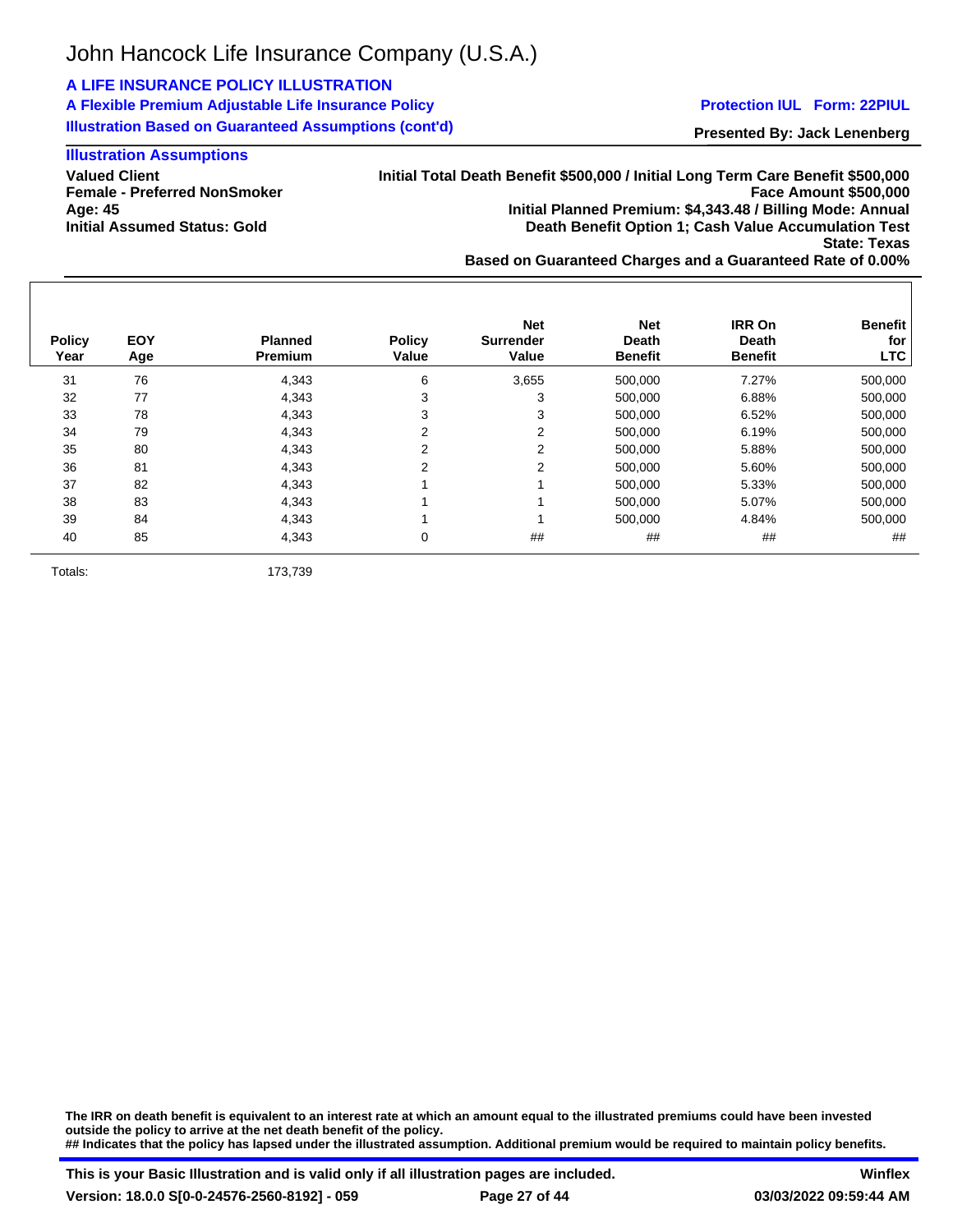## **A LIFE INSURANCE POLICY ILLUSTRATION**

**A Flexible Premium Adjustable Life Insurance Policy Illustration Based on Nonguaranteed Assumptions**

#### **Protection IUL Form: 22PIUL**

**Presented By: Jack Lenenberg**

## **Illustration Assumptions**

**Valued Client Female - Preferred NonSmoker Age: 45 Initial Assumed Status: Gold**

**Initial Total Death Benefit \$500,000 / Initial Long Term Care Benefit \$500,000 Face Amount \$500,000 Initial Planned Premium: \$4,343.48 / Billing Mode: Annual Death Benefit Option 1; Cash Value Accumulation Test State: Texas**

**Based on Current Charges and Initial Assumed Segment Growth Rate of 6.34%**

| <b>Policy</b><br>Year | <b>EOY</b><br>Age | <b>Planned</b><br>Premium | <b>Policy</b><br>Value | <b>Net</b><br>Surrender<br>Value | <b>Net</b><br><b>Death</b><br><b>Benefit</b> | IRR on<br>Death<br><b>Benefit</b> | <b>Benefit</b><br>for<br><b>LTC</b> |
|-----------------------|-------------------|---------------------------|------------------------|----------------------------------|----------------------------------------------|-----------------------------------|-------------------------------------|
| 1                     | 46                | 4,343                     | 1,557                  | $\pmb{0}$                        | 500,000                                      | 11,411.51%                        | 500,000                             |
| $\overline{c}$        | 47                | 4,343                     | 3,176                  | $\pmb{0}$                        | 500,000                                      | 924.08%                           | 500,000                             |
| 3                     | 48                | 4,343                     | 4,881                  | 688                              | 500,000                                      | 348.92%                           | 500,000                             |
| 4                     | 49                | 4,343                     | 6,675                  | 2,582                            | 500,000                                      | 196.51%                           | 500,000                             |
| 5                     | 50                | 4,343                     | 8,582                  | 5,121                            | 500,000                                      | 131.42%                           | 500,000                             |
| 6                     | 51                | 4,343                     | 10,620                 | 7,841                            | 500,000                                      | 96.48%                            | 500,000                             |
| $\overline{7}$        | 52                | 4,343                     | 12,793                 | 10,694                           | 500,000                                      | 75.04%                            | 500,000                             |
| 8                     | 53                | 4,343                     | 15,107                 | 13,689                           | 500,000                                      | 60.70%                            | 500,000                             |
| 9                     | 54                | 4,343                     | 17,577                 | 16,840                           | 500,000                                      | 50.51%                            | 500,000                             |
| 10                    | 55                | 4,343                     | 20,220                 | 20,163                           | 500,000                                      | 42.93%                            | 500,000                             |
| Totals:               |                   | 43,435                    |                        |                                  |                                              |                                   |                                     |
| 11                    | 56                | 4,343                     | 24,316                 | 24,316                           | 500,000                                      | 37.09%                            | 500,000                             |
| 12                    | 57                | 4,343                     | 28,730                 | 28,730                           | 500,000                                      | 32.48%                            | 500,000                             |
| 13                    | 58                | 4,343                     | 33,487                 | 33,487                           | 500,000                                      | 28.75%                            | 500,000                             |
| 14                    | 59                | 4,343                     | 38,612                 | 38,612                           | 500,000                                      | 25.67%                            | 500,000                             |
| 15                    | 60                | 4,343                     | 44,132                 | 44,132                           | 500,000                                      | 23.11%                            | 500,000                             |
| 16                    | 61                | 4,343                     | 50,074                 | 50,074                           | 500,000                                      | 20.93%                            | 500,000                             |
| 17                    | 62                | 4,343                     | 56,460                 | 56,460                           | 500,000                                      | 19.07%                            | 500,000                             |
| 18                    | 63                | 4,343                     | 63,321                 | 63,321                           | 500,000                                      | 17.46%                            | 500,000                             |
| 19                    | 64                | 4,343                     | 70,687                 | 70,687                           | 500,000                                      | 16.05%                            | 500,000                             |
| 20                    | 65                | 4,343                     | 78,586                 | 78,586                           | 500,000                                      | 14.82%                            | 500,000                             |
| Totals:               |                   | 86,870                    |                        |                                  |                                              |                                   |                                     |
| 21                    | 66                | 4,343                     | 87,017                 | 87,017                           | 500,000                                      | 13.73%                            | 500,000                             |
| 22                    | 67                | 4,343                     | 96,039                 | 96,039                           | 500,000                                      | 12.75%                            | 500,000                             |
| 23                    | 68                | 4,343                     | 105,683                | 105,683                          | 500,000                                      | 11.88%                            | 500,000                             |
| 24                    | 69                | 4,343                     | 115,982                | 115,982                          | 500,000                                      | 11.10%                            | 500,000                             |
| 25                    | 70                | 4,343                     | 126,971                | 126,971                          | 500,000                                      | 10.39%                            | 500,000                             |
| 26                    | $71$              | 4,343                     | 138,669                | 138,669                          | 500,000                                      | 9.75%                             | 500,000                             |
| 27                    | 72                | 4,343                     | 151,163                | 151,163                          | 500,000                                      | 9.16%                             | 500,000                             |
| 28                    | 73                | 4,343                     | 164,505                | 164,505                          | 500,000                                      | 8.63%                             | 500,000                             |
| 29                    | 74                | 4,343                     | 178,762                | 178,762                          | 500,000                                      | 8.13%                             | 500,000                             |
| 30                    | 75                | 4,343                     | 194,009                | 194,009                          | 500,000                                      | 7.68%                             | 500,000                             |
| Totals:               |                   | 130,304                   |                        |                                  |                                              |                                   |                                     |

**The IRR on death benefit is equivalent to an interest rate at which an amount equal to the illustrated premiums could have been invested outside the policy to arrive at the net death benefit of the policy.**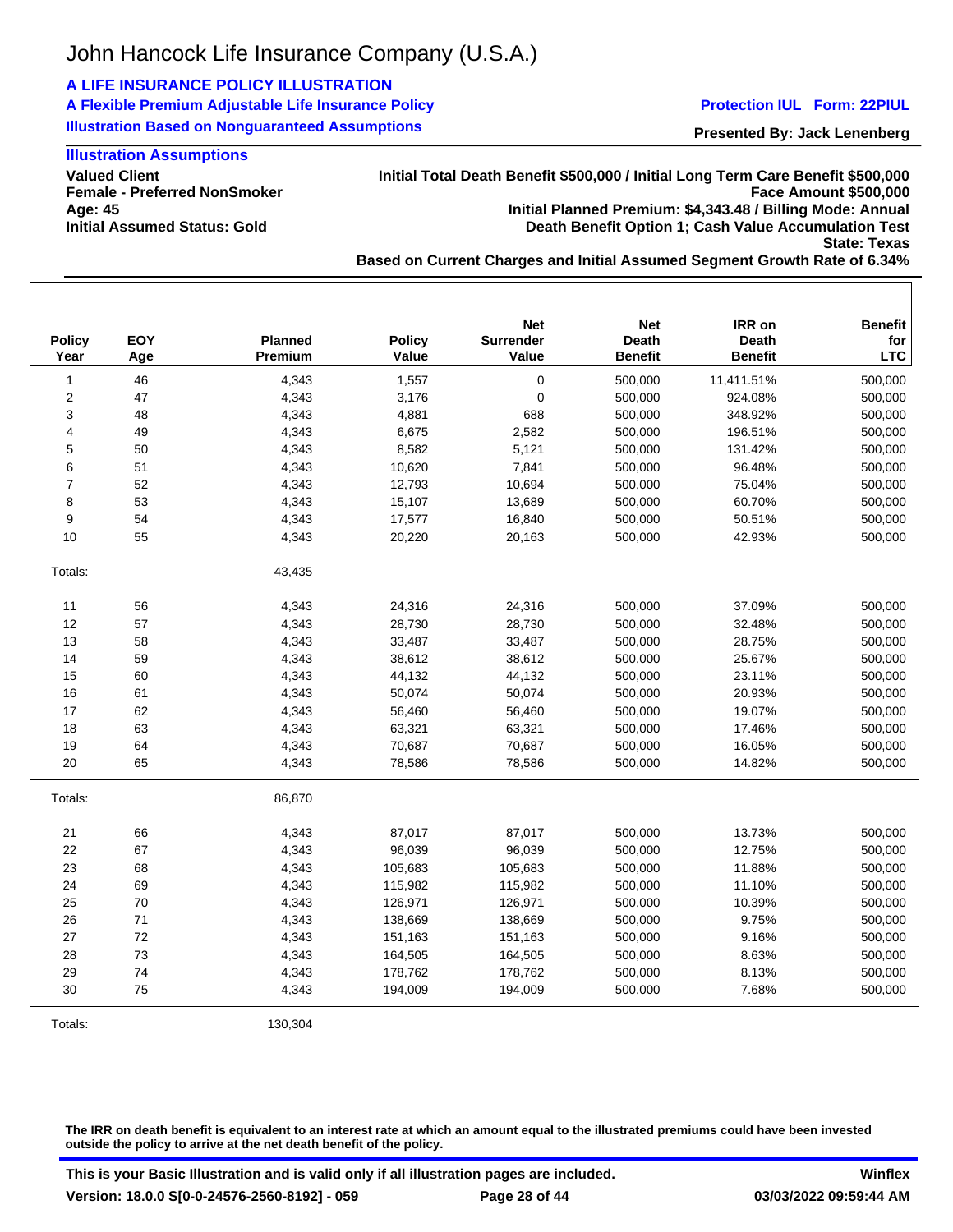## **A LIFE INSURANCE POLICY ILLUSTRATION**

**A Flexible Premium Adjustable Life Insurance Policy Illustration Based on Nonguaranteed Assumptions (cont'd)**

#### **Protection IUL Form: 22PIUL**

**Presented By: Jack Lenenberg**

## **Illustration Assumptions**

**Valued Client Female - Preferred NonSmoker Age: 45 Initial Assumed Status: Gold**

**Initial Total Death Benefit \$500,000 / Initial Long Term Care Benefit \$500,000 Face Amount \$500,000 Initial Planned Premium: \$4,343.48 / Billing Mode: Annual Death Benefit Option 1; Cash Value Accumulation Test State: Texas**

**Based on Current Charges and Initial Assumed Segment Growth Rate of 6.34%**

| <b>Policy</b><br>Year | <b>EOY</b><br>Age | <b>Planned</b><br>Premium | <b>Policy</b><br>Value | <b>Net</b><br><b>Surrender</b><br>Value | <b>Net</b><br><b>Death</b><br><b>Benefit</b> | IRR on<br><b>Death</b><br><b>Benefit</b> | <b>Benefit</b><br>for<br><b>LTC</b> |
|-----------------------|-------------------|---------------------------|------------------------|-----------------------------------------|----------------------------------------------|------------------------------------------|-------------------------------------|
| 31                    | 76                | 4,343                     | 210,266                | 210,266                                 | 500,000                                      | 7.27%                                    | 500,000                             |
| 32                    | 77                | 4,343                     | 227,696                | 227,696                                 | 500,000                                      | 6.88%                                    | 500,000                             |
| 33                    | 78                | 4,343                     | 246,425                | 246,425                                 | 500,000                                      | 6.52%                                    | 500,000                             |
| 34                    | 79                | 4,343                     | 266,607                | 266,607                                 | 500,000                                      | 6.19%                                    | 500,000                             |
| 35                    | 80                | 4,343                     | 288,425                | 288,425                                 | 500,000                                      | 5.88%                                    | 500,000                             |
| 36                    | 81                | 4,343                     | 312,101                | 312,101                                 | 500,000                                      | 5.60%                                    | 500,000                             |
| 37                    | 82                | 4,343                     | 337,944                | 337,944                                 | 500,000                                      | 5.33%                                    | 500,000                             |
| 38                    | 83                | 4,343                     | 366,284                | 366,284                                 | 512,908                                      | 5.18%                                    | 500,000                             |
| 39                    | 84                | 4,343                     | 396,732                | 396,732                                 | 544,633                                      | 5.18%                                    | 500,000                             |
| 40                    | 85                | 4,343                     | 429,433                | 429,433                                 | 577,974                                      | 5.19%                                    | 500,000                             |
| Totals:               |                   | 173,739                   |                        |                                         |                                              |                                          |                                     |
| 41                    | 86                | 4,343                     | 464,551                | 464,551                                 | 612,976                                      | 5.19%                                    | 500,000                             |
| 42                    | 87                | 4,343                     | 502,215                | 502,215                                 | 649,715                                      | 5.19%                                    | 500,000                             |
| 43                    | 88                | 4,343                     | 542,611                | 542,611                                 | 688,194                                      | 5.19%                                    | 500,000                             |
| 44                    | 89                | 4,343                     | 585,787                | 585,787                                 | 728,367                                      | 5.19%                                    | 500,000                             |
| 45                    | 90                | 4,343                     | 631,935                | 631,935                                 | 770,329                                      | 5.19%                                    | 500,000                             |
| 46                    | 91                | 4,343                     | 681,265                | 681,265                                 | 814,179                                      | 5.19%                                    | 500,000                             |
| 47                    | 92                | 4,343                     | 733,948                | 733,948                                 | 859,966                                      | 5.18%                                    | 500,000                             |
| 48                    | 93                | 4,343                     | 790,268                | 790,268                                 | 907,781                                      | 5.18%                                    | 500,000                             |
| 49                    | 94                | 4,343                     | 850,481                | 850,481                                 | 957,812                                      | 5.18%                                    | 500,000                             |
| 50                    | 95                | 4,343                     | 914,859                | 914,859                                 | 1,010,096                                    | 5.17%                                    | 500,000                             |
| Totals:               |                   | 217,174                   |                        |                                         |                                              |                                          |                                     |
| 51                    | 96                | 4,343                     | 983,742                | 983,742                                 | 1,064,900                                    | 5.16%                                    | 500,000                             |
| 52                    | 97                | 4,343                     | 1,057,445              | 1,057,445                               | 1,122,266                                    | 5.16%                                    | 500,000                             |
| 53                    | 98                | 4,343                     | 1,136,305              | 1,136,305                               | 1,182,326                                    | 5.15%                                    | 500,000                             |
| 54                    | 99                | 4,343                     | 1,220,684              | 1,220,684                               | 1,245,220                                    | 5.15%                                    | 500,000                             |
| 55                    | 100               | 4,343                     | 1,310,967              | 1,310,967                               | 1,310,967                                    | 5.14%                                    | 500,000                             |
| 56                    | 101               | 4,343                     | 1,407,566              | 1,407,566                               | 1,407,566                                    | 5.19%                                    | 500,000                             |
| 57                    | 102               | 4,343                     | 1,510,917              | 1,510,917                               | 1,510,917                                    | 5.23%                                    | 500,000                             |
| 58                    | 103               | 4,343                     | 1,621,492              | 1,621,492                               | 1,621,492                                    | 5.27%                                    | 500,000                             |
| 59                    | 104               | 4,343                     | 1,739,797              | 1,739,797                               | 1,739,797                                    | 5.31%                                    | 500,000                             |
| 60                    | 105               | 4,343                     | 1,866,371              | 1,866,371                               | 1,866,371                                    | 5.35%                                    | 500,000                             |
| Totals:               |                   | 260,609                   |                        |                                         |                                              |                                          |                                     |

**The IRR on death benefit is equivalent to an interest rate at which an amount equal to the illustrated premiums could have been invested outside the policy to arrive at the net death benefit of the policy.**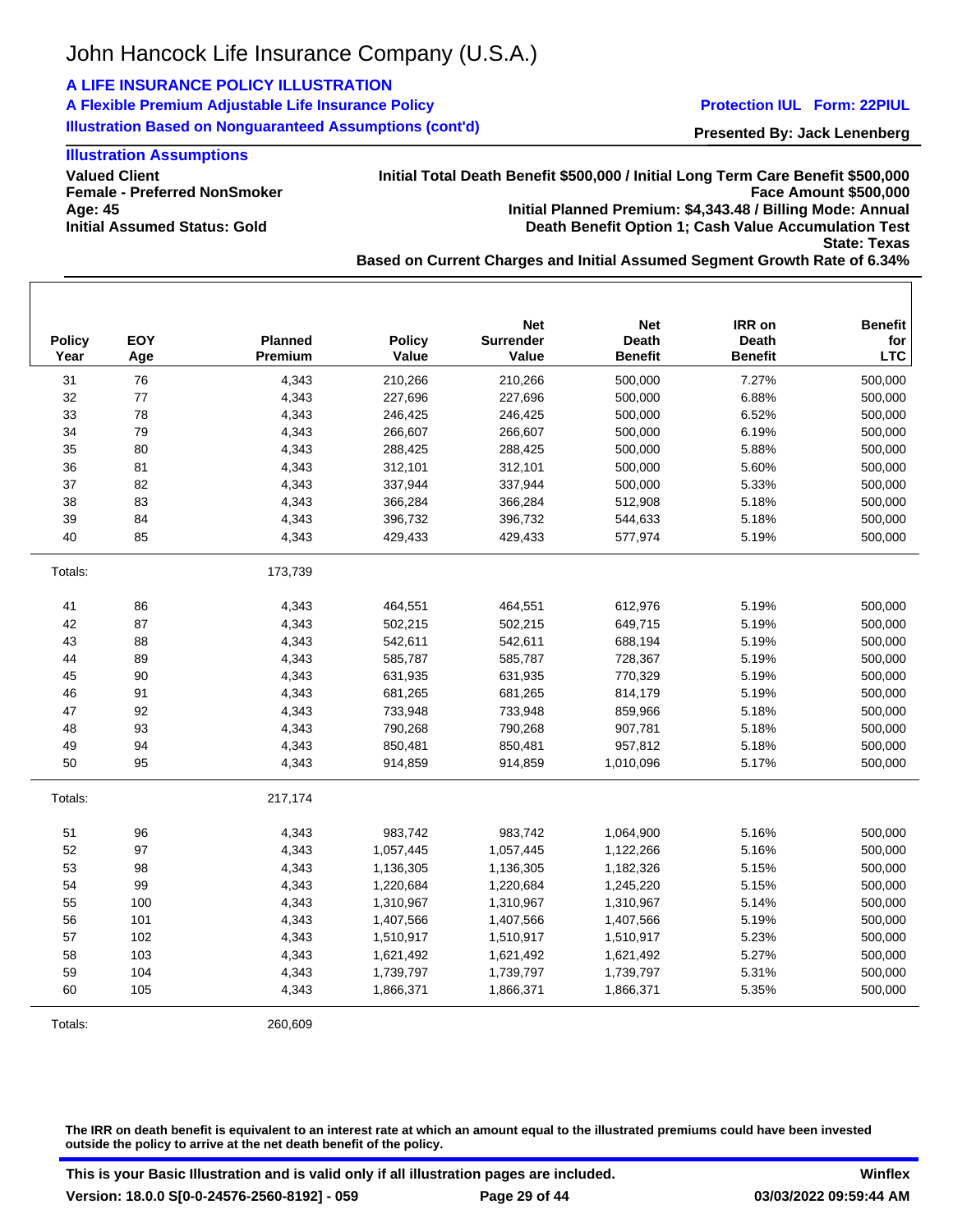## **A LIFE INSURANCE POLICY ILLUSTRATION**

**A Flexible Premium Adjustable Life Insurance Policy Illustration Based on Nonguaranteed Assumptions (cont'd)**

#### **Protection IUL Form: 22PIUL**

**Presented By: Jack Lenenberg**

## **Illustration Assumptions**

**Valued Client Female - Preferred NonSmoker Age: 45 Initial Assumed Status: Gold**

**Initial Total Death Benefit \$500,000 / Initial Long Term Care Benefit \$500,000 Face Amount \$500,000 Initial Planned Premium: \$4,343.48 / Billing Mode: Annual Death Benefit Option 1; Cash Value Accumulation Test State: Texas**

**Based on Current Charges and Initial Assumed Segment Growth Rate of 6.34%**

| <b>Policy</b><br>Year | <b>EOY</b><br>Age | <b>Planned</b><br><b>Premium</b> | <b>Policy</b><br>Value | <b>Net</b><br><b>Surrender</b><br>Value | <b>Net</b><br><b>Death</b><br><b>Benefit</b> | IRR on<br>Death<br><b>Benefit</b> | <b>Benefit</b><br>for<br><b>LTC</b> |
|-----------------------|-------------------|----------------------------------|------------------------|-----------------------------------------|----------------------------------------------|-----------------------------------|-------------------------------------|
| 61                    | 106               | 4,343                            | 2,001,793              | 2,001,793                               | 2,001,793                                    | 5.39%                             | 500,000                             |
| 62                    | 107               | 4.343                            | 2,146,680              | 2,146,680                               | 2,146,680                                    | 5.42%                             | 500,000                             |
| 63                    | 108               | 4,343                            | 2,301,696              | 2,301,696                               | 2,301,696                                    | 5.46%                             | 500,000                             |
| 64                    | 109               | 4,343                            | 2,467,546              | 2,467,546                               | 2,467,546                                    | 5.49%                             | 500,000                             |
| 65                    | 110               | 4,343                            | 2,644,990              | 2,644,990                               | 2,644,990                                    | 5.52%                             | 500,000                             |
| 66                    | 111               | 4,343                            | 2,834,837              | 2,834,837                               | 2,834,837                                    | 5.55%                             | 500,000                             |
| 67                    | 112               | 4,343                            | 3,037,955              | 3,037,955                               | 3,037,955                                    | 5.58%                             | 500,000                             |
| 68                    | 113               | 4,343                            | 3,255,270              | 3,255,270                               | 3,255,270                                    | 5.60%                             | 500,000                             |
| 69                    | 114               | 4,343                            | 3,487,776              | 3,487,776                               | 3,487,776                                    | 5.63%                             | 500,000                             |
| 70                    | 115               | 4,343                            | 3,736,533              | 3,736,533                               | 3,736,533                                    | 5.66%                             | 500,000                             |
| Totals:               |                   | 304,044                          |                        |                                         |                                              |                                   |                                     |
| 71                    | 116               | 4,343                            | 4,002,679              | 4,002,679                               | 4,002,679                                    | 5.68%                             | 500,000                             |
| 72                    | 117               | 4,343                            | 4,287,429              | 4,287,429                               | 4,287,429                                    | 5.70%                             | 500,000                             |
| 73                    | 118               | 4,343                            | 4,592,083              | 4,592,083                               | 4,592,083                                    | 5.73%                             | 500,000                             |
| 74                    | 119               | 4,343                            | 4,918,031              | 4,918,031                               | 4,918,031                                    | 5.75%                             | 500,000                             |
| 75                    | 120               | 4,343                            | 5,266,764              | 5,266,764                               | 5,266,764                                    | 5.77%                             | 500,000                             |
| 76                    | 121               | 4,343                            | 5,639,873              | 5,639,873                               | 5,639,873                                    | 5.79%                             | 500,000                             |
| 77                    | 122               | 0                                | 5,997,441              | 5,997,441                               | 5,997,441                                    | 5.80%                             | 500,000                             |
| 78                    | 123               | 0                                | 6,377,679              | 6,377,679                               | 6,377,679                                    | 5.81%                             | 500,000                             |
| 79                    | 124               | 0                                | 6,782,024              | 6,782,024                               | 6,782,024                                    | 5.82%                             | 500,000                             |
| 80                    | 125               | 0                                | 7,212,004              | 7,212,004                               | 7,212,004                                    | 5.82%                             | 500,000                             |

Totals: 330,104

**The IRR on death benefit is equivalent to an interest rate at which an amount equal to the illustrated premiums could have been invested outside the policy to arrive at the net death benefit of the policy.**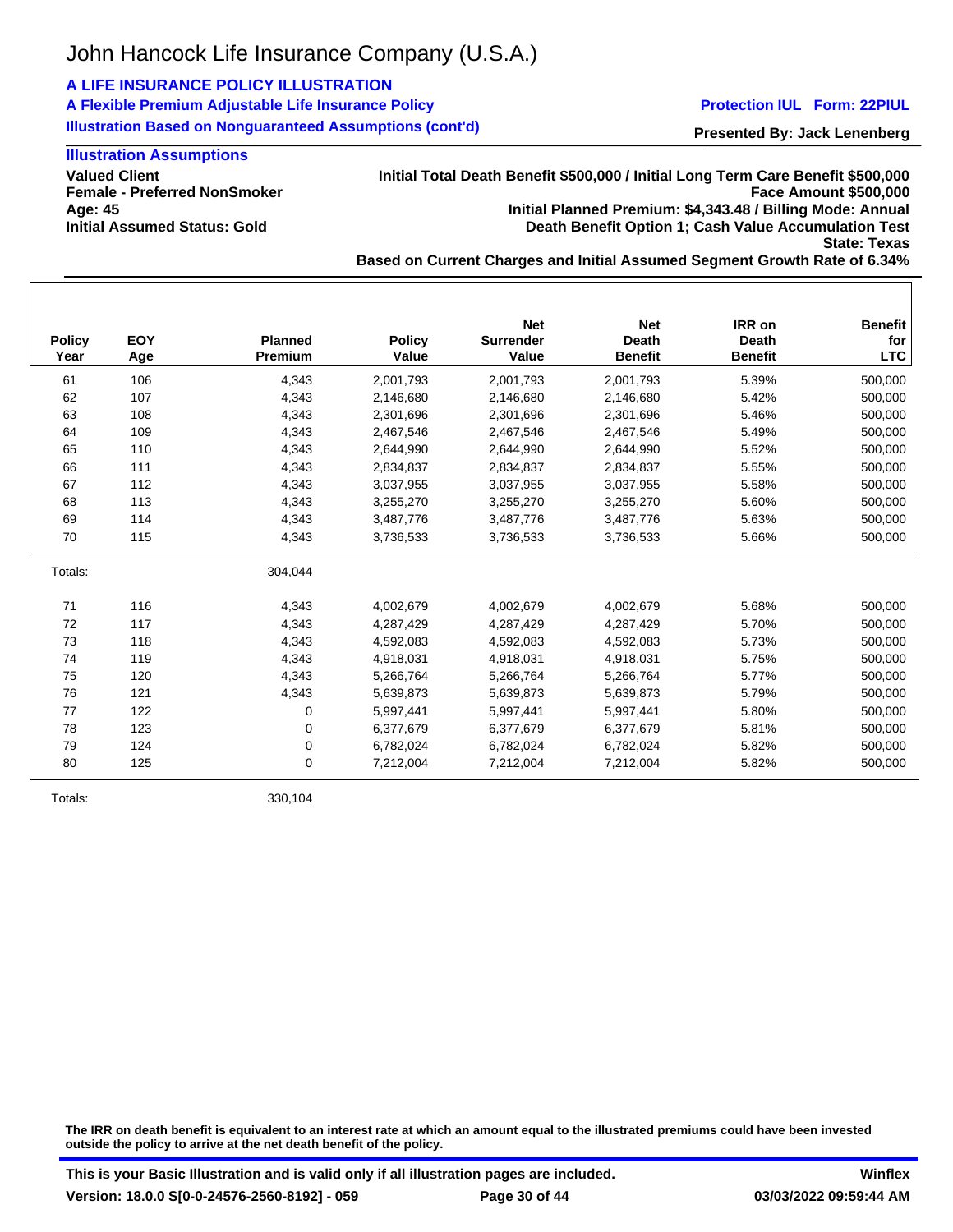## **A LIFE INSURANCE POLICY ILLUSTRATION**

**A Flexible Premium Adjustable Life Insurance Policy Assumed Vitality Status with Guaranteed Charges**

#### **Protection IUL Form: 22PIUL**

**Presented By: Jack Lenenberg**

## **Illustration Assumptions**

**Valued Client Female - Preferred NonSmoker Age: 45 Initial Assumed Status: Gold**

#### **Initial Total Death Benefit \$500,000 / Initial Long Term Care Benefit \$500,000 Face Amount \$500,000 Initial Planned Premium: \$4,343.48 / Billing Mode: Annual Death Benefit Option 1; Cash Value Accumulation Test State: Texas**

| <b>Policy</b><br>Year | EOY<br>Age | Planned |               | 0.00% Guaranteed Rate, Guaranteed Charges |                |                | 6.34% Initial Assumed Rate, Current Charges |                    |
|-----------------------|------------|---------|---------------|-------------------------------------------|----------------|----------------|---------------------------------------------|--------------------|
|                       |            |         |               |                                           |                |                |                                             |                    |
|                       |            |         |               | <b>Net</b>                                | <b>Net</b>     | <b>Current</b> |                                             | <b>Current Net</b> |
|                       |            |         | <b>Policy</b> | <b>Surrender</b>                          | <b>Death</b>   | <b>Policy</b>  | <b>Current Net</b>                          | Death              |
|                       |            | Premium | Value         | Value                                     | <b>Benefit</b> |                | Value Surrender Value                       | <b>Benefit</b>     |
| 1                     | 46         | 4,343   | 1,364         | $\pmb{0}$                                 | 500,000        | 1,557          | 0                                           | 500,000            |
| 2                     | 47         | 4,343   | 2,651         | $\pmb{0}$                                 | 500,000        | 3,176          | 0                                           | 500,000            |
| 3                     | 48         | 4,343   | 3,878         | $\pmb{0}$                                 | 500,000        | 4,881          | 688                                         | 500,000            |
| 4                     | 49         | 4,343   | 5,040         | 1,261                                     | 500,000        | 6,675          | 2,582                                       | 500,000            |
| 5                     | 50         | 4,343   | 6,157         | 3,148                                     | 500,000        | 8,582          | 5,121                                       | 500,000            |
| 6                     | 51         | 4,343   | 6,959         | 4,787                                     | 500,000        | 10,620         | 7,841                                       | 500,000            |
| $\overline{7}$        | 52         | 4,343   | 7,702         | 6,385                                     | 500,000        | 12,793         | 10,694                                      | 500,000            |
| 8                     | 53         | 4,343   | 8,375         | 7,926                                     | 500,000        | 15,107         | 13,689                                      | 500,000            |
| 9                     | 54         | 4,343   | 8,965         | 9,398                                     | 500,000        | 17,577         | 16,840                                      | 500,000            |
| 10                    | 55         | 4,343   | 9,468         | 10,793                                    | 500,000        | 20,220         | 20,163                                      | 500,000            |
| Totals:               |            | 43,435  |               |                                           |                |                |                                             |                    |
| 11                    | 56         | 4,343   | 11,003        | 12,517                                    | 500,000        | 24,316         | 24,316                                      | 500,000            |
| 12                    | 57         | 4,343   | 12,443        | 14,111                                    | 500,000        | 28,730         | 28,730                                      | 500,000            |
| 13                    | 58         | 4,343   | 13,780        | 15,637                                    | 500,000        | 33,487         | 33,487                                      | 500,000            |
| 14                    | 59         | 4,343   | 15,001        | 17,089                                    | 500,000        | 38,612         | 38,612                                      | 500,000            |
| 15                    | 60         | 4,343   | 16,109        | 18,458                                    | 500,000        | 44,132         | 44,132                                      | 500,000            |
| 16                    | 61         | 4,343   | 17,090        | 19,719                                    | 500,000        | 50,074         | 50,074                                      | 500,000            |
| 17                    | 62         | 4,343   | 17,921        | 20,854                                    | 500,000        | 56,460         | 56,460                                      | 500,000            |
| 18                    | 63         | 4,343   | 18,578        | 21,834                                    | 500,000        | 63,321         | 63,321                                      | 500,000            |
| 19                    | 64         | 4,343   | 19,037        | 22,635                                    | 500,000        | 70,687         | 70,687                                      | 500,000            |
| 20                    | 65         | 4,343   | 19,269        | 23,226                                    | 500,000        | 78,586         | 78,586                                      | 500,000            |
| Totals:               |            | 86,870  |               |                                           |                |                |                                             |                    |
| 21                    | 66         | 4,343   | 19,229        | 23,558                                    | 500,000        | 87,017         | 87,017                                      | 500,000            |
| 22                    | 67         | 4,343   | 18,922        | 23,635                                    | 500,000        | 96,039         | 96,039                                      | 500,000            |
| 23                    | 68         | 4,343   | 18,317        | 23,423                                    | 500,000        | 105,683        | 105,683                                     | 500,000            |
| 24                    | 69         | 4,343   | 17,383        | 22,889                                    | 500,000        | 115,982        | 115,982                                     | 500,000            |
| 25                    | 70         | 4,343   | 16,075        | 21,982                                    | 500,000        | 126,971        | 126,971                                     | 500,000            |
| 26                    | 71         | 4,343   | 14,328        | 20,639                                    | 500,000        | 138,669        | 138,669                                     | 500,000            |
| 27                    | 72         | 4,343   | 12,067        | 18,781                                    | 500,000        | 151,163        | 151,163                                     | 500,000            |
| 28                    | 73         | 4,343   | 9,183         | 16,298                                    | 500,000        | 164,505        | 164,505                                     | 500,000            |
| 29                    | 74         | 4,343   | 5,553         | 13,061                                    | 500,000        | 178,762        | 178,762                                     | 500,000            |
| 30                    | 75         | 4,343   | 1,027         | 8,915                                     | 500,000        | 194,009        | 194,009                                     | 500,000            |

Totals: 130,304

**\*The assumed Vitality status in this illustration is not guaranteed. Achieving a different status than assumed will affect the amount of Rider Credits applied and duration of DBPV. ## Indicates that the policy has lapsed under the illustrated assumption. Additional premium would be required to maintain policy benefits.**

**This is your Basic Illustration and is valid only if all illustration pages are included. Version: 18.0.0 S[0-0-24576-2560-8192] - 059 Page 31 of 44**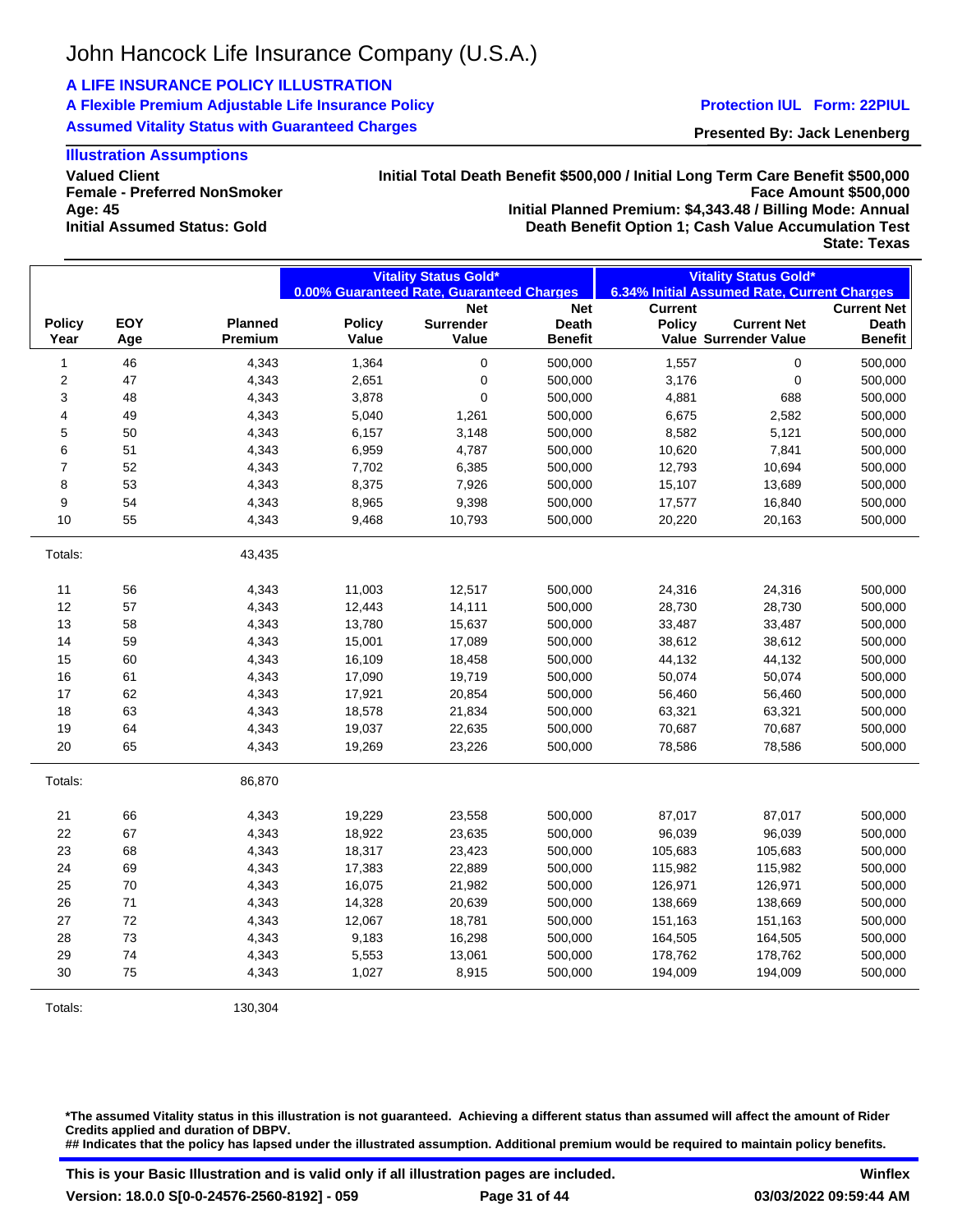## **A LIFE INSURANCE POLICY ILLUSTRATION**

**A Flexible Premium Adjustable Life Insurance Policy Assumed Vitality Status with Guaranteed Charges (cont'd)**

#### **Protection IUL Form: 22PIUL**

**Presented By: Jack Lenenberg**

## **Illustration Assumptions**

**Valued Client Female - Preferred NonSmoker Age: 45 Initial Assumed Status: Gold**

#### **Initial Total Death Benefit \$500,000 / Initial Long Term Care Benefit \$500,000 Face Amount \$500,000 Initial Planned Premium: \$4,343.48 / Billing Mode: Annual Death Benefit Option 1; Cash Value Accumulation Test**

**State: Texas**

|               |            |                | <b>Vitality Status Gold*</b><br>0.00% Guaranteed Rate, Guaranteed Charges |                                | <b>Vitality Status Gold*</b><br>6.34% Initial Assumed Rate, Current Charges |                                 |                       |                             |
|---------------|------------|----------------|---------------------------------------------------------------------------|--------------------------------|-----------------------------------------------------------------------------|---------------------------------|-----------------------|-----------------------------|
|               |            |                |                                                                           |                                |                                                                             |                                 |                       |                             |
| <b>Policy</b> | <b>EOY</b> | <b>Planned</b> | <b>Policy</b>                                                             | <b>Net</b><br><b>Surrender</b> | <b>Net</b><br><b>Death</b>                                                  | <b>Current</b><br><b>Policy</b> | <b>Current Net</b>    | <b>Current Net</b><br>Death |
| Year          | Age        | <b>Premium</b> | Value                                                                     | Value                          | <b>Benefit</b>                                                              |                                 | Value Surrender Value | <b>Benefit</b>              |
| 31            | 76         | 4,343          | 6                                                                         | 3,655                          | 500,000                                                                     | 210,266                         | 210,266               | 500,000                     |
| 32            | 77         | 4,343          | 3                                                                         | 3                              | 500,000                                                                     | 227,696                         | 227,696               | 500,000                     |
| 33            | 78         | 4,343          | 3                                                                         | 3                              | 500,000                                                                     | 246,425                         | 246,425               | 500,000                     |
| 34            | 79         | 4,343          | $\overline{\mathbf{c}}$                                                   | $\overline{\mathbf{c}}$        | 500,000                                                                     | 266,607                         | 266,607               | 500,000                     |
| 35            | 80         | 4,343          | 2                                                                         | $\boldsymbol{2}$               | 500,000                                                                     | 288,425                         | 288,425               | 500,000                     |
| 36            | 81         | 4,343          | 2                                                                         | $\boldsymbol{2}$               | 500,000                                                                     | 312,101                         | 312,101               | 500,000                     |
| 37            | 82         | 4,343          | 1                                                                         | $\mathbf{1}$                   | 500,000                                                                     | 337,944                         | 337,944               | 500,000                     |
| 38            | 83         | 4,343          | 1                                                                         | 1                              | 500,000                                                                     | 366,284                         | 366,284               | 512,908                     |
| 39            | 84         | 4,343          | 1                                                                         | 1                              | 500,000                                                                     | 396,732                         | 396,732               | 544,633                     |
| 40            | 85         | 4,343          | 0                                                                         | $\mathbf 0$                    | 500,000                                                                     | 429,433                         | 429,433               | 577,974                     |
| Totals:       |            | 173,739        |                                                                           |                                |                                                                             |                                 |                       |                             |
| 41            | 86         | 4,343          | $\# \#$                                                                   | ##                             | ##                                                                          | 464,551                         | 464,551               | 612,976                     |
| 42            | 87         | 4,343          |                                                                           |                                |                                                                             | 502,215                         | 502,215               | 649,715                     |
| 43            | 88         | 4,343          |                                                                           |                                |                                                                             | 542,611                         | 542,611               | 688,194                     |
| 44            | 89         | 4,343          |                                                                           |                                |                                                                             | 585,787                         | 585,787               | 728,367                     |
| 45            | 90         | 4,343          |                                                                           |                                |                                                                             | 631,935                         | 631,935               | 770,329                     |
| 46            | 91         | 4,343          |                                                                           |                                |                                                                             | 681,265                         | 681,265               | 814,179                     |
| 47            | 92         | 4,343          |                                                                           |                                |                                                                             | 733,948                         | 733,948               | 859,966                     |
| 48            | 93         | 4,343          |                                                                           |                                |                                                                             | 790,268                         | 790,268               | 907,781                     |
| 49            | 94         | 4,343          |                                                                           |                                |                                                                             | 850,481                         | 850,481               | 957,812                     |
| 50            | 95         | 4,343          |                                                                           |                                |                                                                             | 914,859                         | 914,859               | 1,010,096                   |
| Totals:       |            | 217,174        |                                                                           |                                |                                                                             |                                 |                       |                             |
| 51            | 96         | 4,343          |                                                                           |                                |                                                                             | 983,742                         | 983,742               | 1,064,900                   |
| 52            | 97         | 4,343          |                                                                           |                                |                                                                             | 1,057,445                       | 1,057,445             | 1,122,266                   |
| 53            | 98         | 4,343          |                                                                           |                                |                                                                             | 1,136,305                       | 1,136,305             | 1,182,326                   |
| 54            | 99         | 4,343          |                                                                           |                                |                                                                             | 1,220,684                       | 1,220,684             | 1,245,220                   |
| 55            | 100        | 4,343          |                                                                           |                                |                                                                             | 1,310,967                       | 1,310,967             | 1,310,967                   |
| 56            | 101        | 4,343          |                                                                           |                                |                                                                             | 1,407,566                       | 1,407,566             | 1,407,566                   |
| 57            | 102        | 4,343          |                                                                           |                                |                                                                             | 1,510,917                       | 1,510,917             | 1,510,917                   |
| 58            | 103        | 4,343          |                                                                           |                                |                                                                             | 1,621,492                       | 1,621,492             | 1,621,492                   |
| 59            | 104        | 4,343          |                                                                           |                                |                                                                             | 1,739,797                       | 1,739,797             | 1,739,797                   |
| 60            | 105        | 4,343          |                                                                           |                                |                                                                             | 1,866,371                       | 1,866,371             | 1,866,371                   |

Totals: 260,609

**\*The assumed Vitality status in this illustration is not guaranteed. Achieving a different status than assumed will affect the amount of Rider Credits applied and duration of DBPV. ## Indicates that the policy has lapsed under the illustrated assumption. Additional premium would be required to maintain policy benefits.**

**This is your Basic Illustration and is valid only if all illustration pages are included. Version: 18.0.0 S[0-0-24576-2560-8192] - 059 Page 32 of 44**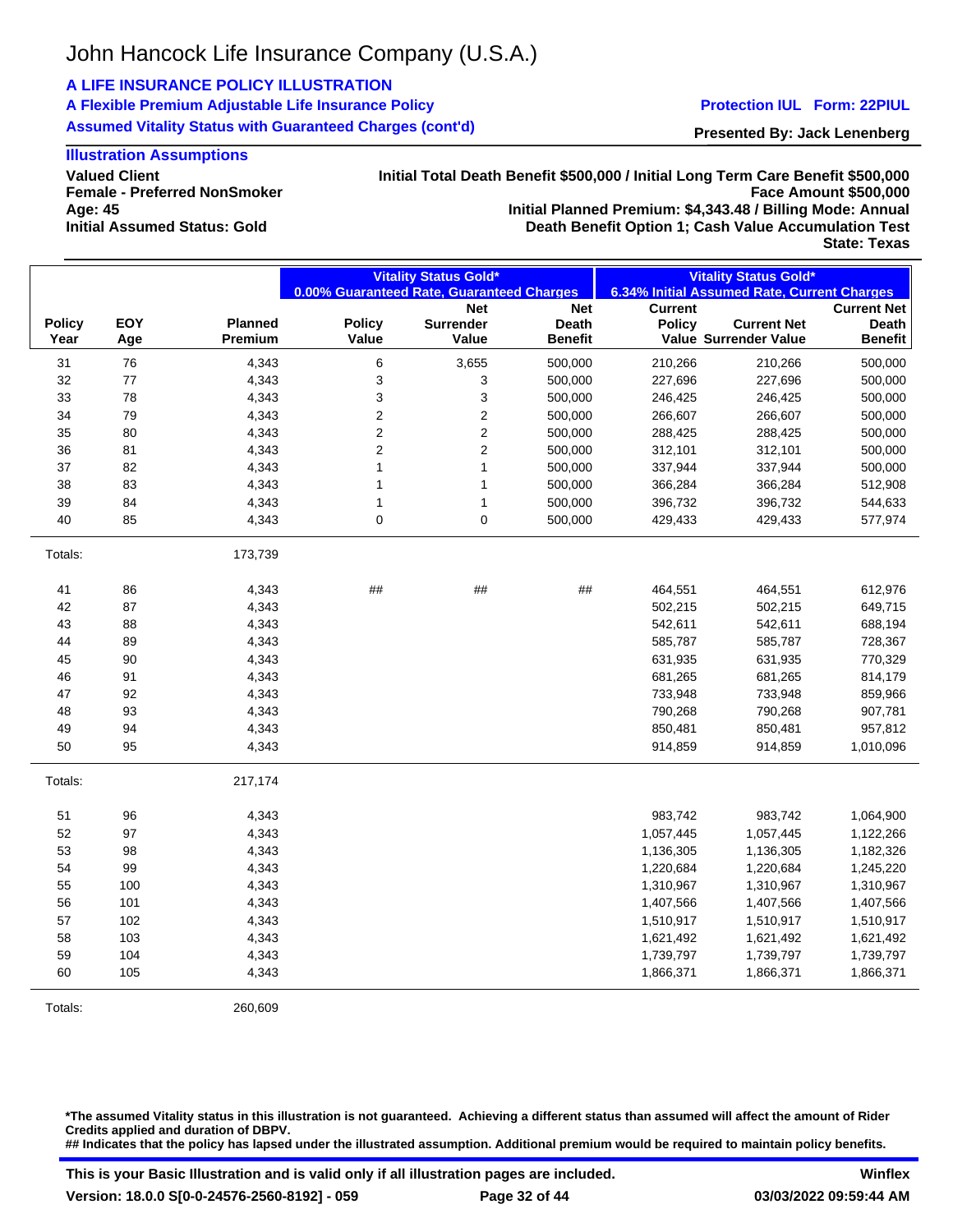## **A LIFE INSURANCE POLICY ILLUSTRATION**

**A Flexible Premium Adjustable Life Insurance Policy Assumed Vitality Status with Guaranteed Charges (cont'd)**

#### **Protection IUL Form: 22PIUL**

**Presented By: Jack Lenenberg**

## **Illustration Assumptions**

**Valued Client Female - Preferred NonSmoker Age: 45 Initial Assumed Status: Gold**

**Initial Total Death Benefit \$500,000 / Initial Long Term Care Benefit \$500,000 Face Amount \$500,000 Initial Planned Premium: \$4,343.48 / Billing Mode: Annual Death Benefit Option 1; Cash Value Accumulation Test**

**State: Texas**

|               |            |                | <b>Vitality Status Gold*</b> |                                           | <b>Vitality Status Gold*</b> |                |                                             |                    |
|---------------|------------|----------------|------------------------------|-------------------------------------------|------------------------------|----------------|---------------------------------------------|--------------------|
|               |            |                |                              | 0.00% Guaranteed Rate, Guaranteed Charges |                              |                | 6.34% Initial Assumed Rate, Current Charges |                    |
|               |            |                |                              | <b>Net</b>                                | <b>Net</b>                   | <b>Current</b> |                                             | <b>Current Net</b> |
| <b>Policy</b> | <b>EOY</b> | <b>Planned</b> | <b>Policy</b>                | <b>Surrender</b>                          | <b>Death</b>                 | <b>Policy</b>  | <b>Current Net</b>                          | <b>Death</b>       |
| Year          | Age        | Premium        | Value                        | Value                                     | <b>Benefit</b>               |                | Value Surrender Value                       | <b>Benefit</b>     |
| 61            | 106        | 4,343          |                              |                                           |                              | 2,001,793      | 2,001,793                                   | 2,001,793          |
| 62            | 107        | 4,343          |                              |                                           |                              | 2,146,680      | 2,146,680                                   | 2,146,680          |
| 63            | 108        | 4,343          |                              |                                           |                              | 2,301,696      | 2,301,696                                   | 2,301,696          |
| 64            | 109        | 4,343          |                              |                                           |                              | 2,467,546      | 2,467,546                                   | 2,467,546          |
| 65            | 110        | 4,343          |                              |                                           |                              | 2,644,990      | 2,644,990                                   | 2,644,990          |
| 66            | 111        | 4,343          |                              |                                           |                              | 2,834,837      | 2,834,837                                   | 2,834,837          |
| 67            | 112        | 4,343          |                              |                                           |                              | 3,037,955      | 3,037,955                                   | 3,037,955          |
| 68            | 113        | 4,343          |                              |                                           |                              | 3,255,270      | 3,255,270                                   | 3,255,270          |
| 69            | 114        | 4,343          |                              |                                           |                              | 3,487,776      | 3,487,776                                   | 3,487,776          |
| 70            | 115        | 4,343          |                              |                                           |                              | 3,736,533      | 3,736,533                                   | 3,736,533          |
| Totals:       |            | 304,044        |                              |                                           |                              |                |                                             |                    |
| 71            | 116        | 4,343          |                              |                                           |                              | 4,002,679      | 4,002,679                                   | 4,002,679          |
| 72            | 117        | 4,343          |                              |                                           |                              | 4,287,429      | 4,287,429                                   | 4,287,429          |
| 73            | 118        | 4,343          |                              |                                           |                              | 4,592,083      | 4,592,083                                   | 4,592,083          |
| 74            | 119        | 4,343          |                              |                                           |                              | 4,918,031      | 4,918,031                                   | 4,918,031          |
| 75            | 120        | 4,343          |                              |                                           |                              | 5,266,764      | 5,266,764                                   | 5,266,764          |
| 76            | 121        | 4,343          |                              |                                           |                              | 5,639,873      | 5,639,873                                   | 5,639,873          |
| 77            | 122        | 0              |                              |                                           |                              | 5,997,441      | 5,997,441                                   | 5,997,441          |
| 78            | 123        | 0              |                              |                                           |                              | 6,377,679      | 6,377,679                                   | 6,377,679          |
| 79            | 124        | 0              |                              |                                           |                              | 6,782,024      | 6,782,024                                   | 6,782,024          |
| 80            | 125        | 0              |                              |                                           |                              | 7,212,004      | 7,212,004                                   | 7,212,004          |

Totals: 330,104

**\*The assumed Vitality status in this illustration is not guaranteed. Achieving a different status than assumed will affect the amount of Rider Credits applied and duration of DBPV. ## Indicates that the policy has lapsed under the illustrated assumption. Additional premium would be required to maintain policy benefits.**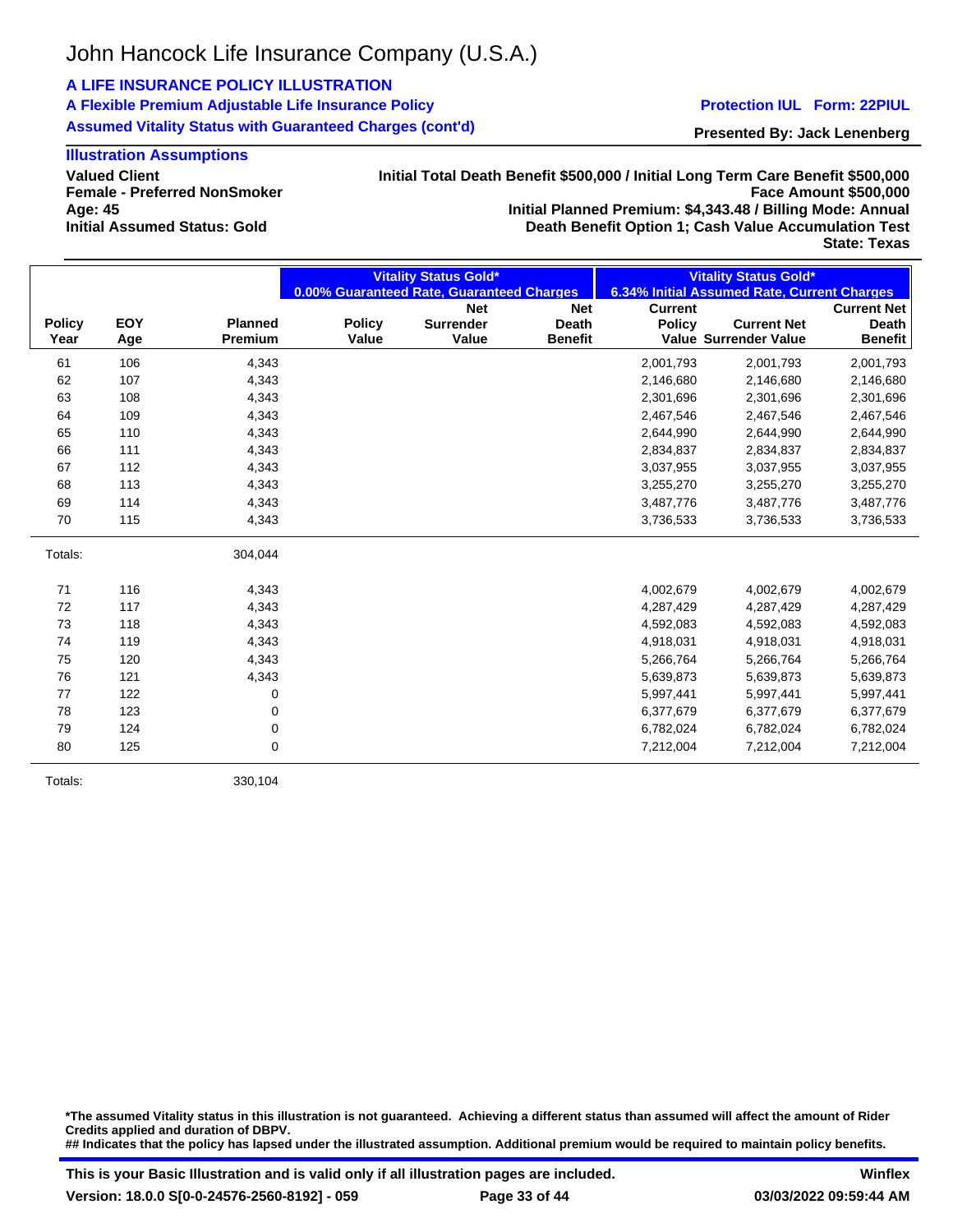## **A LIFE INSURANCE POLICY ILLUSTRATION**

## **A Flexible Premium Adjustable Life Insurance Policy Bronze Assumptions**

#### **Protection IUL Form: 22PIUL**

**Presented By: Jack Lenenberg**

## **Illustration Assumptions**

**Valued Client Female - Preferred NonSmoker Age: 45 Assumed Status All Years: Bronze** **Initial Total Death Benefit \$500,000 / Initial Long Term Care Benefit \$500,000 Face Amount \$500,000 Initial Planned Premium: \$4,343.48 / Billing Mode: Annual Death Benefit Option 1; Cash Value Accumulation Test State: Texas**

**Based on Current Charges and Initial Assumed Segment Growth Rate of 6.34%**

| <b>Policy</b><br>Year   | EOY<br>Age | <b>Planned</b><br>Premium | <b>Net</b><br>Outlay | <b>Policy</b><br>Value | <b>Net</b><br>Surrender<br>Value | <b>Net</b><br><b>Death</b><br><b>Benefit</b> |
|-------------------------|------------|---------------------------|----------------------|------------------------|----------------------------------|----------------------------------------------|
| $\mathbf{1}$            | 46         | 4,343                     | 4,343                | 1,557                  | $\pmb{0}$                        | 500,000                                      |
| $\boldsymbol{2}$        | 47         | 4,343                     | 4,343                | 3,172                  | $\pmb{0}$                        | 500,000                                      |
| 3                       | 48         | 4,343                     | 4,343                | 4,867                  | 674                              | 500,000                                      |
| $\overline{\mathbf{4}}$ | 49         | 4,343                     | 4,343                | 6,641                  | 2,548                            | 500,000                                      |
| 5                       | 50         | 4,343                     | 4,343                | 8,520                  | 5,059                            | 500,000                                      |
| 6                       | 51         | 4,343                     | 4,343                | 10,523                 | 7,743                            | 500,000                                      |
| $\overline{7}$          | 52         | 4,343                     | 4,343                | 12,645                 | 10,547                           | 500,000                                      |
| 8                       | 53         | 4,343                     | 4,343                | 14,885                 | 13,468                           | 500,000                                      |
| 9                       | 54         | 4,343                     | 4,343                | 17,250                 | 16,513                           | 500,000                                      |
| 10                      | 55         | 4,343                     | 4,343                | 19,744                 | 19,688                           | 500,000                                      |
| Totals:                 |            | 43,435                    | 43,435               |                        |                                  |                                              |
| 11                      | 56         | 4,343                     | 4,343                | 23,641                 | 23,641                           | 500,000                                      |
| 12                      | 57         | 4,343                     | 4,343                | 27,804                 | 27,804                           | 500,000                                      |
| 13                      | 58         | 4,343                     | 4,343                | 32,254                 | 32,254                           | 500,000                                      |
| 14                      | 59         | 4,343                     | 4,343                | 37,011                 | 37,011                           | 500,000                                      |
| 15                      | 60         | 4,343                     | 4,343                | 42,103                 | 42,103                           | 500,000                                      |
| 16                      | 61         | 4,343                     | 4,343                | 47,554                 | 47,554                           | 500,000                                      |
| 17                      | 62         | 4,343                     | 4,343                | 53,379                 | 53,379                           | 500,000                                      |
| 18                      | 63         | 4,343                     | 4,343                | 59,608                 | 59,608                           | 500,000                                      |
| 19                      | 64         | 4,343                     | 4,343                | 66,261                 | 66,261                           | 500,000                                      |
| 20                      | 65         | 4,343                     | 4,343                | 73,360                 | 73,360                           | 500,000                                      |
| Totals:                 |            | 86,870                    | 86,870               |                        |                                  |                                              |
| 21                      | 66         | 4,343                     | 4,343                | 80,866                 | 80,866                           | 500,000                                      |
| 22                      | 67         | 4,343                     | 4,343                | 88,861                 | 88,861                           | 500,000                                      |
| 23                      | 68         | 4,343                     | 4,343                | 97,368                 | 97,368                           | 500,000                                      |
| 24                      | 69         | 4,343                     | 4,343                | 106,409                | 106,409                          | 500,000                                      |
| 25                      | 70         | 4,343                     | 4,343                | 116,009                | 116,009                          | 500,000                                      |
| 26                      | 71         | 4,343                     | 4,343                | 126,180                | 126,180                          | 500,000                                      |
| 27                      | 72         | 4,343                     | 4,343                | 137,023                | 137,023                          | 500,000                                      |
| 28                      | 73         | 4,343                     | 4,343                | 148,584                | 148,584                          | 500,000                                      |
| 29                      | 74         | 4,343                     | 4,343                | 160,920                | 160,920                          | 500,000                                      |
| 30                      | 75         | 4,343                     | 4,343                | 174,095                | 174,095                          | 500,000                                      |
| Totals:                 |            | 130,304                   | 130,304              |                        |                                  |                                              |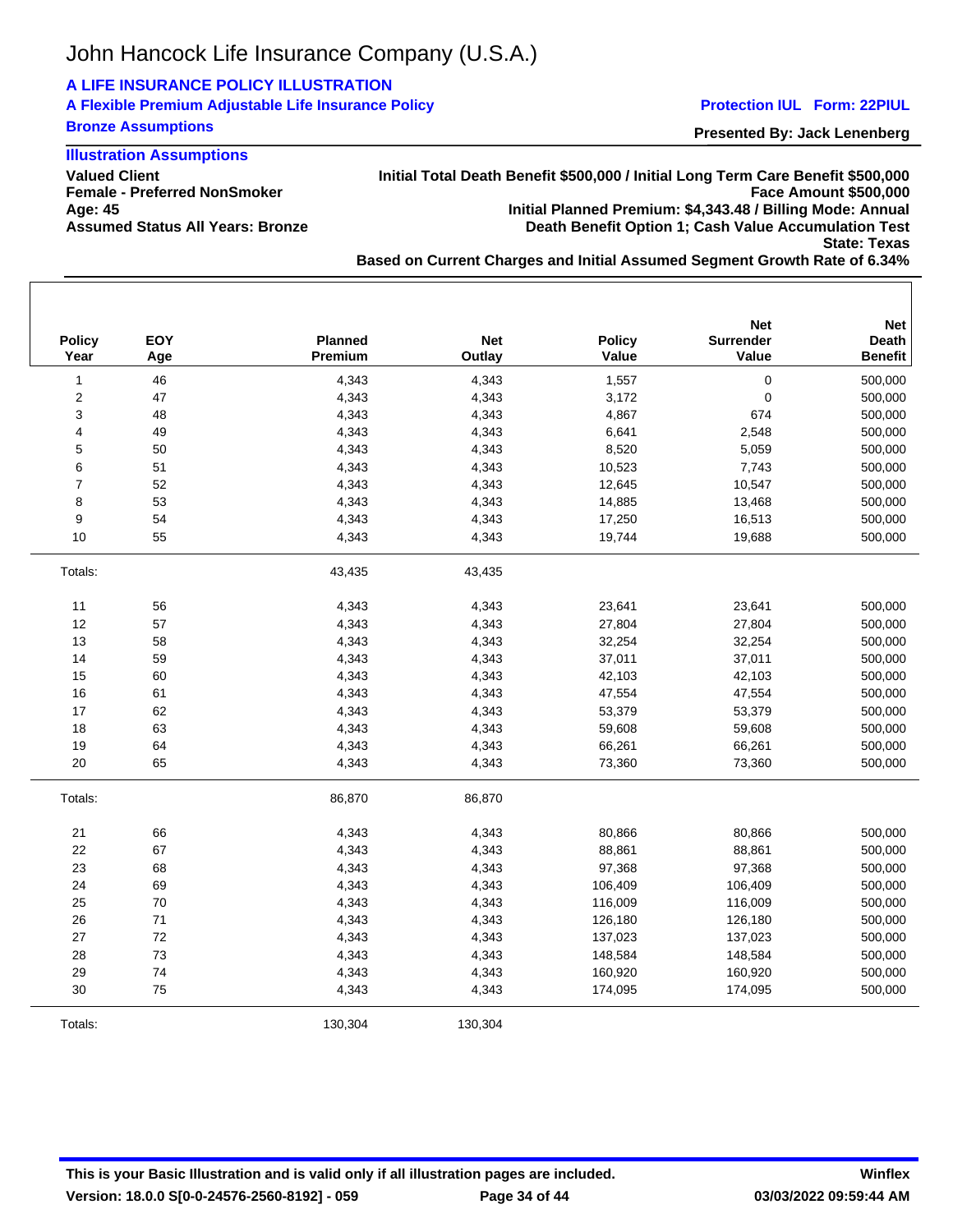# **A LIFE INSURANCE POLICY ILLUSTRATION**

## **A Flexible Premium Adjustable Life Insurance Policy Bronze Assumptions (cont'd)**

## **Illustration Assumptions**

**Valued Client Female - Preferred NonSmoker Age: 45 Assumed Status All Years: Bronze**

**Initial Total Death Benefit \$500,000 / Initial Long Term Care Benefit \$500,000 Face Amount \$500,000 Initial Planned Premium: \$4,343.48 / Billing Mode: Annual Death Benefit Option 1; Cash Value Accumulation Test State: Texas**

**Based on Current Charges and Initial Assumed Segment Growth Rate of 6.34%**

| <b>Policy</b><br>Year | <b>EOY</b><br>Age | Planned<br>Premium | <b>Net</b><br>Outlay | <b>Policy</b><br>Value | <b>Net</b><br><b>Surrender</b><br>Value | <b>Net</b><br><b>Death</b><br><b>Benefit</b> |
|-----------------------|-------------------|--------------------|----------------------|------------------------|-----------------------------------------|----------------------------------------------|
| 31                    | 76                | 4,343              | 4,343                | 188,087                | 188,087                                 | 500,000                                      |
| 32                    | 77                | 4,343              | 4,343                | 203,064                | 203,064                                 | 500,000                                      |
| 33                    | 78                | 4,343              | 4,343                | 219,130                | 219,130                                 | 500,000                                      |
| 34                    | 79                | 4,343              | 4,343                | 236,409                | 236,409                                 | 500,000                                      |
| 35                    | 80                | 4,343              | 4,343                | 255,054                | 255,054                                 | 500,000                                      |
| 36                    | 81                | 4,343              | 4,343                | 275,248                | 275,248                                 | 500,000                                      |
| 37                    | 82                | 4,343              | 4,343                | 297,254                | 297,254                                 | 500,000                                      |
| 38                    | 83                | 4,343              | 4,343                | 321,421                | 321,421                                 | 500,000                                      |
| 39                    | 84                | 4,343              | 4,343                | 348,180                | 348,180                                 | 500,000                                      |
| 40                    | 85                | 4,343              | 4,343                | 377,227                | 377,227                                 | 507,710                                      |
| Totals:               |                   | 173,739            | 173,739              |                        |                                         |                                              |
| 41                    | 86                | 4,343              | 4,343                | 408,431                | 408,431                                 | 538,924                                      |
| 42                    | 87                | 4,343              | 4,343                | 441,896                | 441,896                                 | 571,681                                      |
| 43                    | 88                | 4,343              | 4,343                | 477,825                | 477,825                                 | 606,025                                      |
| 44                    | 89                | 4,343              | 4,343                | 516,394                | 516,394                                 | 642,084                                      |
| 45                    | 90                | 4,343              | 4,343                | 557,692                | 557,692                                 | 679,827                                      |
| 46                    | 91                | 4,343              | 4,343                | 601,832                | 601,832                                 | 719,249                                      |
| 47                    | 92                | 4,343              | 4,343                | 648,962                | 648,962                                 | 760,389                                      |
| 48                    | 93                | 4,343              | 4,343                | 699,343                | 699,343                                 | 803,335                                      |
| 49                    | 94                | 4,343              | 4,343                | 753,200                | 753,200                                 | 848,254                                      |
| 50                    | 95                | 4,343              | 4,343                | 810,778                | 810,778                                 | 895,180                                      |
| Totals:               |                   | 217,174            | 217,174              |                        |                                         |                                              |
| 51                    | 96                | 4,343              | 4,343                | 872,385                | 872,385                                 | 944,357                                      |
| 52                    | 97                | 4,343              | 4,343                | 938,305                | 938,305                                 | 995,823                                      |
| 53                    | 98                | 4,343              | 4,343                | 1,008,837              | 1,008,837                               | 1,049,695                                    |
| 54                    | 99                | 4,343              | 4,343                | 1,084,306              | 1,084,306                               | 1,106,101                                    |
| 55                    | 100               | 4,343              | 4,343                | 1,165,056              | 1,165,056                               | 1,165,056                                    |
| 56                    | 101               | 4,343              | 4,343                | 1,251,456              | 1,251,456                               | 1,251,456                                    |
| 57                    | 102               | 4,343              | 4,343                | 1,343,895              | 1,343,895                               | 1,343,895                                    |
| 58                    | 103               | 4,343              | 4,343                | 1,442,795              | 1,442,795                               | 1,442,795                                    |
| 59                    | 104               | 4,343              | 4,343                | 1,548,609              | 1,548,609                               | 1,548,609                                    |
| 60                    | 105               | 4,343              | 4,343                | 1,661,819              | 1,661,819                               | 1,661,819                                    |
| Totals:               |                   | 260,609            | 260,609              |                        |                                         |                                              |

#### **Protection IUL Form: 22PIUL**

**Presented By: Jack Lenenberg**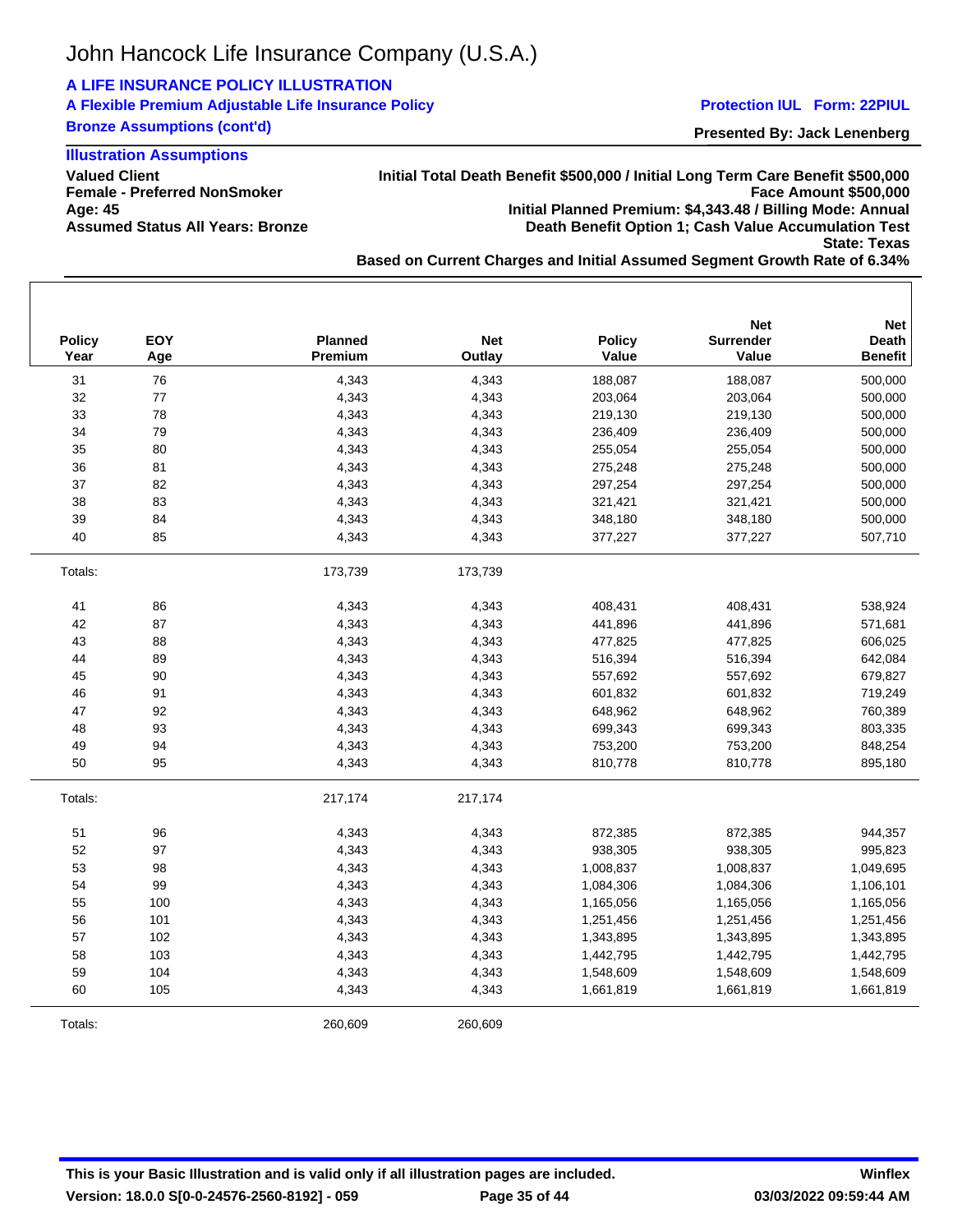# **A LIFE INSURANCE POLICY ILLUSTRATION**

## **A Flexible Premium Adjustable Life Insurance Policy Bronze Assumptions (cont'd)**

**Illustration Assumptions**

**Valued Client Female - Preferred NonSmoker Age: 45 Assumed Status All Years: Bronze** **Initial Total Death Benefit \$500,000 / Initial Long Term Care Benefit \$500,000 Face Amount \$500,000 Initial Planned Premium: \$4,343.48 / Billing Mode: Annual Death Benefit Option 1; Cash Value Accumulation Test State: Texas**

**Based on Current Charges and Initial Assumed Segment Growth Rate of 6.34%**

| <b>Policy</b><br>Year | <b>EOY</b><br>Age | <b>Planned</b><br>Premium | <b>Net</b><br>Outlay | <b>Policy</b><br>Value | <b>Net</b><br><b>Surrender</b><br>Value | <b>Net</b><br><b>Death</b><br><b>Benefit</b> |
|-----------------------|-------------------|---------------------------|----------------------|------------------------|-----------------------------------------|----------------------------------------------|
| 61                    | 106               | 4,343                     | 4,343                | 1,782,943              | 1,782,943                               | 1,782,943                                    |
| 62                    | 107               | 4,343                     | 4,343                | 1,912,533              | 1,912,533                               | 1,912,533                                    |
| 63                    | 108               | 4,343                     | 4,343                | 2,051,181              | 2,051,181                               | 2,051,181                                    |
| 64                    | 109               | 4,343                     | 4,343                | 2,199,521              | 2,199,521                               | 2,199,521                                    |
| 65                    | 110               | 4,343                     | 4,343                | 2,358,230              | 2,358,230                               | 2,358,230                                    |
| 66                    | 111               | 4,343                     | 4,343                | 2,528,033              | 2,528,033                               | 2,528,033                                    |
| 67                    | 112               | 4,343                     | 4,343                | 2,709,704              | 2,709,704                               | 2,709,704                                    |
| 68                    | 113               | 4,343                     | 4,343                | 2,904,075              | 2,904,075                               | 2,904,075                                    |
| 69                    | 114               | 4,343                     | 4,343                | 3,112,032              | 3,112,032                               | 3,112,032                                    |
| 70                    | 115               | 4,343                     | 4,343                | 3,334,526              | 3,334,526                               | 3,334,526                                    |
| Totals:               |                   | 304,044                   | 304,044              |                        |                                         |                                              |
| 71                    | 116               | 4,343                     | 4,343                | 3,572,571              | 3,572,571                               | 3,572,571                                    |
| 72                    | 117               | 4,343                     | 4,343                | 3,827,256              | 3,827,256                               | 3,827,256                                    |
| 73                    | 118               | 4,343                     | 4,343                | 4,099,744              | 4,099,744                               | 4,099,744                                    |
| 74                    | 119               | 4,343                     | 4,343                | 4,391,278              | 4,391,278                               | 4,391,278                                    |
| 75                    | 120               | 4,343                     | 4,343                | 4,703,191              | 4,703,191                               | 4,703,191                                    |
| 76                    | 121               | 4,343                     | 4,343                | 5,036,906              | 5,036,906                               | 5,036,906                                    |
| Totals:               |                   | 330,104                   | 330,104              |                        |                                         |                                              |

**Protection IUL Form: 22PIUL**

**Presented By: Jack Lenenberg**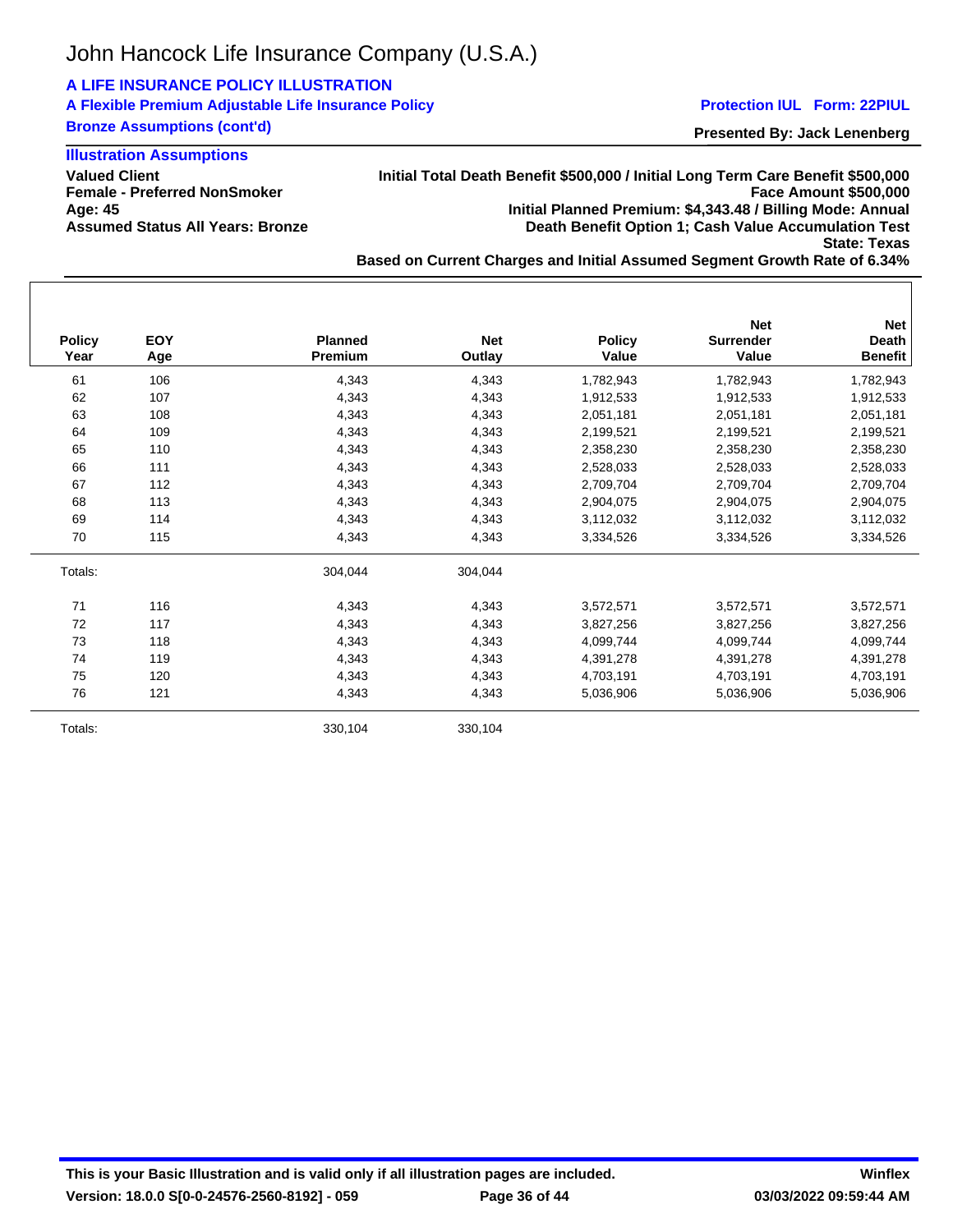## **A LIFE INSURANCE POLICY ILLUSTRATION**

**A Flexible Premium Adjustable Life Insurance Policy Death Benefit Illustration**

### **Illustration Assumptions**

**Valued Client Female - Preferred NonSmoker Age: 45 Initial Assumed Status: Gold**

**Initial Total Death Benefit \$500,000 / Initial Long Term Care Benefit \$500,000 Face Amount \$500,000 Initial Planned Premium: \$4,343.48 / Billing Mode: Annual Death Benefit Option 1; Cash Value Accumulation Test**

**State: Texas**

**Presented By: Jack Lenenberg Protection IUL Form: 22PIUL**

**Based on Current Charges and Initial Assumed Segment Growth Rate of 6.34%**

| <b>Policy</b><br>Year   | EOY<br>Age | Planned<br><b>Premium</b> | Face<br>Amount | <b>Required</b><br><b>Additional</b><br><b>Death</b><br><b>Benefit</b> | <b>Policy</b><br>Value | <b>Total</b><br>Death<br><b>Benefit</b> | <b>Net</b><br>Death<br><b>Benefit</b> |
|-------------------------|------------|---------------------------|----------------|------------------------------------------------------------------------|------------------------|-----------------------------------------|---------------------------------------|
| $\mathbf{1}$            | 46         | 4,343                     | 500,000        | 0                                                                      | 1,557                  | 500,000                                 | 500.000                               |
| $\overline{\mathbf{c}}$ | 47         | 4,343                     | 500,000        | $\mathbf 0$                                                            | 3,176                  | 500,000                                 | 500,000                               |
| 3                       | 48         | 4,343                     | 500,000        | 0                                                                      | 4,881                  | 500,000                                 | 500,000                               |
| 4                       | 49         | 4,343                     | 500,000        | 0                                                                      | 6,675                  | 500,000                                 | 500,000                               |
| 5                       | 50         | 4,343                     | 500,000        | $\mathbf 0$                                                            | 8,582                  | 500,000                                 | 500,000                               |
| 6                       | 51         | 4,343                     | 500,000        | 0                                                                      | 10,620                 | 500,000                                 | 500,000                               |
| $\overline{7}$          | 52         | 4,343                     | 500,000        | $\pmb{0}$                                                              | 12,793                 | 500,000                                 | 500,000                               |
| 8                       | 53         | 4,343                     | 500,000        | 0                                                                      | 15,107                 | 500,000                                 | 500,000                               |
| 9                       | 54         | 4,343                     | 500,000        | $\mathbf 0$                                                            | 17,577                 | 500,000                                 | 500,000                               |
| 10                      | 55         | 4,343                     | 500,000        | 0                                                                      | 20,220                 | 500,000                                 | 500,000                               |
| Totals:                 |            | 43,435                    |                |                                                                        |                        |                                         |                                       |
| 11                      | 56         | 4,343                     | 500,000        | 0                                                                      | 24,316                 | 500,000                                 | 500,000                               |
| 12                      | 57         | 4,343                     | 500,000        | 0                                                                      | 28,730                 | 500,000                                 | 500,000                               |
| 13                      | 58         | 4,343                     | 500,000        | $\mathbf 0$                                                            | 33,487                 | 500,000                                 | 500,000                               |
| 14                      | 59         | 4,343                     | 500,000        | 0                                                                      | 38,612                 | 500,000                                 | 500,000                               |
| 15                      | 60         | 4,343                     | 500,000        | $\mathbf 0$                                                            | 44,132                 | 500,000                                 | 500,000                               |
| 16                      | 61         | 4,343                     | 500,000        | 0                                                                      | 50,074                 | 500,000                                 | 500,000                               |
| 17                      | 62         | 4,343                     | 500,000        | 0                                                                      | 56,460                 | 500,000                                 | 500,000                               |
| 18                      | 63         | 4,343                     | 500,000        | $\mathsf 0$                                                            | 63,321                 | 500,000                                 | 500,000                               |
| 19                      | 64         | 4,343                     | 500,000        | 0                                                                      | 70,687                 | 500,000                                 | 500,000                               |
| 20                      | 65         | 4,343                     | 500,000        | 0                                                                      | 78,586                 | 500,000                                 | 500,000                               |
| Totals:                 |            | 86,870                    |                |                                                                        |                        |                                         |                                       |
| 21                      | 66         | 4,343                     | 500,000        | 0                                                                      | 87,017                 | 500,000                                 | 500,000                               |
| 22                      | 67         | 4,343                     | 500,000        | 0                                                                      | 96,039                 | 500,000                                 | 500,000                               |
| 23                      | 68         | 4,343                     | 500,000        | $\mathbf 0$                                                            | 105,683                | 500,000                                 | 500,000                               |
| 24                      | 69         | 4,343                     | 500,000        | 0                                                                      | 115,982                | 500,000                                 | 500,000                               |
| 25                      | 70         | 4,343                     | 500,000        | 0                                                                      | 126,971                | 500,000                                 | 500,000                               |
| 26                      | 71         | 4,343                     | 500,000        | 0                                                                      | 138,669                | 500,000                                 | 500,000                               |
| 27                      | 72         | 4,343                     | 500,000        | $\mathbf 0$                                                            | 151,163                | 500,000                                 | 500,000                               |
| 28                      | 73         | 4,343                     | 500,000        | 0                                                                      | 164,505                | 500,000                                 | 500,000                               |
| 29                      | 74         | 4,343                     | 500,000        | $\mathbf 0$                                                            | 178,762                | 500,000                                 | 500,000                               |
| 30                      | 75         | 4,343                     | 500,000        | 0                                                                      | 194,009                | 500,000                                 | 500,000                               |

Totals: 130,304

**Version: 18.0.0 S[0-0-24576-2560-8192] - 059**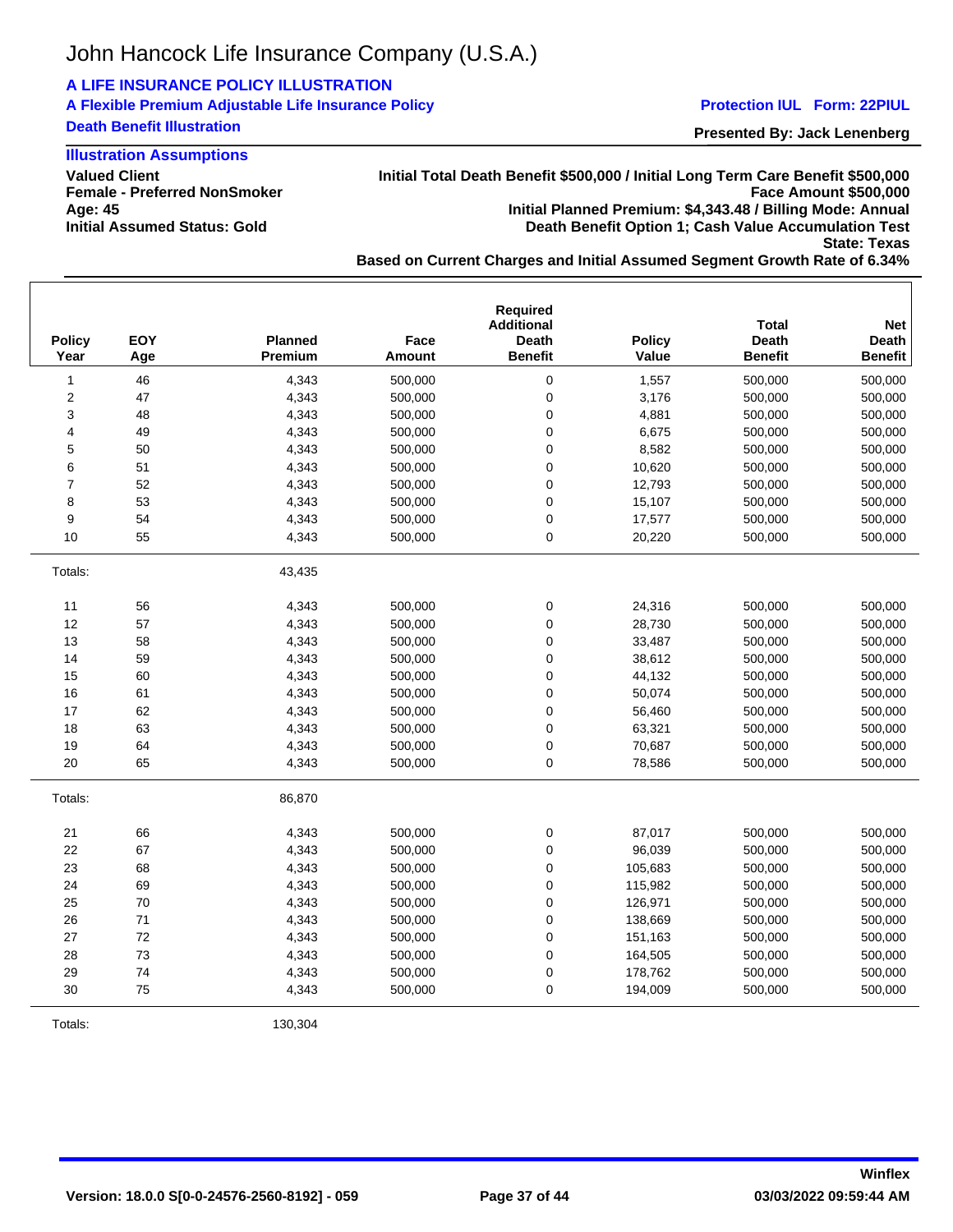## **A LIFE INSURANCE POLICY ILLUSTRATION**

**A Flexible Premium Adjustable Life Insurance Policy Death Benefit Illustration (cont'd)**

## **Illustration Assumptions**

**Valued Client Female - Preferred NonSmoker Age: 45 Initial Assumed Status: Gold**

## **Initial Total Death Benefit \$500,000 / Initial Long Term Care Benefit \$500,000 Face Amount \$500,000 Initial Planned Premium: \$4,343.48 / Billing Mode: Annual Death Benefit Option 1; Cash Value Accumulation Test**

**State: Texas**

**Based on Current Charges and Initial Assumed Segment Growth Rate of 6.34%**

| <b>Policy</b><br>Year | EOY<br>Age | <b>Planned</b><br>Premium | Face<br><b>Amount</b> | Required<br><b>Additional</b><br><b>Death</b><br><b>Benefit</b> | <b>Policy</b><br>Value | <b>Total</b><br><b>Death</b><br><b>Benefit</b> | <b>Net</b><br><b>Death</b><br><b>Benefit</b> |
|-----------------------|------------|---------------------------|-----------------------|-----------------------------------------------------------------|------------------------|------------------------------------------------|----------------------------------------------|
| 31                    | 76         | 4,343                     | 500.000               | 0                                                               | 210,266                | 500,000                                        | 500,000                                      |
| 32                    | 77         | 4,343                     | 500,000               | 0                                                               | 227,696                | 500,000                                        | 500,000                                      |
| 33                    | 78         | 4,343                     | 500,000               | 0                                                               | 246,425                | 500,000                                        | 500,000                                      |
| 34                    | 79         | 4,343                     | 500,000               | $\mathsf 0$                                                     | 266,607                | 500,000                                        | 500,000                                      |
| 35                    | 80         | 4,343                     | 500,000               | $\mathsf 0$                                                     | 288,425                | 500,000                                        | 500,000                                      |
| 36                    | 81         | 4,343                     | 500,000               | $\mathsf 0$                                                     | 312,101                | 500,000                                        | 500,000                                      |
| 37                    | 82         | 4,343                     | 500,000               | 0                                                               | 337,944                | 500,000                                        | 500,000                                      |
| 38                    | 83         | 4,343                     | 500,000               | 12,908                                                          | 366,284                | 512,908                                        | 512,908                                      |
| 39                    | 84         | 4,343                     | 500,000               | 44,633                                                          | 396,732                | 544,633                                        | 544,633                                      |
| 40                    | 85         | 4,343                     | 500,000               | 77,974                                                          | 429,433                | 577,974                                        | 577,974                                      |
| Totals:               |            | 173.739                   |                       |                                                                 |                        |                                                |                                              |
| 41                    | 86         | 4,343                     | 500,000               | 112,976                                                         | 464,551                | 612,976                                        | 612,976                                      |
| 42                    | 87         | 4,343                     | 500,000               | 149,715                                                         | 502,215                | 649,715                                        | 649,715                                      |
| 43                    | 88         | 4,343                     | 500,000               | 188,194                                                         | 542,611                | 688,194                                        | 688,194                                      |
| 44                    | 89         | 4,343                     | 500,000               | 228,367                                                         | 585,787                | 728,367                                        | 728,367                                      |
| 45                    | 90         | 4,343                     | 500,000               | 270,329                                                         | 631,935                | 770,329                                        | 770,329                                      |
| 46                    | 91         | 4,343                     | 500,000               | 314,179                                                         | 681,265                | 814,179                                        | 814,179                                      |
| 47                    | 92         | 4,343                     | 500,000               | 359,966                                                         | 733,948                | 859,966                                        | 859,966                                      |
| 48                    | 93         | 4,343                     | 500,000               | 407,781                                                         | 790,268                | 907,781                                        | 907,781                                      |
| 49                    | 94         | 4,343                     | 500,000               | 457,812                                                         | 850,481                | 957,812                                        | 957,812                                      |
| 50                    | 95         | 4,343                     | 500,000               | 510,096                                                         | 914,859                | 1,010,096                                      | 1,010,096                                    |
| Totals:               |            | 217,174                   |                       |                                                                 |                        |                                                |                                              |
| 51                    | 96         | 4,343                     | 500,000               | 564,900                                                         | 983,742                | 1,064,900                                      | 1,064,900                                    |
| 52                    | 97         | 4,343                     | 500,000               | 622,266                                                         | 1,057,445              | 1,122,266                                      | 1,122,266                                    |
| 53                    | 98         | 4,343                     | 500,000               | 682,326                                                         | 1,136,305              | 1,182,326                                      | 1,182,326                                    |
| 54                    | 99         | 4,343                     | 500,000               | 745,220                                                         | 1,220,684              | 1,245,220                                      | 1,245,220                                    |
| 55                    | 100        | 4,343                     | 500,000               | 810,967                                                         | 1,310,967              | 1,310,967                                      | 1,310,967                                    |
| 56                    | 101        | 4,343                     | 500,000               | 907,566                                                         | 1,407,566              | 1,407,566                                      | 1,407,566                                    |
| 57                    | 102        | 4,343                     | 500,000               | 1,010,917                                                       | 1,510,917              | 1,510,917                                      | 1,510,917                                    |
| 58                    | 103        | 4,343                     | 500,000               | 1,121,492                                                       | 1,621,492              | 1,621,492                                      | 1,621,492                                    |
| 59                    | 104        | 4,343                     | 500,000               | 1,239,797                                                       | 1,739,797              | 1,739,797                                      | 1,739,797                                    |
| 60                    | 105        | 4,343                     | 500,000               | 1,366,371                                                       | 1,866,371              | 1,866,371                                      | 1,866,371                                    |

Totals: 260,609

#### **Protection IUL Form: 22PIUL**

**Presented By: Jack Lenenberg**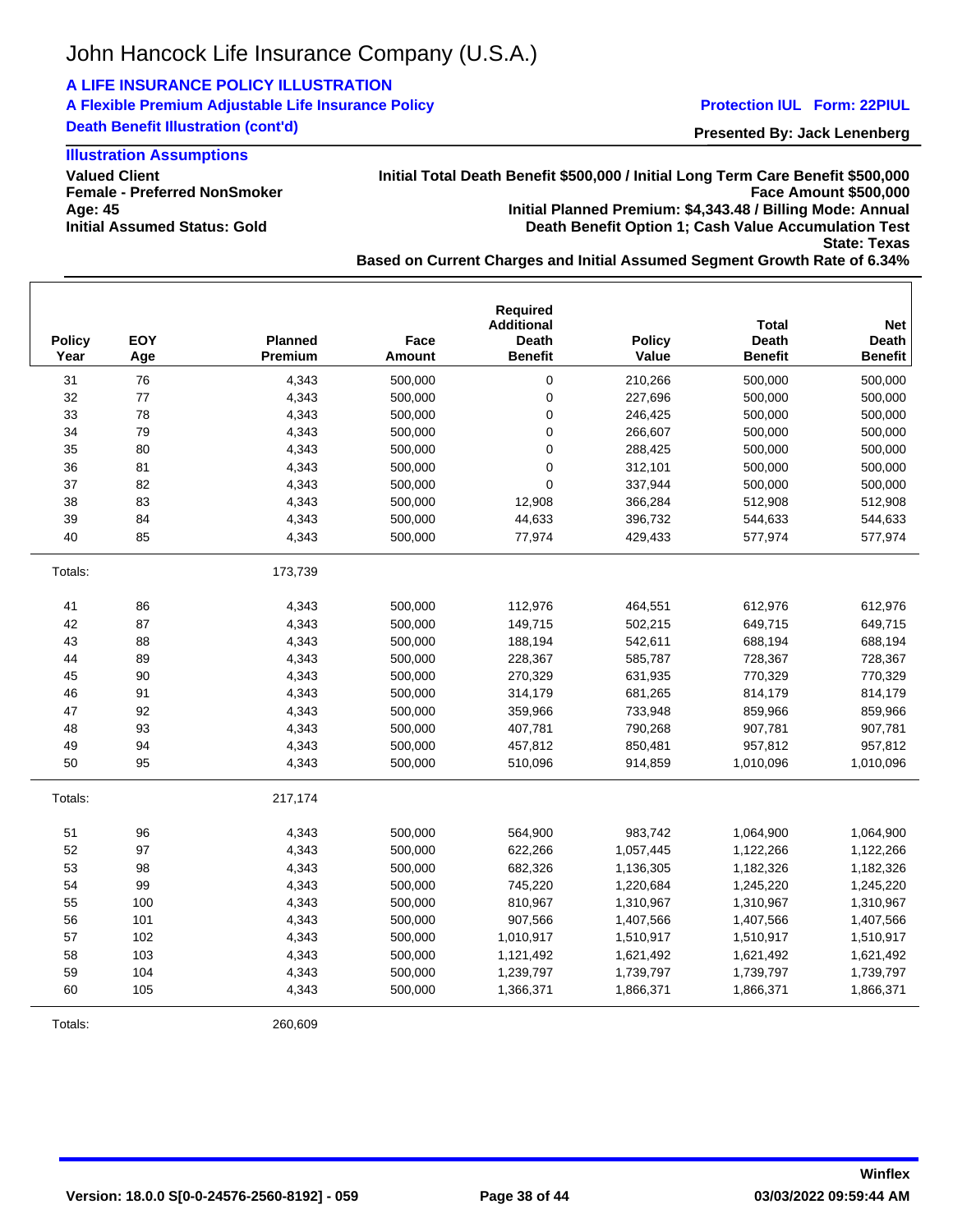## **A LIFE INSURANCE POLICY ILLUSTRATION**

**A Flexible Premium Adjustable Life Insurance Policy Death Benefit Illustration (cont'd)**

## **Illustration Assumptions**

**Valued Client Female - Preferred NonSmoker Age: 45 Initial Assumed Status: Gold**

## **Initial Total Death Benefit \$500,000 / Initial Long Term Care Benefit \$500,000 Face Amount \$500,000 Initial Planned Premium: \$4,343.48 / Billing Mode: Annual Death Benefit Option 1; Cash Value Accumulation Test**

**State: Texas**

**Presented By: Jack Lenenberg Protection IUL Form: 22PIUL**

**Based on Current Charges and Initial Assumed Segment Growth Rate of 6.34%**

| <b>Policy</b><br>Year | EOY<br>Age | <b>Planned</b><br><b>Premium</b> | Face<br>Amount | <b>Required</b><br><b>Additional</b><br><b>Death</b><br><b>Benefit</b> | <b>Policy</b><br>Value | <b>Total</b><br><b>Death</b><br><b>Benefit</b> | <b>Net</b><br><b>Death</b><br><b>Benefit</b> |
|-----------------------|------------|----------------------------------|----------------|------------------------------------------------------------------------|------------------------|------------------------------------------------|----------------------------------------------|
| 61                    | 106        | 4,343                            | 500,000        | 1,501,793                                                              | 2,001,793              | 2,001,793                                      | 2,001,793                                    |
| 62                    | 107        | 4,343                            | 500,000        | 1,646,680                                                              | 2,146,680              | 2,146,680                                      | 2,146,680                                    |
| 63                    | 108        | 4,343                            | 500.000        | 1.801.696                                                              | 2,301,696              | 2,301,696                                      | 2,301,696                                    |
| 64                    | 109        | 4,343                            | 500.000        | 1,967,546                                                              | 2,467,546              | 2,467,546                                      | 2,467,546                                    |
| 65                    | 110        | 4,343                            | 500,000        | 2,144,990                                                              | 2.644.990              | 2,644,990                                      | 2,644,990                                    |
| 66                    | 111        | 4,343                            | 500,000        | 2,334,837                                                              | 2,834,837              | 2,834,837                                      | 2,834,837                                    |
| 67                    | 112        | 4,343                            | 500,000        | 2,537,955                                                              | 3,037,955              | 3,037,955                                      | 3,037,955                                    |
| 68                    | 113        | 4,343                            | 500,000        | 2,755,270                                                              | 3,255,270              | 3,255,270                                      | 3,255,270                                    |
| 69                    | 114        | 4,343                            | 500,000        | 2,987,776                                                              | 3,487,776              | 3,487,776                                      | 3,487,776                                    |
| 70                    | 115        | 4,343                            | 500,000        | 3,236,533                                                              | 3,736,533              | 3,736,533                                      | 3,736,533                                    |
| Totals:               |            | 304,044                          |                |                                                                        |                        |                                                |                                              |
| 71                    | 116        | 4,343                            | 500,000        | 3,502,679                                                              | 4,002,679              | 4,002,679                                      | 4,002,679                                    |
| 72                    | 117        | 4,343                            | 500,000        | 3,787,429                                                              | 4,287,429              | 4,287,429                                      | 4,287,429                                    |
| 73                    | 118        | 4,343                            | 500,000        | 4,092,083                                                              | 4,592,083              | 4,592,083                                      | 4,592,083                                    |
| 74                    | 119        | 4,343                            | 500,000        | 4,418,031                                                              | 4,918,031              | 4,918,031                                      | 4,918,031                                    |
| 75                    | 120        | 4.343                            | 500.000        | 4,766,764                                                              | 5,266,764              | 5,266,764                                      | 5,266,764                                    |
| 76                    | 121        | 4,343                            | 500,000        | 5,139,873                                                              | 5,639,873              | 5,639,873                                      | 5,639,873                                    |
| 77                    | 122        | 0                                | 0              | 0                                                                      | 5,997,441              | 0                                              | 5,997,441                                    |
| 78                    | 123        | 0                                | 0              | 0                                                                      | 6,377,679              | 0                                              | 6,377,679                                    |
| 79                    | 124        | 0                                | 0              | 0                                                                      | 6,782,024              | 0                                              | 6,782,024                                    |
| 80                    | 125        | 0                                | 0              | 0                                                                      | 7,212,004              | 0                                              | 7,212,004                                    |

Totals: 330,104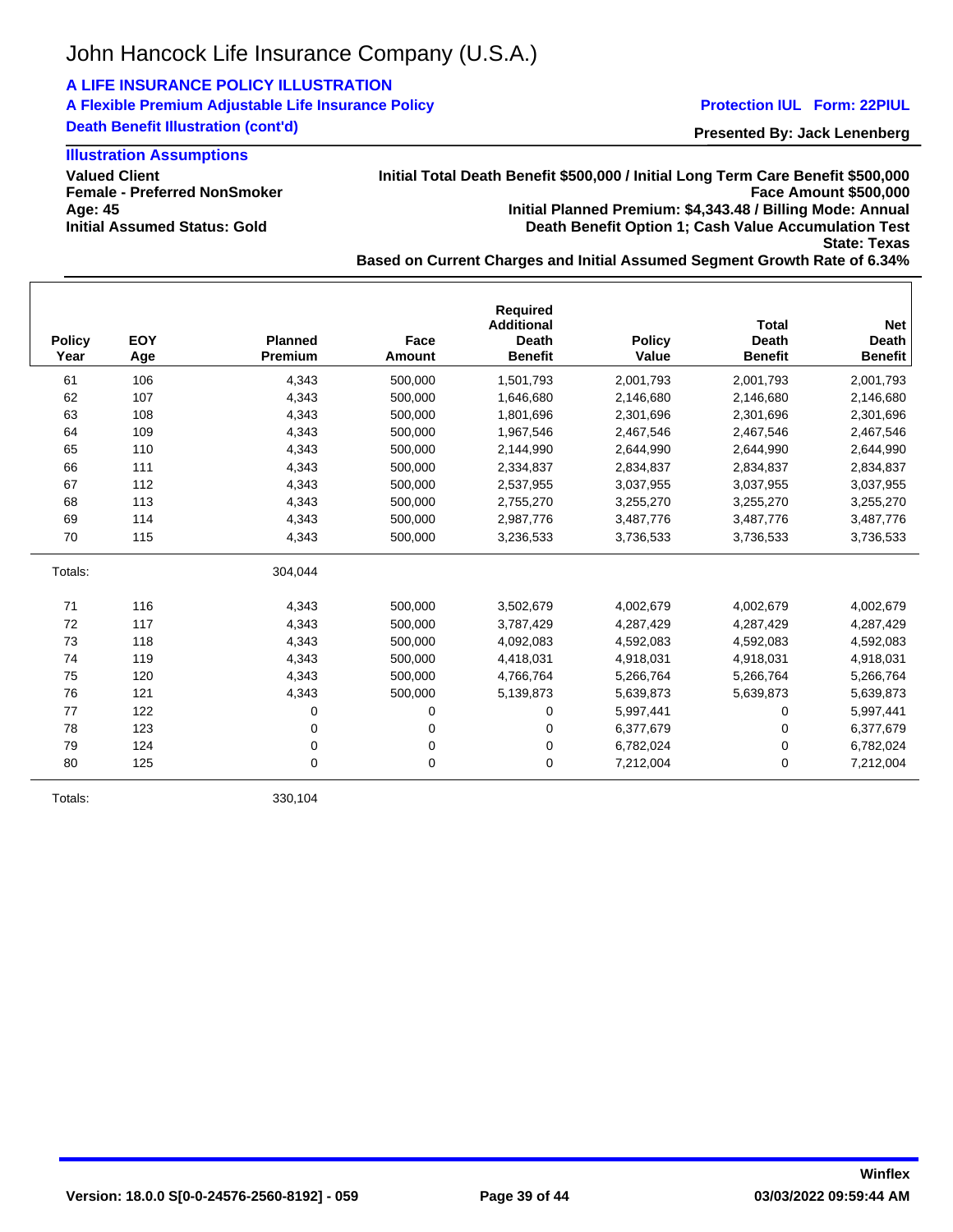# **A LIFE INSURANCE POLICY ILLUSTRATION**

# **A Flexible Premium Adjustable Life Insurance Policy**

**Understanding Potential Loan Costs**

### **Protection IUL Form: 22PIUL**

**Presented By: Jack Lenenberg**

### **Illustration Assumptions**

**Valued Client Female - Preferred NonSmoker Age: 45 Initial Assumed Status: Gold**

**Initial Total Death Benefit \$500,000 / Initial Long Term Care Benefit \$500,000 Face Amount \$500,000 Initial Planned Premium: \$4,343.48 / Billing Mode: Annual Death Benefit Option 1; Cash Value Accumulation Test State: Texas**

### **Based on Current Charges and Initial Assumed Segment Growth Rate of 6.34%**

Below are hypothetical examples of the net loan cost (and in some cases gain) associated with taking either a Standard Loan or an Index Loan. Example 1 assumes that the Standard Loan is fully secured by the Fixed Account, and uses a Fixed Loan Charge Rate of 2%. Examples 2 and 3 assume that the Index Loans are fully secured by the Capped Indexed Account which has a guaranteed Indexed Account Multiplier of 65%, and a hypothetical Loan Charge Rate of 5.5%. All three scenarios assume a \$100,000 Policy Value at the beginning of the loan period and annual loans of \$10,000 are taken at the beginning of the Policy Year. In order to isolate the impact of the loan option and assumed crediting rate, no policy charges are assumed.

#### **Example 1 - Standard Loan**

| <b>Assumed Crediting Rate</b><br>Assumed Loan Account Crediting Rate |                          | 3.85%<br>Loan Rate Charged<br><b>Net Loan Cost</b><br>2.00% |                                        |                        | 2.00%<br>$0.00\%$                  |                             |
|----------------------------------------------------------------------|--------------------------|-------------------------------------------------------------|----------------------------------------|------------------------|------------------------------------|-----------------------------|
| Policy<br>Year                                                       | Annual Loan<br>Requested | Annual Loan<br>Amount                                       | Loan Account<br><b>Credited Amount</b> | Loan Charged<br>Amount | <b>Cumulative Net</b><br>Loan Cost | Net Cash<br>Surrender Value |
| 11                                                                   | (10,000)                 | 10.000                                                      | 200                                    | 200                    |                                    | 93,665                      |
| 12                                                                   | (10,000)                 | 10.200                                                      | 404                                    | 404                    |                                    | 87,082                      |
| 13                                                                   | (10,000)                 | 10,404                                                      | 612                                    | 612                    |                                    | 80,243                      |
| 14                                                                   | (10,000)                 | 10,612                                                      | 824                                    | 824                    |                                    | 73,136                      |
| 20                                                                   | (10,000)                 | 11.951                                                      | 2.190                                  | 2,190                  |                                    | 24.274                      |

Under current assumptions, the rate of interest credited to the policy's Loan Account equals the rate of interest charged for the loan after Policy Year 10. Therefore, in this example the net cost of the Standard Loan is zero.

### **Example 2 - Index Loan – Assumed 2.0% Segment Growth Rate**

| Assumed Crediting Rate<br>Assumed Loan Account Crediting Rate |                          | 2.00%<br>Loan Rate Charged<br><b>Net Loan Cost</b><br>N/A |                                           |                        | 5.50%<br>2.20%                     |                             |
|---------------------------------------------------------------|--------------------------|-----------------------------------------------------------|-------------------------------------------|------------------------|------------------------------------|-----------------------------|
| Policy<br>Year                                                | Annual Loan<br>Requested | Annual Loan<br>Amount                                     | Indexed Account<br><b>Credited Amount</b> | Loan Charged<br>Amount | <b>Cumulative Net</b><br>Loan Cost | Net Cash<br>Surrender Value |
| 11                                                            | (10,000)                 | 10.000                                                    | 330                                       | 550                    | 220                                | 93,300                      |
| 12                                                            | (10,000)                 | 10.550                                                    | 678                                       | 1,130                  | 672                                | 86,159                      |
| 13                                                            | (10,000)                 | 11.130                                                    | 1,045                                     | 1.742                  | 1,369                              | 78,550                      |
| 14                                                            | (10,000)                 | 11.742                                                    | 1,433                                     | 2,388                  | 2,324                              | 70,445                      |
| 20                                                            | (10,000)                 | 16.191                                                    | 4.249                                     | 7,081                  | 14,334                             | 9,604                       |

Under an Index Loan, when the rate of interest charged for that loan exceeds the Segment Growth Rate earned in the Indexed Account, the net cost of holding that loan can be substantial.

### **Example 3 - Index Loan Assumed 7.75% Segment Growth Rate**

| Assumed Crediting Rate<br>Assumed Loan Account Crediting Rate |                          | 7.75%<br>Loan Rate Charged<br><b>Net Loan Gain</b><br>N/A |                                           |                        | 5.50%<br>7.29%                     |                             |
|---------------------------------------------------------------|--------------------------|-----------------------------------------------------------|-------------------------------------------|------------------------|------------------------------------|-----------------------------|
| Policy<br>Year                                                | Annual Loan<br>Requested | Annual Loan<br>Amount                                     | Indexed Account<br><b>Credited Amount</b> | Loan Charged<br>Amount | <b>Cumulative Net</b><br>Loan Cost | Net Cash<br>Surrender Value |
| 11                                                            | (10,000)                 | 10.000                                                    | 1.279                                     | 550                    | (729)                              | 102,788                     |
| 12                                                            | (10,000)                 | 10,550                                                    | 2,628                                     | 1,130                  | (2, 226)                           | 106,660                     |
| 13                                                            | (10,000)                 | 11.130                                                    | 4.051                                     | 1.742                  | (4,535)                            | 111.797                     |
| 14                                                            | (10,000)                 | 11.742                                                    | 5.553                                     | 2,388                  | (7,699)                            | 118,402                     |
| 20                                                            | (10,000)                 | 16,191                                                    | 16.464                                    | 7,081                  | (47, 481)                          | 204,373                     |

Under an Index Loan, when the Segment Growth Rate earned in the Indexed Account exceeds the rate charged for that loan, the result would be a net loan gain to the policy.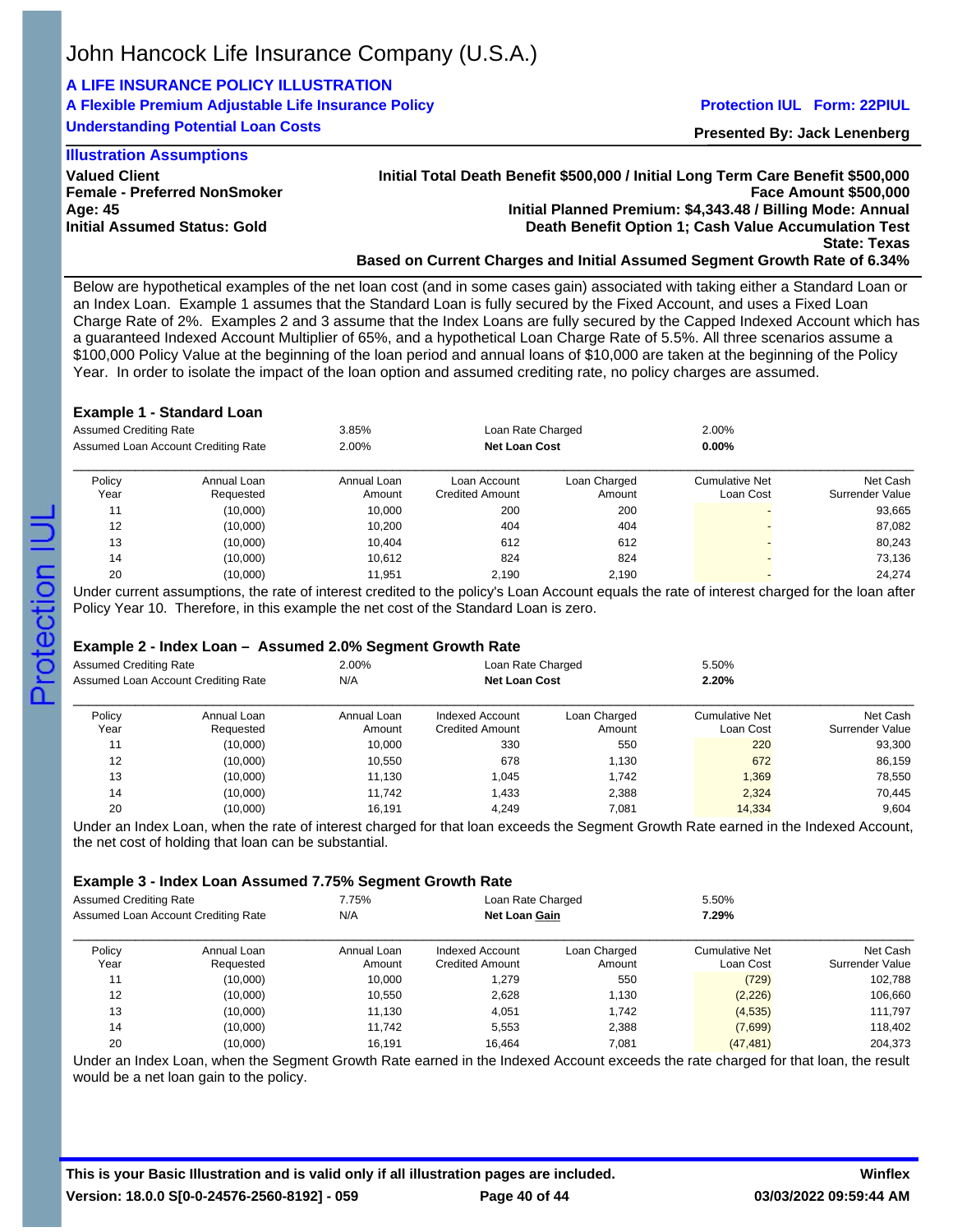## **A LIFE INSURANCE POLICY ILLUSTRATION**

**A Flexible Premium Universal Life Insurance Policy Glossary of Terms**

### **Protection IUL Form: 22PIUL**

**Presented By: Jack Lenenberg**

## **Illustration Assumptions**

**Valued Client Female - Preferred NonSmoker Age: 45 Initial Assumed Status: Gold**

**Initial Total Death Benefit \$500,000 / Initial Long Term Care Benefit \$500,000 Face Amount \$500,000 Initial Planned Premium: \$4,343.48 / Billing Mode: Annual Death Benefit Option 1; Cash Value Accumulation Test State: Texas Based on Current Charges and Initial Assumed Segment Growth Rate of 6.34%**

### **Advance Contribution Charge**

An Advance Contribution Charge is assessed on each monthly processing date when the cumulative premiums paid exceed the Advance Contribution Limit times the current Policy Year. It is deducted for the first 10 Policy Years. The Advance Contribution Charge rates and Advance Contribution Limit are both shown in the policy contract.

## **Asset Bonus**

Beginning in Policy Year 11 and continuing beyond Age 121, we apply an Asset Bonus at the Asset Bonus Annual Rate to any balances in your Fixed Account, Indexed Account Holding Segments, and the Index Appreciation Account as described in your policy. The Asset Bonus Rates vary by issue age, gender, and policy duration.

#### **Cost of Insurance**

Current insurance charges are based on Company experience. The current rates may change, but are guaranteed never to exceed the maximum rates. Maximum rates are no greater than the 2017 Loaded CSO Composite Ultimate Age Nearest Birthday mortality tables, adjusted for any applicable ratings.

### **Death Benefit Option**

Death Benefit Option 1 provides a level amount of coverage. It will increase only when necessary to maintain the definition of life insurance. Death Benefit Option 2 provides coverage equal to the Face Amount plus the Policy Value plus any amount necessary to maintain the definition of life insurance.

## **Face Amount**

Protection

The Face Amount is the coverage provided by the base policy. Any decreases to the Face Amount must fall within policy minimums, and are only allowed after the first Policy Year.

## **Face Amount Charge**

The Face Amount Charge is an additional \$0.1497 per \$1,000 of Face Amount per policy month in years 1-3. In years 4- 10, the rate is \$0.1497. This charge varies by the insured's issue age, gender, risk classification and the policy duration.

### **Fixed Bonus Interest**

The Fixed Bonus is a rate applied to Segment Balances in the Barclays Global MA Bonus Indexed Account. This rate is guaranteed at 0.65% and will be applied no less frequently than annually.

### **Guaranteed Indexed Account Multiplier**

The Guaranteed Indexed Account Multiplier is a rate applied to the Index Segment Interest Credit at the end of the segment. This rate increases the interest earned in each Indexed Account segment. The Guaranteed Indexed Account Multiplier varies by Indexed Account.

### **Index Change**

The Index Change is the difference in the index from the beginning to the end of a Segment.

### **Indexed Performance Charge**

The Indexed Performance Charge is equal to 0.165% multiplied by the Policy Value in the Index Appreciation Account excluding the Select Capped, Base Capped Two Year, Barclays Global MA Bonus, and Barclays Global MA Classic Indexed Accounts. The charge is deducted monthly on a pro-rata basis from the Indexed Accounts.

### **Net Death Benefit**

The Death Benefit illustrated is the Face Amount plus any Required Additional Death Benefit. This is the value that is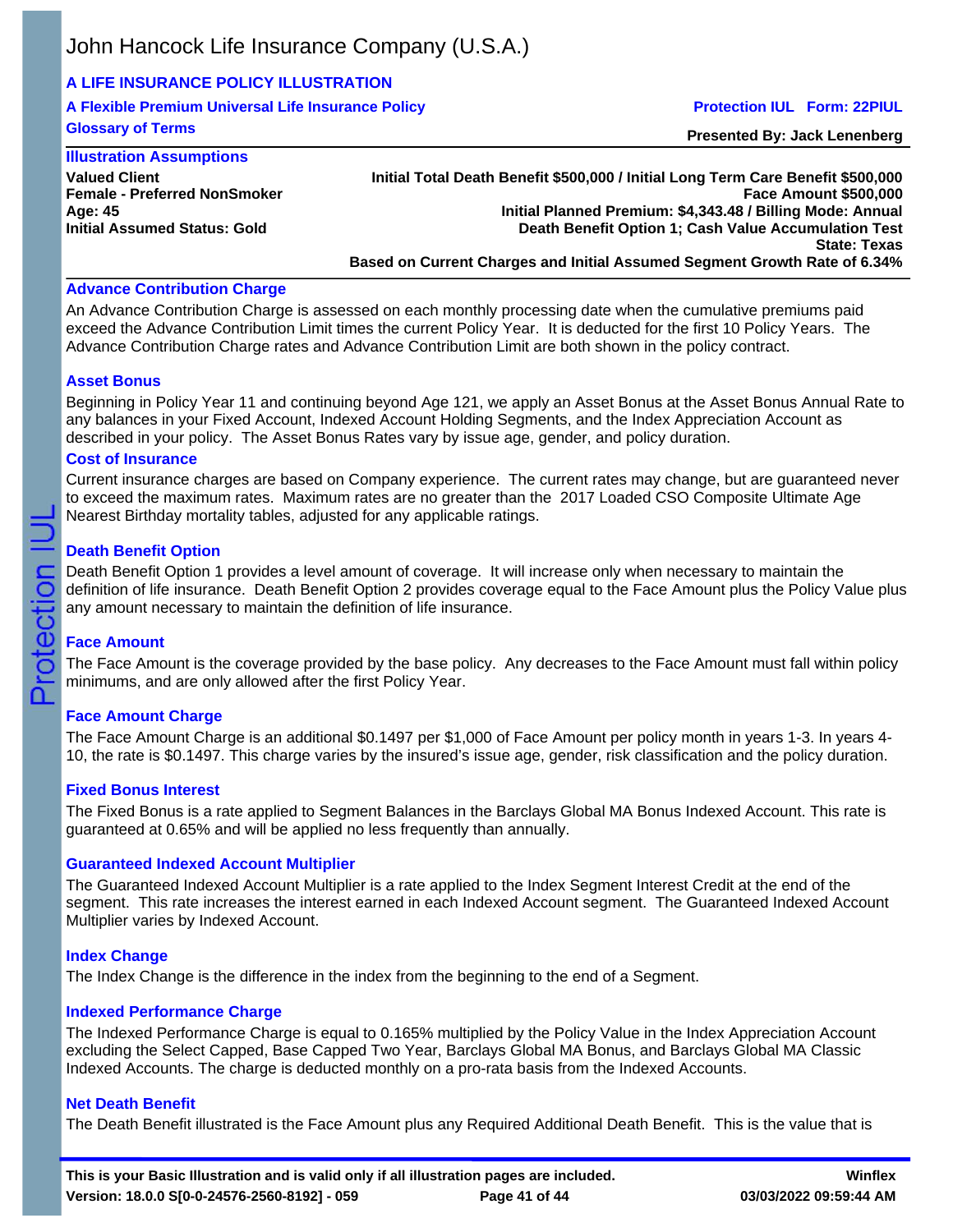## **A LIFE INSURANCE POLICY ILLUSTRATION**

**A Flexible Premium Universal Life Insurance Policy Glossary of Terms (cont'd)**

### **Protection IUL Form: 22PIUL**

**Presented By: Jack Lenenberg**

## **Illustration Assumptions**

**Valued Client Female - Preferred NonSmoker Age: 45 Initial Assumed Status: Gold**

**Initial Total Death Benefit \$500,000 / Initial Long Term Care Benefit \$500,000 Face Amount \$500,000 Initial Planned Premium: \$4,343.48 / Billing Mode: Annual Death Benefit Option 1; Cash Value Accumulation Test State: Texas Based on Current Charges and Initial Assumed Segment Growth Rate of 6.34%**

payable upon the death of the insured as stated on the front page of the policy. The actual amount payable may be decreased by loans or increased by additional insurance benefits. Death Benefits are illustrated as of the end of the year. Net Death Benefit reflects the total loan plus any loan interest due.

### **Net Income**

Net Income reflects any illustrated withdrawal, policy loan and/or loan interest due.

## **Net Surrender Value**

The Net Surrender Value is the Policy Value less Surrender Charge(s), and is illustrated as of end of the year. This amount is shown net of withdrawals and total loans plus loan interest due. During the Surrender Charge period, there is a Surrender Charge assessed if all or part of the Face Amount is reduced. If the policy terminates for any reason, the amount of any outstanding loan (that was not previously considered income) could result in a considerable tax. Under certain situations involving large amounts of outstanding loans, you might find yourself having to choose between high premium requirements to keep your policy from lapsing and a significant tax burden if you allow the lapse to occur. Please consult your tax advisor for further information.

## **Participation Rate**

The Participation Rate is the percentage of the Index Change (change in the value of the Index over the Segment Term) that will be recognized in the calculation of the Segment Growth Rate.

## **Planned Premium Outlay**

The Planned Premium Outlay is the amount which the policyholder plans to pay. This illustration assumes that Planned Premiums are paid at the beginning of each modal period indicated. Additional premiums may be paid while the policy is In Force, subject to our minimum and maximum limits.

## **Policy Value**

The Policy Value is the sum of all amounts held in the policy including the Fixed Account, the Index Appreciation Account, and any value in the Loan Account. When premiums are paid, the balance, after a premium charge is deducted, is allocated between the Fixed Account and the Index Appreciation Account, per your instructions. The Fixed Account is credited daily with a guaranteed interest rate of 1.00% or the current rate, whichever is greater. Segments in the Index Appreciation Account may earn an Index Segment Interest Credit at each Segment Maturity Date, subject to a guaranteed Segment Floor Rate of 0%. Also, once each month, Cost of Insurance and any other charges are deducted proportionately from both the Fixed Account and the Index Appreciation Account.

**Cumulative Guarantee**. Protection IUL policies also include a Cumulative Guarantee used for purposes of calculating Minimum Death Benefit, Insurance Benefit and the Cash Surrender Value. The Policy Value used for these purposes (only) is the greater of the Policy Value described above and the Cumulative Guaranteed Policy Value which is determined in the same manner as the Policy Value except that:

- Net Premiums accumulate at interest in the manner applicable to amounts accumulated in the Fixed Account;
- Monthly Deductions and withdrawals, including any applicable charges, are made from the amount accumulated as described above, in the manner applicable to the Fixed Account;
- The Indexed Performance Charge, if applicable, that is deducted will be determined by multiplying the Indexed Performance Charge deducted from the Policy Value in that month by the ratio of the Cumulative Guarantee Policy Value in that Month immediately before the Monthly Deduction, divided by the Policy Value in that month immediately before the Monthly Deduction;
- A 2% Cumulative Guaranteed Interest Rate is used to credit this amount.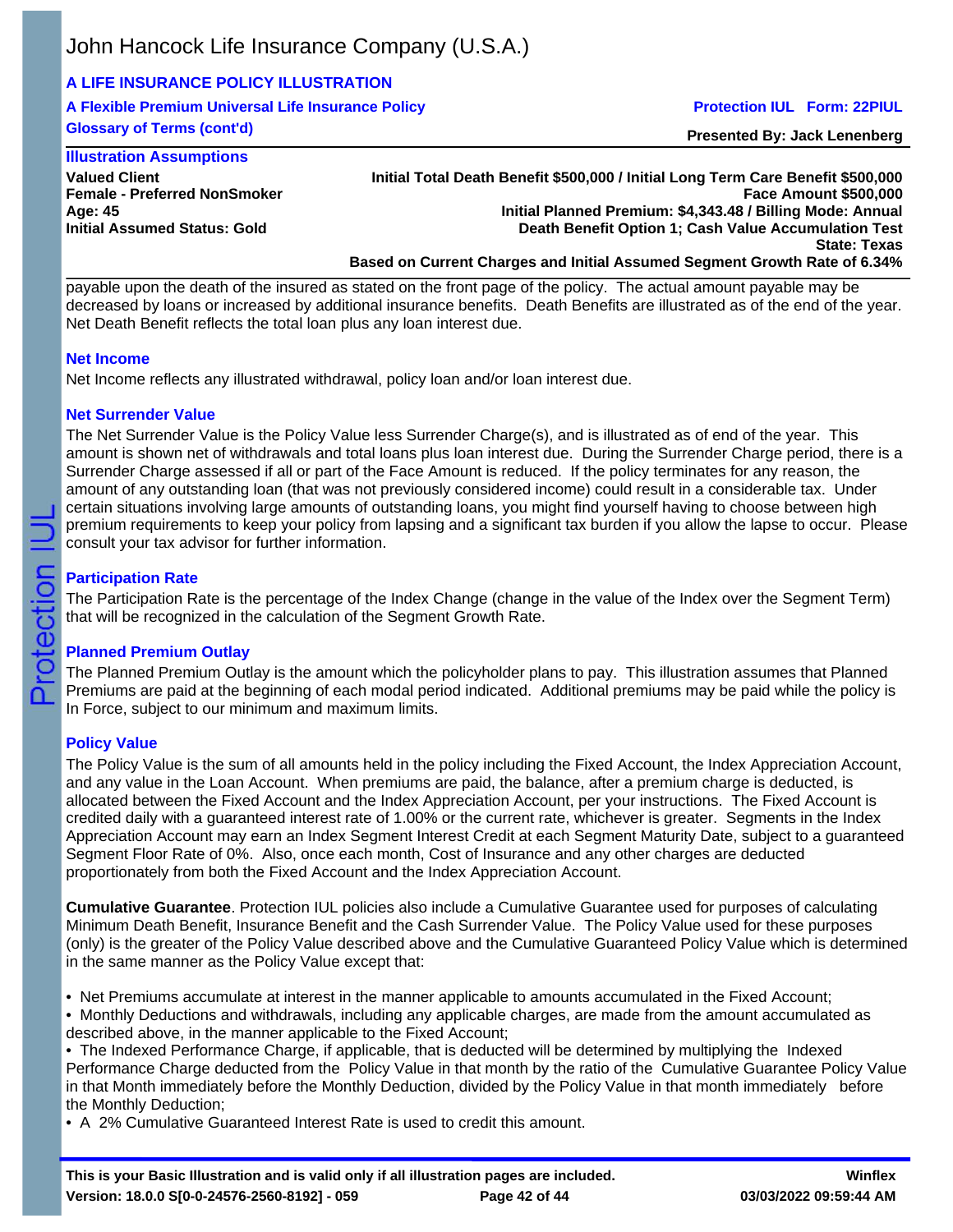## **A LIFE INSURANCE POLICY ILLUSTRATION**

**A Flexible Premium Universal Life Insurance Policy Glossary of Terms (cont'd)**

### **Protection IUL Form: 22PIUL**

**Presented By: Jack Lenenberg**

#### **Illustration Assumptions Valued Client Female - Preferred NonSmoker Age: 45 Initial Assumed Status: Gold**

**Initial Total Death Benefit \$500,000 / Initial Long Term Care Benefit \$500,000 Face Amount \$500,000 Initial Planned Premium: \$4,343.48 / Billing Mode: Annual Death Benefit Option 1; Cash Value Accumulation Test State: Texas Based on Current Charges and Initial Assumed Segment Growth Rate of 6.34%**

The Cumulative Guarantee does not increase the amount available for withdrawals or policy loans, and does not affect the amount available for transfers or allocations.

## **Policy Value Credit**

An additional credit provided to the Policy Value on a monthly basis. The amount of the Policy Value Credit varies based on the insureds age, gender, Risk Class, Policy Value, and Face Amount.

## **Premium Charge**

A Premium Charge of 35.0% is deducted from each premium in years 1-10. In years 11+, the charge is 32.0%.

## **Required Additional Death Benefit**

The death benefit will automatically be increased if necessary to maintain the minimum amount of insurance needed to comply with current federal tax law (Section 7702 of the Internal Revenue Code). This will ensure that your policy maintains the favorable tax treatment associated with being a life insurance policy.

## **Risk Class**

Protection

Classifications represent groups of people with similar risk characteristics and help to determine the Cost of Insurance. Final risk classification for a proposed insured is determined upon completion of the underwriting process, and may vary from what is shown on this illustration. If so, you will receive a Revised Basic Illustration prior to or upon delivery of your insurance contract.

## **Segment Cap Rate**

The Segment Cap Rate limits the rate used in calculating the Index Segment Interest Credit. The Segment Cap Rate varies by Indexed Account.

## **Segment Floor Rate**

The Segment Floor Rate is the minimum rate used in calculating the Index Segment Interest Credit for a segment. The guaranteed Segment Floor Rate for each Indexed Account is 0.00%.

## **Segment Term**

The Segment Term is the duration from the date the Segment initiates to the date it matures. All indexed accounts except the Base Capped Two Year Indexed Account have a one year Segment Term. The Base Capped Two Year Indexed Account has a two year Segment Term.

## **Index Disclosure**

The Standard & Poor's 500 Composite Stock Price Index is a product of S&P Dow Jones Indices LLC, a division of S&P Global,or its affiliates ("SPDJI"), and has been licensed for use by the Company. Standard & Poor's® and S&P® are registered trademarks of Standard & Poor's Financial Services LLC, a division of S&P Global ("S&P"); Dow Jones® is a registered trademark of Dow Jones Trademark Holdings LLC ("Dow Jones"); and these trademarks have been licensed for use by SPDJI and sublicensed for certain purposes by the Company. The indexed universal life insurance product issued by the policy is not sponsored, endorsed, sold or promoted by SPDJI, Dow Jones, S&P, their respective affiliates, and none of such parties make any representation regarding the advisability of investing in such product nor do they have any liability for any errors, omissions, or interruptions of the Standard & Poor's 500 Composite Stock Price Index.

The Barclays Global MA Index (the "Index") is a proprietary index that manages volatility through a systematic, rulesbased investments approach. Neither Barclays Bank PLC ("BB PLC") nor any of its affiliates (collectively, "Barclays") is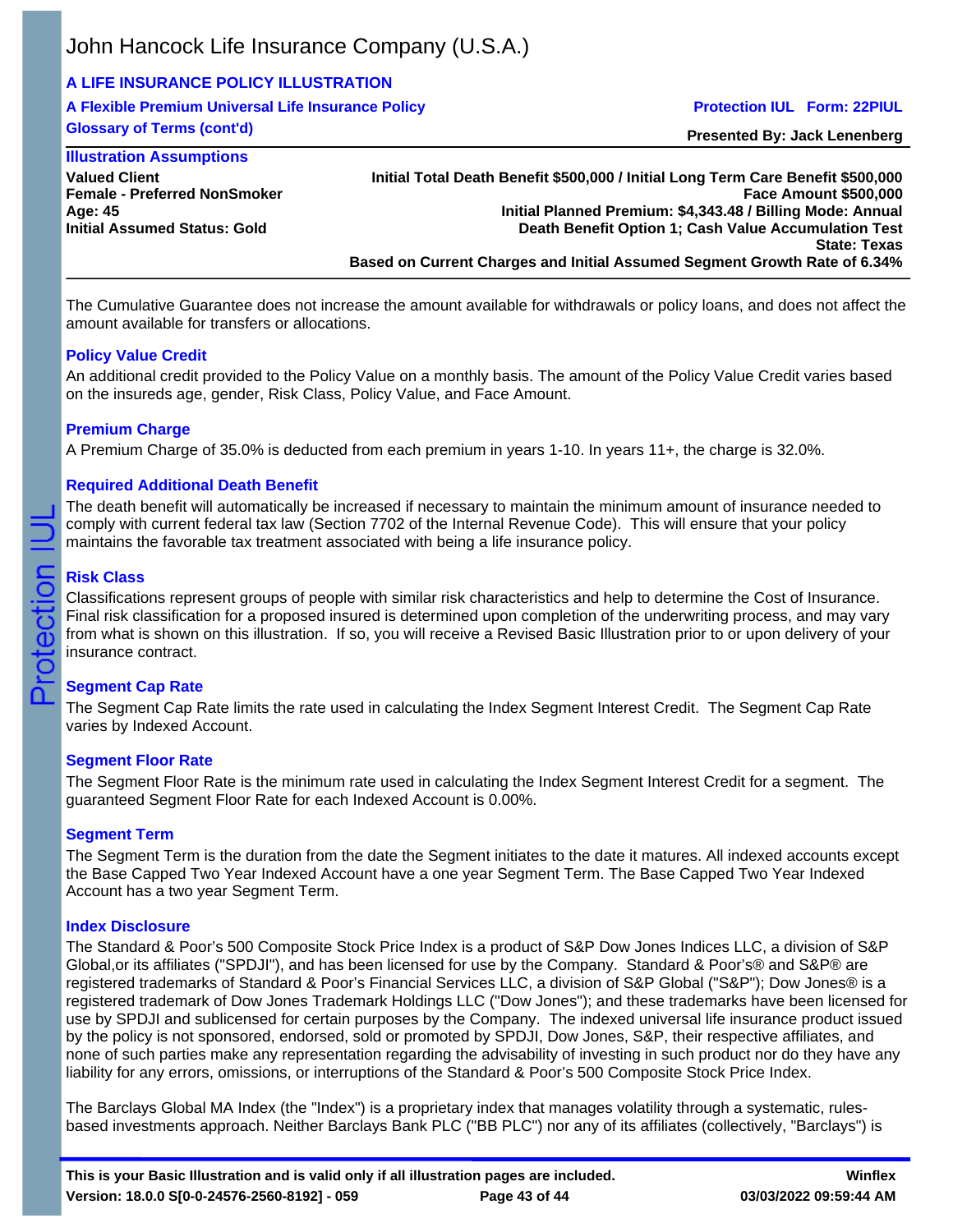## **A LIFE INSURANCE POLICY ILLUSTRATION**

**A Flexible Premium Universal Life Insurance Policy Glossary of Terms (cont'd)**

## **Protection IUL Form: 22PIUL**

**Presented By: Jack Lenenberg**

## **Illustration Assumptions**

**Valued Client Female - Preferred NonSmoker Age: 45 Initial Assumed Status: Gold**

### **Initial Total Death Benefit \$500,000 / Initial Long Term Care Benefit \$500,000 Face Amount \$500,000 Initial Planned Premium: \$4,343.48 / Billing Mode: Annual Death Benefit Option 1; Cash Value Accumulation Test State: Texas**

**Based on Current Charges and Initial Assumed Segment Growth Rate of 6.34%**

the issuer or producer of the John Hancock Life Insurance Company (U.S.A.)'s (the "Company" or the "Issuer") life insurance products (the "Products") and Barclays has no responsibilities, obligations or duties to purchasers of the Products. The Index, together with any Barclays indices that are components of the Index, is a trademark owned by Barclays and, together with any component indices and index data, is licensed for use by the Company as the issuer or producer of the Products. Barclays only relationship with the Issuer in respect of the Index is the licensing of the Index, which is administered, compiled and published by BB PLC in its role as the index sponsor (the "Index Sponsor") without regard to the Issuer or the Products or purchasers of the Products. Additionally, the Company as the Issuer may for itself execute transaction(s) with Barclays in or relating to the Index in connection with the Products. Purchasers acquire the Products from the Company and purchasers neither acquire any interest in the Index nor enter into any relationship of any kind whatsoever with Barclays upon purchase of the Products. The Products are not sponsored, endorsed, sold or promoted by Barclays and Barclays makes no representation regarding the advisability of the Products or use of the Index or any data included therein. Barclays shall not be liable in any way to the Issuer, Product purchaser or to other third parties in respect of the use or accuracy of the Index or any data included therein. Barclays Bank PLC is the owner of the intellectual property and licensing rights relating to the Index. The Index is operated by Barclays Index Administration, an independent index administration function within Barclays Bank PLC. Barclays Bank PLC may terminate the appointment of, and replace, the Index Sponsor with a successor index sponsor. Following the termination of the appointment of the Index Sponsor, Barclays Bank PLC will publish an announcement of that termination and the identity of the successor index sponsor on www.barclays.com/indices (or any successor website) as soon as reasonably practicable. Solactive AG is the official index calculation and maintenance agent of the Index. The financial instrument is not sponsored, promoted, sold or supported in any other manner by Solactive AG nor does Solactive AG offer any express or implicit guarantee or assurance either with regard to the results of using the Index and/or Index trademark or the Index Price at any time or in any other respect. The Index is calculated and published by Solactive AG. Solactive AG uses its best efforts to ensure that the Index is calculated correctly. Irrespective of its obligations towards the Issuer, Solactive AG has no obligation to point out errors in the Index to third parties including but not limited to purchasers, investors and/or financial intermediaries of the financial instrument. Neither publication of the Index by Solactive AG nor the use of the Index or Index trademark for the purpose of use in connection with the financial instrument constitutes a recommendation by Solactive AG to purchase or invest capital in said financial instrument nor does it in any way represent an assurance or opinion of Solactive AG with regard to any purchase in this financial instrument. Barclays does not guarantee the accuracy and/or completeness of the Index described herein any data included therein, or any data from which it is based, and Barclays shall not have any liability for any errors, omissions, or interruptions therein. Barclays does not make any warranty, express or implied, as to the results to be obtained from the use of the Index. Barclays expressly disclaims all warranties of merchantability or fitness for a particular purpose or use with respect to the Index or any data included therein. Without limiting any of the foregoing, in no event shall Barclays have liability for any special, punitive, indirect or consequential damages, lost profits, loss of opportunity or other financial loss, even if notified of the possibility of such damages.

None of Barclays, any of its affiliates or subsidiaries nor any of its directors, officers, employees, representatives, delegates or agents shall have any responsibility to any person (whether as a result of negligence or otherwise) for any determination made or anything done (or omitted to be determined or done) in respect of the Index or publication of the levels of the Index and any use to which any person may put the Index or the levels of the Index. In addition, although Barclays reserves the right to make adjustments to correct previously incorrectly published information, including but not limited to the levels of the Index, Barclays is under no obligation to do so and Barclays shall have no liability in respect of any errors or omissions. Nothing in any of the disclaimers set forth above will exclude or limit liability to the extent such exclusion or limitation is not permitted by law.

**This is your Basic Illustration and is valid only if all illustration pages are included. Version: 18.0.0 S[0-0-24576-2560-8192] - 059**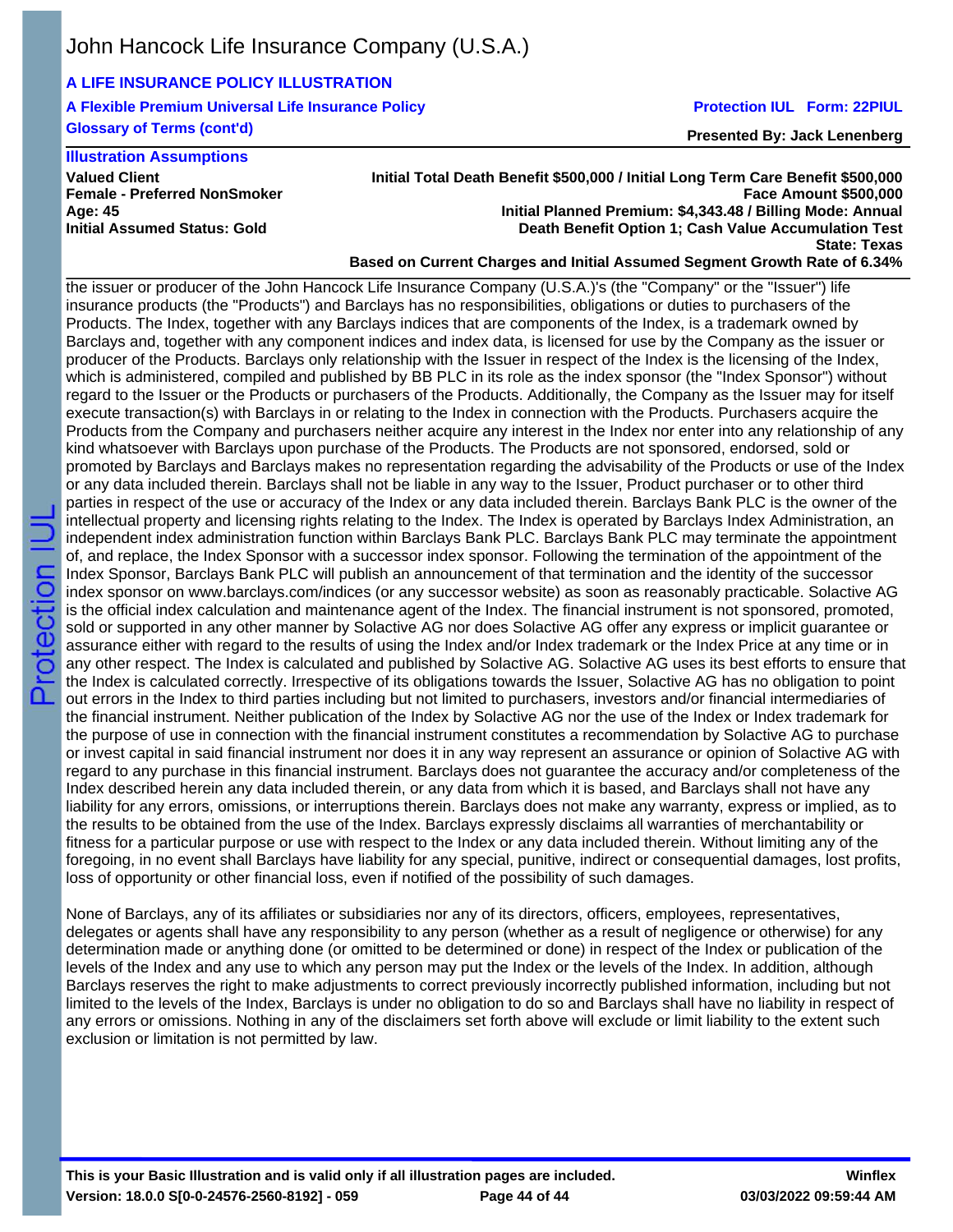## **A LIFE INSURANCE POLICY ILLUSTRATION**

**A Flexible Premium Universal Life Insurance Policy Input Summary ~~ Agent Use Only ~~**

### **Illustration Assumptions**

**Initial Assumed Status: Gold**

**Valued Client**

**Age: 45**

**Protection IUL Form: 22PIUL**

**Presented By: Jack Lenenberg**

#### **Female - Preferred NonSmoker Initial Total Death Benefit \$500,000 / Initial Long Term Care Benefit \$500,000 Face Amount \$500,000 Initial Planned Premium: \$4,343.48 / Billing Mode: Annual Death Benefit Option 1; Cash Value Accumulation Test State: Texas**

| <b>Product &amp; Concept</b>                  |                                   |
|-----------------------------------------------|-----------------------------------|
| Concept                                       | Ledger                            |
| Approved in                                   | <b>Texas</b>                      |
| Product Type                                  | Universal Life -- Single Life     |
| Product                                       | Protection IUL 22                 |
| <b>Policy Design</b>                          |                                   |
| <b>Insured Name</b>                           | <b>Valued Client</b>              |
| Sex                                           | Female                            |
| Issue Age / Birthdate                         | 45                                |
| <b>State</b>                                  | <b>Texas</b>                      |
| <b>Risk Class</b>                             | <b>Preferred NonSmoker</b>        |
| <b>Vitality PLUS Rider</b>                    | Yes                               |
| <b>Assumed Vitality PLUS Status</b>           | Gold                              |
| <b>Total Face Amount</b>                      | 500000                            |
| Death Benefit Option                          | Option 1                          |
| Premium                                       | Schedule                          |
| Target<br>1                                   | A121                              |
| <b>Premium Duration</b>                       | A121                              |
| Premium Mode                                  | Annual                            |
| <b>Agent Name</b>                             | Jack Lenenberg                    |
| <b>Policy Allocation</b>                      |                                   |
| <b>Allocation Option</b>                      | <b>Custom Allocation and Rate</b> |
| <b>Select Capped Rate</b>                     | 5.48%                             |
| Base Capped Two Year Rate                     | 6.34%                             |
| Barclays Global MA Bonus Rate                 | 6.34%                             |
| Barclays Global MA Classic Rate               | 6.34%                             |
| Capped Rate                                   | 5.04%                             |
| High Capped Rate                              | 6.03%                             |
| <b>High Par Capped Rate</b>                   | 4.81%                             |
| <b>Fixed Rate</b>                             | Current                           |
| <b>Allocation Select Capped Rate</b>          | $0\%$                             |
| Allocation Base Capped Two Year Rate          | $0\%$                             |
| Allocation Barclays Global MA Bonus<br>Rate   | 100%                              |
| Allocation Barclays Global MA Classic<br>Rate | 0%                                |
| <b>Allocation Capped Rate</b>                 | 0%                                |
| Allocation High Capped Rate                   | 0%                                |

**John Hancock used the fully allocated expense method to test and verify all products for compliance with the NAIC Life Insurance Illustration Model Regulation.**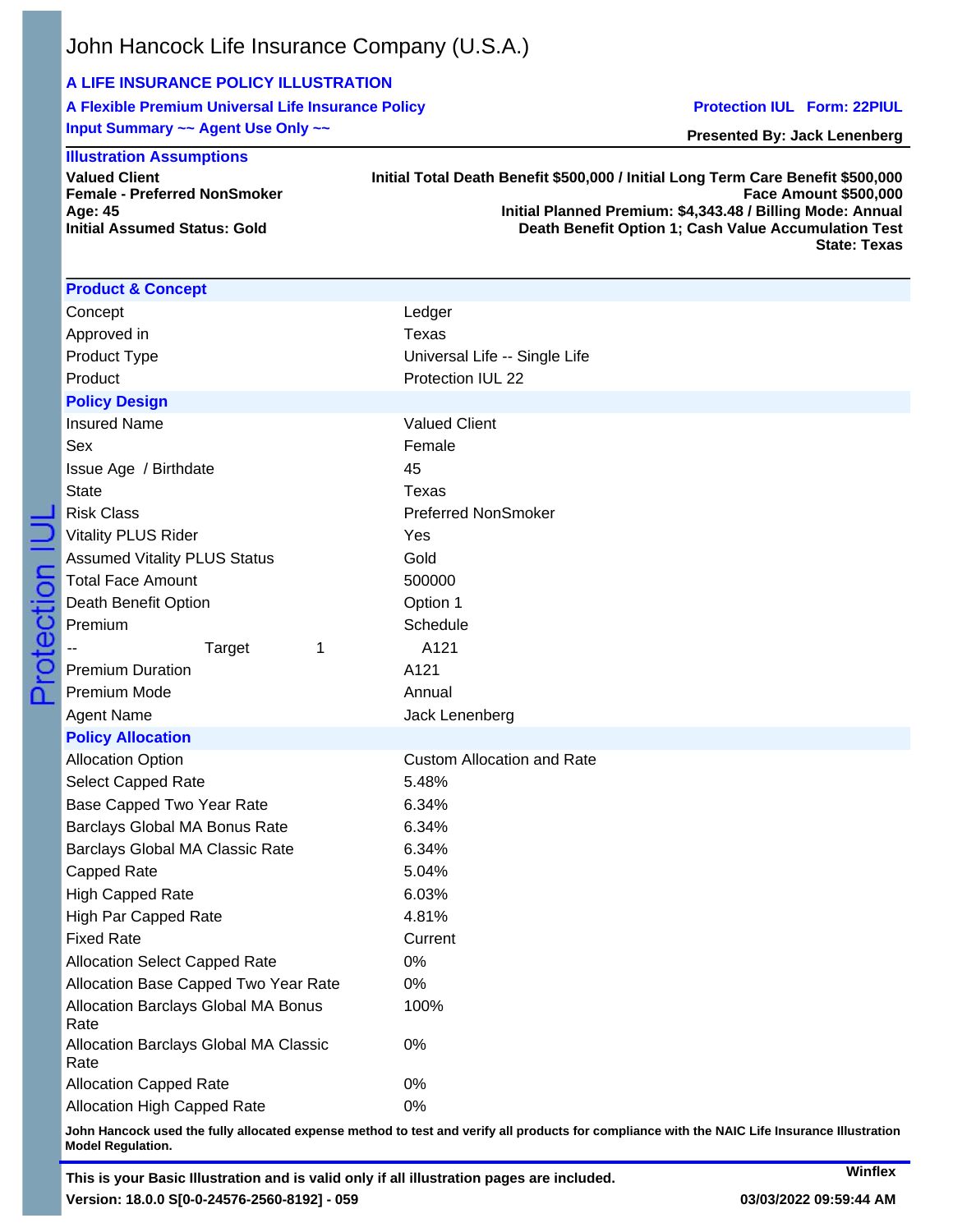# **A LIFE INSURANCE POLICY ILLUSTRATION**

**A Flexible Premium Universal Life Insurance Policy Input Summary ~~ Agent Use Only ~~ (cont'd)**

**Protection IUL Form: 22PIUL**

**Presented By: Jack Lenenberg**

| <b>Illustration Assumptions</b><br><b>Valued Client</b> | Initial Total Death Benefit \$500,000 / Initial Long Term Care Benefit \$500,000 |
|---------------------------------------------------------|----------------------------------------------------------------------------------|
| <b>Female - Preferred NonSmoker</b>                     | <b>Face Amount \$500,000</b>                                                     |
| Age: 45                                                 | Initial Planned Premium: \$4,343.48 / Billing Mode: Annual                       |
| <b>Initial Assumed Status: Gold</b>                     | Death Benefit Option 1; Cash Value Accumulation Test<br><b>State: Texas</b>      |
| Allocation High Par Capped Rate                         | 0%                                                                               |
| <b>Fixed Rate Allocation</b>                            | 0%                                                                               |
| <b>Policy Options</b>                                   |                                                                                  |
| <b>Estimated Policy Issue Date</b>                      | 04/03/2022                                                                       |
| Charges                                                 | Current                                                                          |
| Lump Sum Month Year 1                                   | 1                                                                                |
| Lump Sum Month Years 2+                                 | 1                                                                                |
| <b>MEC Testing</b>                                      | Avoid MEC                                                                        |
| Withdrawal Cap                                          | <b>Basis</b>                                                                     |
| Loan Cap                                                | None                                                                             |
| Loan Interest Payment Type                              | <b>Borrow</b>                                                                    |
| Variable Loan Interest Rate                             | 2.50%                                                                            |
| <b>Owner Tax Rate</b>                                   | 35%                                                                              |
| <b>Riders</b>                                           |                                                                                  |
| Long-Term Care Rider                                    | Yes                                                                              |
| <b>LTC Rider Risk Class</b>                             | Same as Base Policy                                                              |
| <b>LTC Rider Rating</b>                                 | None                                                                             |
| Max. Monthly LTC Benefit                                | 2%                                                                               |
| <b>Accelerated Benefit %</b>                            | 100%                                                                             |
| <b>Optional Reports</b>                                 |                                                                                  |
| <b>Optional Presentations</b>                           | No Presentation                                                                  |
| <b>Optional Reports</b>                                 | Yes                                                                              |
| <b>Input Summary</b>                                    | Yes                                                                              |
| <b>Vitality PLUS Presentation</b>                       | Yes                                                                              |

**John Hancock used the fully allocated expense method to test and verify all products for compliance with the NAIC Life Insurance Illustration Model Regulation.**

**Winflex**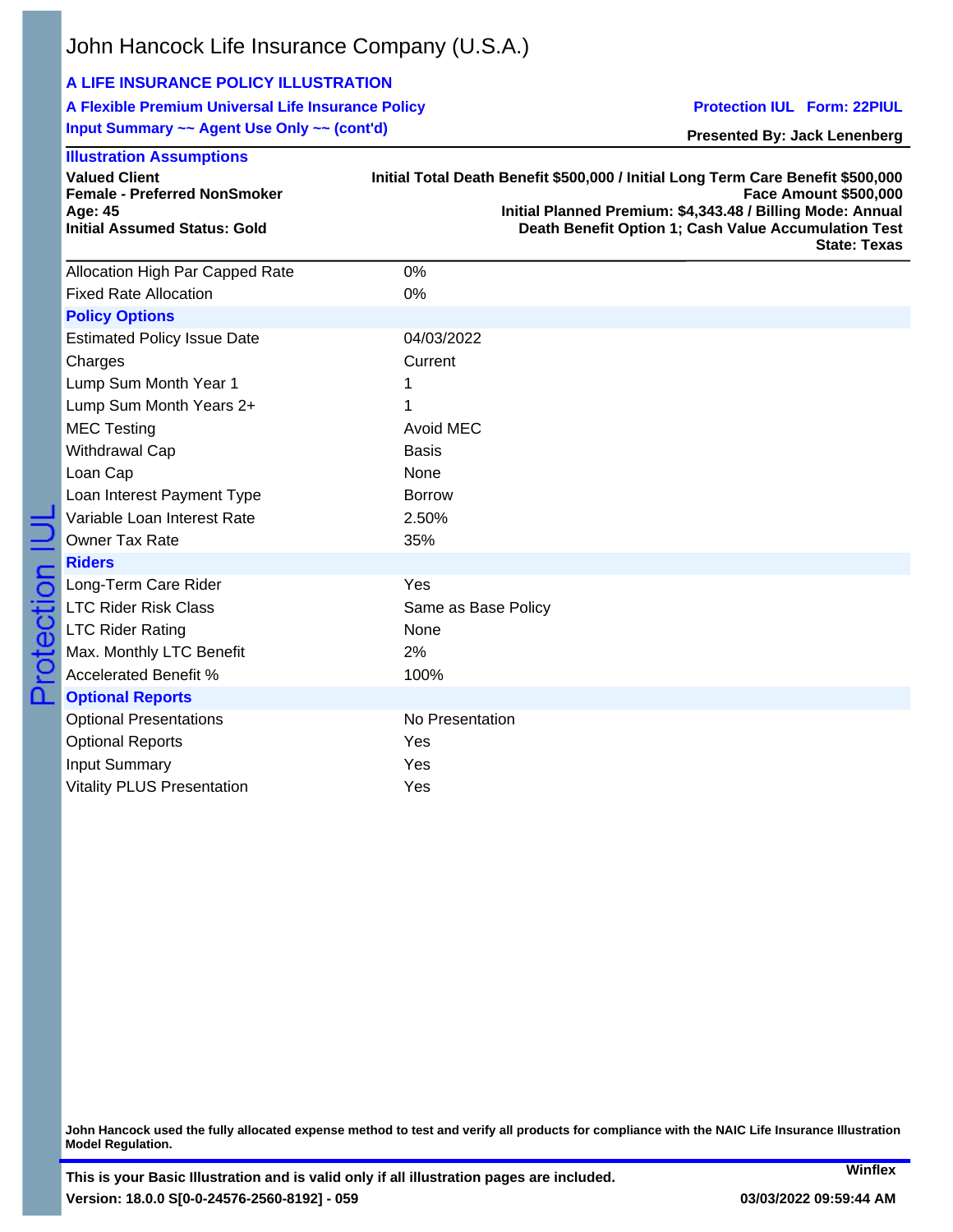| <b>Life Insurance Illustration</b> |                                                     |                      |                                    |                                                 |                           |                             |
|------------------------------------|-----------------------------------------------------|----------------------|------------------------------------|-------------------------------------------------|---------------------------|-----------------------------|
|                                    |                                                     |                      | Name: Valued Client                |                                                 |                           |                             |
|                                    |                                                     |                      | Female Age: 45-Preferred NonSmoker | Date: 3/3/2022                                  |                           |                             |
|                                    | <b>Initial Death</b><br><b>Benefit</b><br>\$500,000 |                      | Initial<br>Payment<br>\$4,343      | Non-Guaranteed<br><b>Interest Rate</b><br>6.34% | Tax Bracket<br>35%        |                             |
| Year                               | Age                                                 | Net Annual<br>Outlay | Cumulative<br>Net Outlay           | Annual<br>Cash Value<br>Incr / Decr             | Net<br>Surrender<br>Value | Net Death<br><b>Benefit</b> |
| 1                                  | 46                                                  | 4,343                | 4,343                              | 0                                               | 0                         | 500,000                     |
| 2                                  | 47                                                  | 4,343                | 8,687                              | 0                                               | $\mathbf 0$               | 500,000                     |
| 3                                  | 48                                                  | 4,343                | 13,030                             | 688                                             | 688                       | 500,000                     |
| 4                                  | 49                                                  | 4,343                | 17,374                             | 1,894                                           | 2,582                     | 500,000                     |
| 5                                  | 50                                                  | 4,343                | 21,717                             | 2,539                                           | 5,121                     | 500,000                     |
| 6                                  | 51                                                  | 4,343                | 26,061                             | 2,720                                           | 7,841                     | 500,000                     |
| 7                                  | 52                                                  | 4,343                | 30,404                             | 2,853                                           | 10,694                    | 500,000                     |
| 8                                  | 53                                                  | 4,343                | 34,748                             | 2,995                                           | 13,689                    | 500,000                     |
| 9                                  | 54                                                  | 4,343                | 39,091                             | 3,151                                           | 16,840                    | 500,000                     |
| 10                                 | 55                                                  | 4,343                | 43,435                             | 3,323                                           | 20,163                    | 500,000                     |
| 11                                 | 56                                                  | 4,343                | 47,778                             | 4,153                                           | 24,316                    | 500,000                     |
| 12                                 | 57                                                  | 4,343                | 52,122                             | 4,414                                           | 28,730                    | 500,000                     |
| 13                                 | 58                                                  | 4,343                | 56,465                             | 4,757                                           | 33,487                    | 500,000                     |
| 14                                 | 59                                                  | 4,343                | 60,809                             | 5,125                                           | 38,612                    | 500,000                     |
| 15                                 | 60                                                  | 4,343                | 65,152                             | 5,520                                           | 44,132                    | 500,000                     |
| 16                                 | 61                                                  | 4,343                | 69,496                             | 5,942                                           | 50,074                    | 500,000                     |
| 17                                 | 62                                                  | 4,343                | 73,839                             | 6,386                                           | 56,460                    | 500,000                     |
| 18                                 | 63                                                  | 4,343                | 78,183                             | 6,861                                           | 63,321                    | 500,000                     |
| 19                                 | 64                                                  | 4,343                | 82,526                             | 7,366                                           | 70,687                    | 500,000                     |
| $20\,$                             | 65                                                  | 4,343                | 86,870                             | 7,899                                           | 78,586                    | 500,000                     |
| 21                                 | 66                                                  | 4,343                | 91,213                             | 8,431                                           | 87,017                    | 500,000                     |
| 22                                 | 67                                                  | 4,343                | 95,557                             | 9,022                                           | 96,039                    | 500,000                     |
| 23                                 | 68                                                  | 4,343                | 99,900                             | 9,644                                           | 105,683                   | 500,000                     |
| 24                                 | 69                                                  | 4,343                | 104,244                            | 10,299                                          | 115,982                   | 500,000                     |
| 25                                 | 70                                                  | 4,343                | 108,587                            | 10,989                                          | 126,971                   | 500,000                     |
| 26                                 | 71                                                  | 4,343                | 112,930                            | 11,698                                          | 138,669                   | 500,000                     |
| 27                                 | $72\,$                                              | 4,343                | 117,274                            | 12,494                                          | 151,163                   | 500,000                     |
| 28                                 | 73                                                  | 4,343                | 121,617                            | 13,342                                          | 164,505                   | 500,000                     |
| 29                                 | 74                                                  | 4,343                | 125,961                            | 14,257                                          | 178,762                   | 500,000                     |
| $30\,$                             | 75                                                  | 4,343                | 130,304                            | 15,247                                          | 194,009                   | 500,000                     |

V2.51.00 C2.00.01. 9:59:44 AM Version:18.0.0 - 059 This supplemental illustration is not intended to predict actual performance and is valid only when accompanied by all pages of a Protection IUL 22 illustration from John Hancock Life Insurance Company (U.S.A.).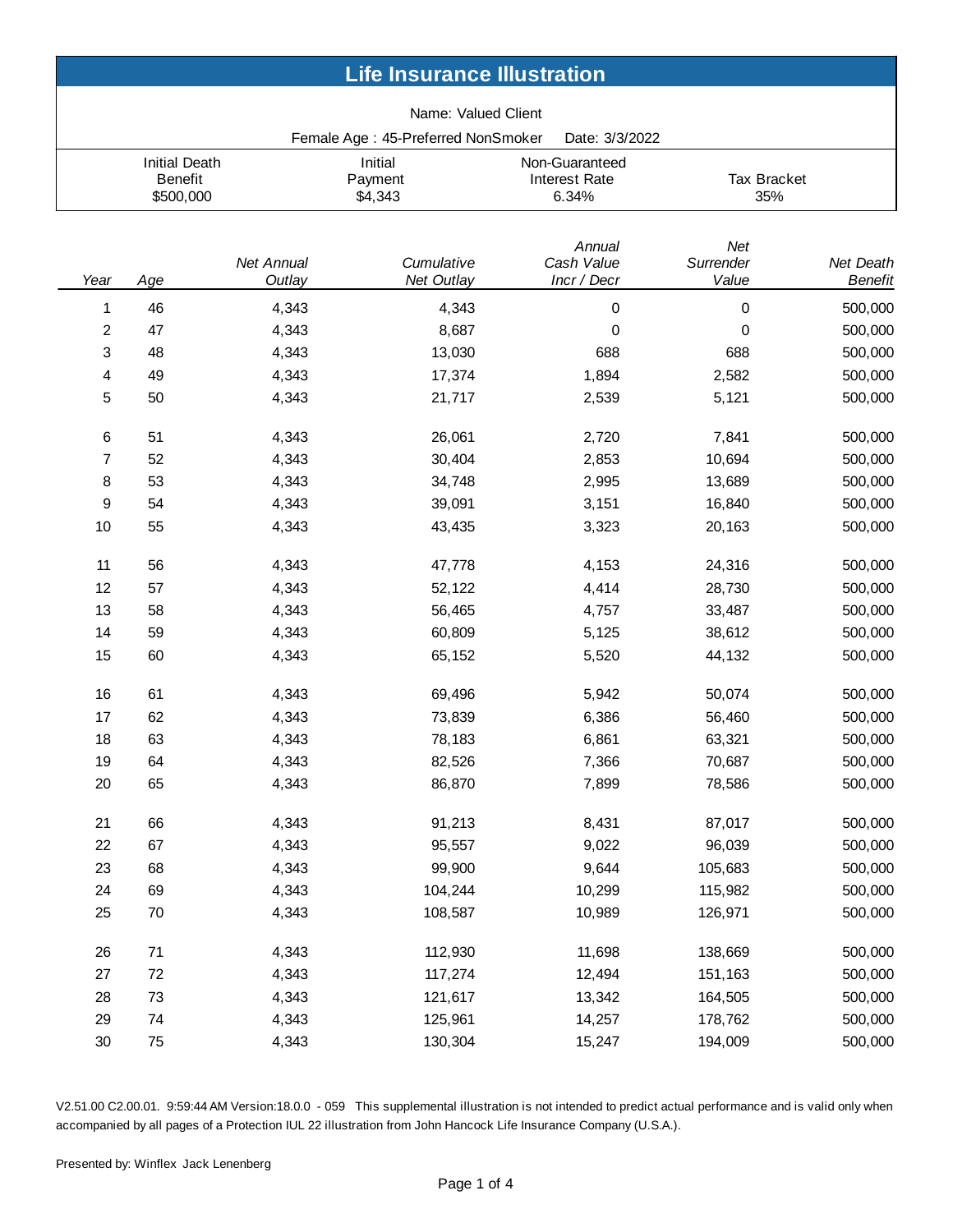| <b>Life Insurance Illustration</b> |                                                     |                      |                                    |                                          |                           |                             |
|------------------------------------|-----------------------------------------------------|----------------------|------------------------------------|------------------------------------------|---------------------------|-----------------------------|
|                                    |                                                     |                      | Name: Valued Client                |                                          |                           |                             |
|                                    |                                                     |                      | Female Age: 45-Preferred NonSmoker | Date: 3/3/2022                           |                           |                             |
|                                    | <b>Initial Death</b><br><b>Benefit</b><br>\$500,000 |                      | Initial<br>Payment<br>\$4,343      | Non-Guaranteed<br>Interest Rate<br>6.34% | <b>Tax Bracket</b><br>35% |                             |
| Year                               | Age                                                 | Net Annual<br>Outlay | Cumulative<br>Net Outlay           | Annual<br>Cash Value<br>Incr / Decr      | Net<br>Surrender<br>Value | Net Death<br><b>Benefit</b> |
| 31                                 | 76                                                  | 4,343                | 134,648                            | 16,257                                   | 210,266                   | 500,000                     |
| 32                                 | 77                                                  | 4,343                | 138,991                            | 17,430                                   | 227,696                   | 500,000                     |
| 33                                 | 78                                                  | 4,343                | 143,335                            | 18,729                                   | 246,425                   | 500,000                     |
| 34                                 | 79                                                  | 4,343                | 147,678                            | 20,182                                   | 266,607                   | 500,000                     |
| 35                                 | 80                                                  | 4,343                | 152,022                            | 21,818                                   | 288,425                   | 500,000                     |
| 36                                 | 81                                                  | 4,343                | 156,365                            | 23,676                                   | 312,101                   | 500,000                     |
| 37                                 | 82                                                  | 4,343                | 160,709                            | 25,843                                   | 337,944                   | 500,000                     |
| 38                                 | 83                                                  | 4,343                | 165,052                            | 28,340                                   | 366,284                   | 512,908                     |
| 39                                 | 84                                                  | 4,343                | 169,396                            | 30,448                                   | 396,732                   | 544,633                     |
| 40                                 | 85                                                  | 4,343                | 173,739                            | 32,701                                   | 429,433                   | 577,974                     |
| 41                                 | 86                                                  | 4,343                | 178,083                            | 35,118                                   | 464,551                   | 612,976                     |
| 42                                 | 87                                                  | 4,343                | 182,426                            | 37,664                                   | 502,215                   | 649,715                     |
| 43                                 | 88                                                  | 4,343                | 186,770                            | 40,396                                   | 542,611                   | 688,194                     |
| 44                                 | 89                                                  | 4,343                | 191,113                            | 43,176                                   | 585,787                   | 728,367                     |
| 45                                 | 90                                                  | 4,343                | 195,457                            | 46,148                                   | 631,935                   | 770,329                     |
| 46                                 | 91                                                  | 4,343                | 199,800                            | 49,330                                   | 681,265                   | 814,179                     |
| 47                                 | 92                                                  | 4,343                | 204,144                            | 52,683                                   | 733,948                   | 859,966                     |
| 48                                 | 93                                                  | 4,343                | 208,487                            | 56,320                                   | 790,268                   | 907,781                     |
| 49                                 | 94                                                  | 4,343                | 212,831                            | 60,213                                   | 850,481                   | 957,812                     |
| 50                                 | 95                                                  | 4,343                | 217,174                            | 64,378                                   | 914,859                   | 1,010,096                   |
| 51                                 | 96                                                  | 4,343                | 221,517                            | 68,883                                   | 983,742                   | 1,064,900                   |
| 52                                 | 97                                                  | 4,343                | 225,861                            | 73,703                                   | 1,057,445                 | 1,122,266                   |
| 53                                 | 98                                                  | 4,343                | 230,204                            | 78,860                                   | 1,136,305                 | 1,182,326                   |
| 54                                 | 99                                                  | 4,343                | 234,548                            | 84,379                                   | 1,220,684                 | 1,245,220                   |
| 55                                 | 100                                                 | 4,343                | 238,891                            | 90,283                                   | 1,310,967                 | 1,310,967                   |
| 56                                 | 101                                                 | 4,343                | 243,235                            | 96,599                                   | 1,407,566                 | 1,407,566                   |
| 57                                 | 102                                                 | 4,343                | 247,578                            | 103,351                                  | 1,510,917                 | 1,510,917                   |
| 58                                 | 103                                                 | 4,343                | 251,922                            | 110,575                                  | 1,621,492                 | 1,621,492                   |
| 59                                 | 104                                                 | 4,343                | 256,265                            | 118,305                                  | 1,739,797                 | 1,739,797                   |
| 60                                 | 105                                                 | 4,343                | 260,609                            | 126,574                                  | 1,866,371                 | 1,866,371                   |

V2.51.00 C2.00.01. 9:59:44 AM Version:18.0.0 - 059 This supplemental illustration is not intended to predict actual performance and is valid only when accompanied by all pages of a Protection IUL 22 illustration from John Hancock Life Insurance Company (U.S.A.).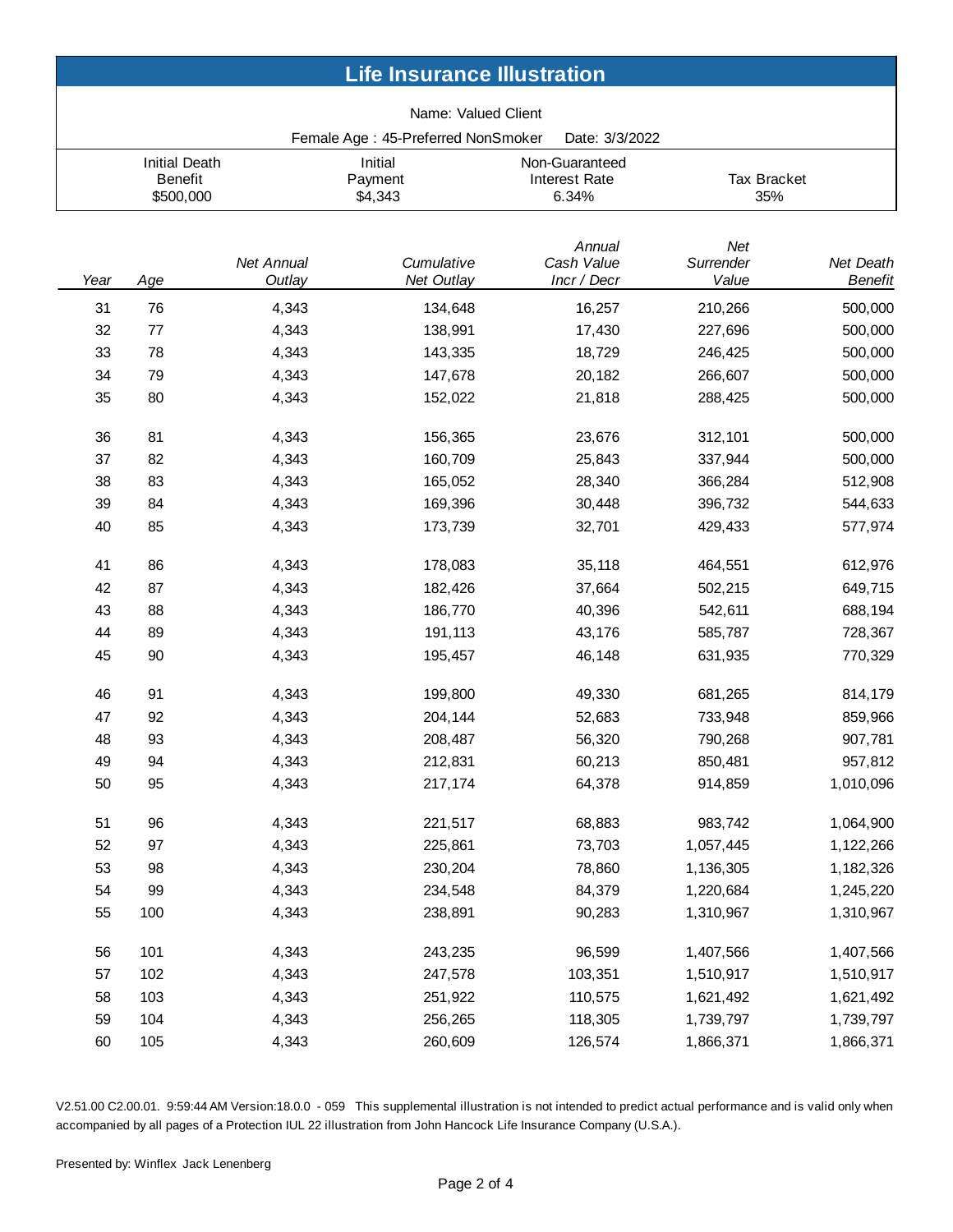| <b>Life Insurance Illustration</b> |                                                     |                             |                                    |                                                 |                           |                             |
|------------------------------------|-----------------------------------------------------|-----------------------------|------------------------------------|-------------------------------------------------|---------------------------|-----------------------------|
|                                    |                                                     |                             | Name: Valued Client                |                                                 |                           |                             |
|                                    |                                                     |                             | Female Age: 45-Preferred NonSmoker | Date: 3/3/2022                                  |                           |                             |
|                                    | <b>Initial Death</b><br><b>Benefit</b><br>\$500,000 |                             | Initial<br>Payment<br>\$4,343      | Non-Guaranteed<br><b>Interest Rate</b><br>6.34% | <b>Tax Bracket</b><br>35% |                             |
| Year                               | Age                                                 | <b>Net Annual</b><br>Outlay | Cumulative<br>Net Outlay           | Annual<br>Cash Value<br>Incr / Decr             | Net<br>Surrender<br>Value | Net Death<br><b>Benefit</b> |
| 61                                 | 106                                                 | 4,343                       | 264,952                            | 135,422                                         | 2,001,793                 | 2,001,793                   |
| 62                                 | 107                                                 | 4,343                       | 269,296                            | 144,887                                         | 2,146,680                 | 2,146,680                   |
| 63                                 | 108                                                 | 4,343                       | 273,639                            | 155,016                                         | 2,301,696                 | 2,301,696                   |
| 64                                 | 109                                                 | 4,343                       | 277,983                            | 165,850                                         | 2,467,546                 | 2,467,546                   |
| 65                                 | 110                                                 | 4,343                       | 282,326                            | 177,444                                         | 2,644,990                 | 2,644,990                   |
| 66                                 | 111                                                 | 4,343                       | 286,670                            | 189,847                                         | 2,834,837                 | 2,834,837                   |
| 67                                 | 112                                                 | 4,343                       | 291,013                            | 203,118                                         | 3,037,955                 | 3,037,955                   |
| 68                                 | 113                                                 | 4,343                       | 295,357                            | 217,315                                         | 3,255,270                 | 3,255,270                   |
| 69                                 | 114                                                 | 4,343                       | 299,700                            | 232,506                                         | 3,487,776                 | 3,487,776                   |
| 70                                 | 115                                                 | 4,343                       | 304,044                            | 248,757                                         | 3,736,533                 | 3,736,533                   |
| 71                                 | 116                                                 | 4,343                       | 308,387                            | 266,146                                         | 4,002,679                 | 4,002,679                   |
| 72                                 | 117                                                 | 4,343                       | 312,731                            | 284,750                                         | 4,287,429                 | 4,287,429                   |
| 73                                 | 118                                                 | 4,343                       | 317,074                            | 304,654                                         | 4,592,083                 | 4,592,083                   |
| 74                                 | 119                                                 | 4,343                       | 321,418                            | 325,948                                         | 4,918,031                 | 4,918,031                   |
| 75                                 | 120                                                 | 4,343                       | 325,761                            | 348,733                                         | 5,266,764                 | 5,266,764                   |
| 76                                 | 121                                                 | 4,343                       | 330,104                            | 373,109                                         | 5,639,873                 | 5,639,873                   |
| 77                                 | 122                                                 | 0                           | 330,104                            | 357,568                                         | 5,997,441                 | 5,997,441                   |
| 78                                 | 123                                                 | 0                           | 330,104                            | 380,238                                         | 6,377,679                 | 6,377,679                   |
| 79                                 | 124                                                 | 0                           | 330,104                            | 404,345                                         | 6,782,024                 | 6,782,024                   |
| 80                                 | 125                                                 | 0                           | 330,104                            | 429,980                                         | 7,212,004                 | 7,212,004                   |
| T@                                 | 125                                                 | 330,104                     | 330,104                            | 7,212,004                                       | 7,212,004                 | 7,212,004                   |

V2.51.00 C2.00.01. 9:59:44 AM Version:18.0.0 - 059 This supplemental illustration is not intended to predict actual performance and is valid only when accompanied by all pages of a Protection IUL 22 illustration from John Hancock Life Insurance Company (U.S.A.).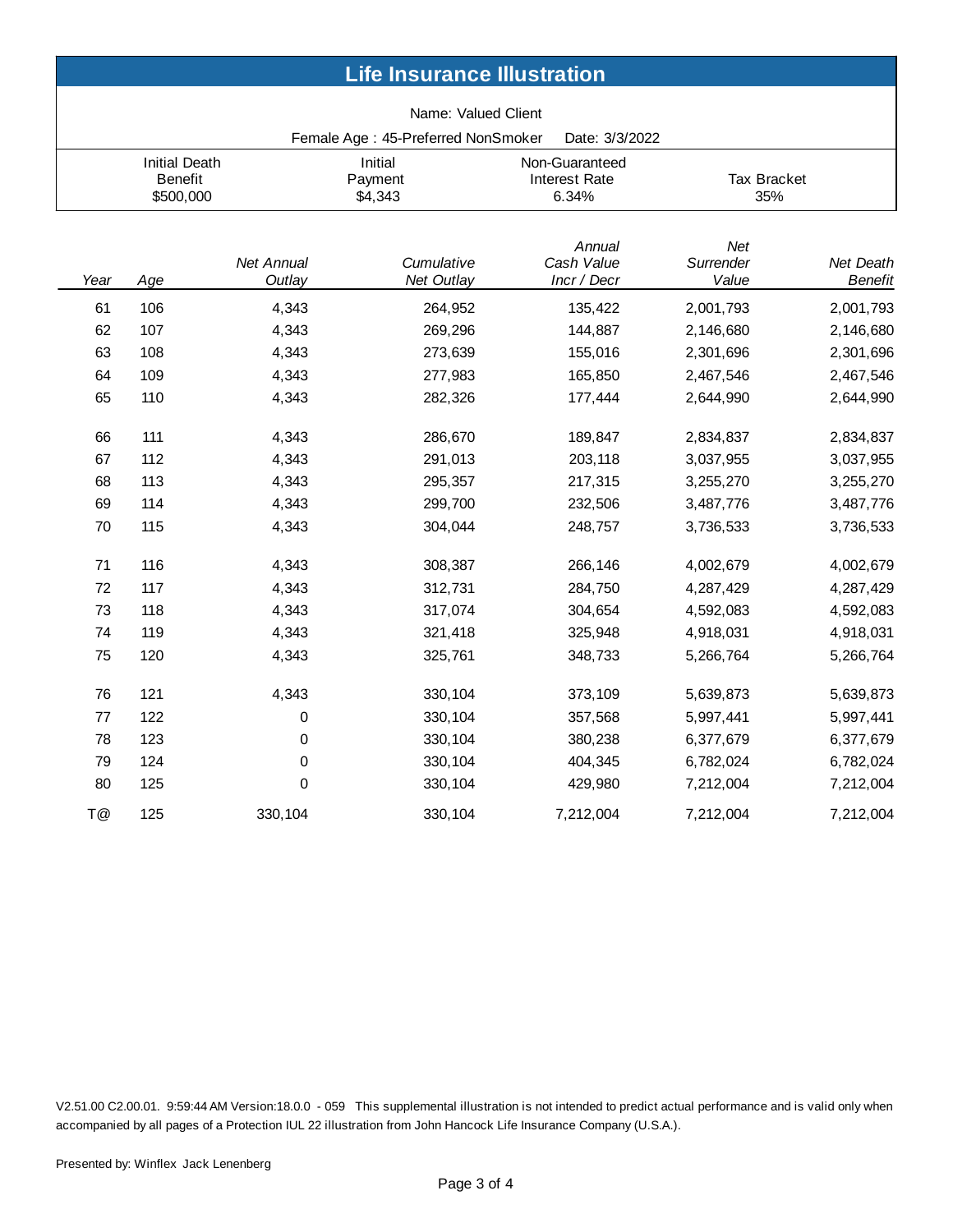# **Illustration Concept: Life Insurance Illustration**

The Ledger concept illustrates non-guaranteed values and other nonguaranteed elements.

The net annual premium outlay column includes total illustrated annual premium for the base policy and any riders less any loans, dividends and/or surrenders of other policy values, plus any tax consequences that might result from situations such as a Modified Endowment Contract.

Please refer to the Basic Ledger and Supplemental Ledger for a complete description of non-guaranteed values including definitions of cash value and death benefit columns.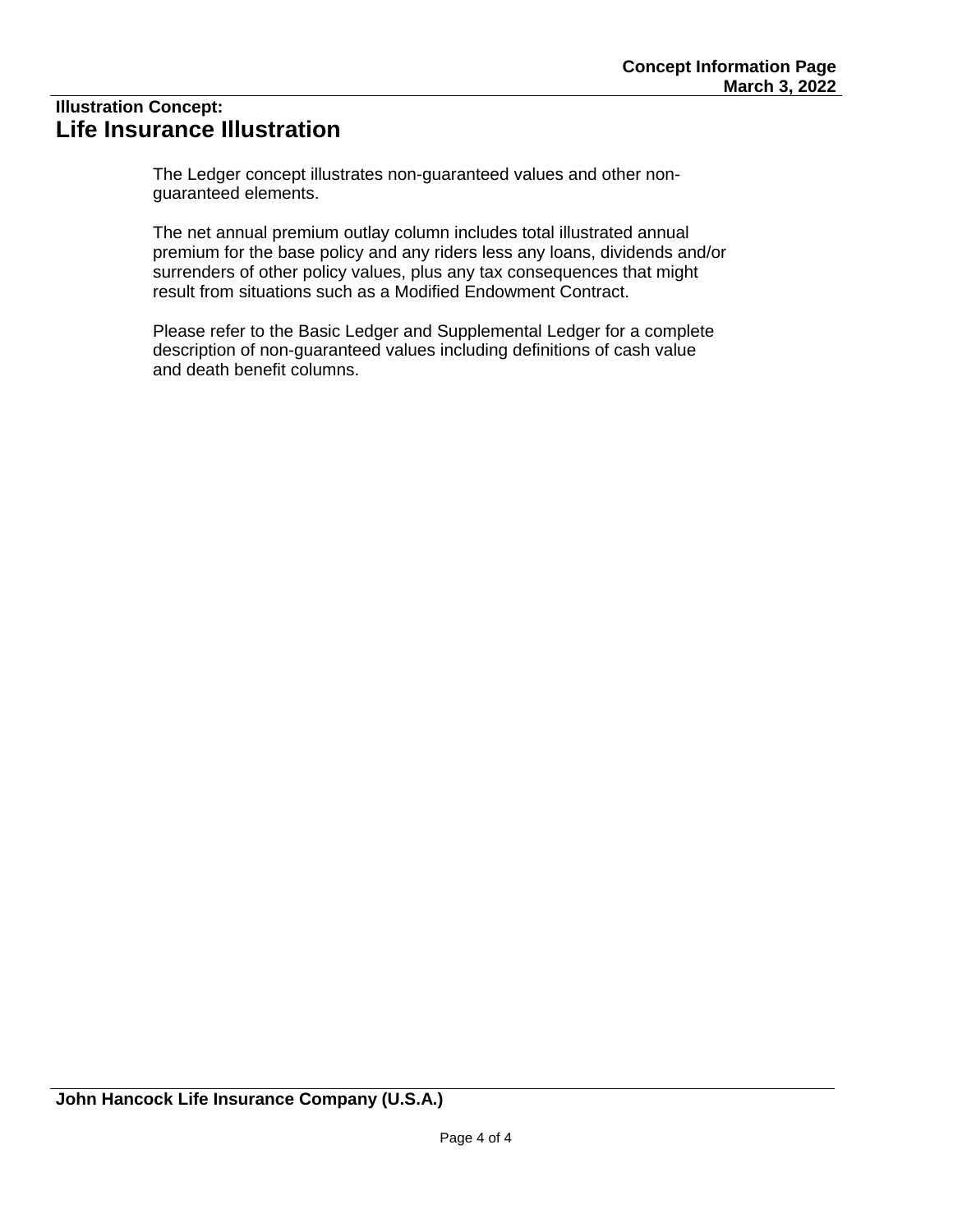# **Insured**

| <b>Insured Name</b>                | <b>Valued Client</b>       |
|------------------------------------|----------------------------|
| Sex                                | Female                     |
| Age                                | 45                         |
| Class                              | <b>Preferred NonSmoker</b> |
| <b>Flat Extra Amount</b>           | 1 to $76 - 0$              |
| State of Issue                     | Texas                      |
| Backdate to Save Age               | N                          |
| <b>Estimated Policy Issue Date</b> | 04/03/2022                 |
|                                    |                            |

# **Solve For**

| Solve For                           | Premium            |
|-------------------------------------|--------------------|
| <b>Vitality Plus</b>                | Y                  |
| <b>Assumed Vitality Plus Status</b> | 1 to 55 - Gold     |
| <b>Total Face Amount</b>            | 1 to 121 - 500,000 |
| Premium                             | 1 to 121 - Target  |
| <b>Preliminary Funding Account</b>  | N                  |
| LifeTrack Billing                   | N                  |
| <b>Target Cash Value</b>            | 1.00               |
| Target Cash Value Year/Age          | Lifetime           |

## **Disbursements**

Disbursements N

# **Assumed Rate**

| <b>Allocation Option</b>        | <b>Custom Allocation and Rate</b> |
|---------------------------------|-----------------------------------|
| <b>Base Capped Rate</b>         | 1 to 121 - 6.34                   |
| Select Capped Rate              | 1 to 121 - 5.48                   |
| Base Capped Two Year Rate       | 1 to 121 - 6.34                   |
| Barclays Global MA Bonus Rate   | 1 to 121 - 6.34                   |
| Barclays Global MA Classic Rate | 1 to 121 - 6.34                   |
| Capped Rate                     | 1 to 121 - 5.04                   |
| High Capped Rate                | 1 to 121 - 6.03                   |
| High Par Capped Rate            | 1 to 121 - 4.81                   |
| <b>Fixed Rate</b>               | 1 to 121 - Current                |
| Select Capped Account           | 0                                 |
| Base Capped Two Year Acct.      | 0                                 |
| Barclays Global MA Bonus Acct   | 100                               |
| Barclays Global MA Classic Acct | 0                                 |
| Capped Acct                     | 0                                 |
| High Capped Acct                | 0                                 |
| High Par Capped Acct            | 0                                 |
| <b>Fixed Acct</b>               | 0                                 |
| One Time Reallocation           | N                                 |
|                                 |                                   |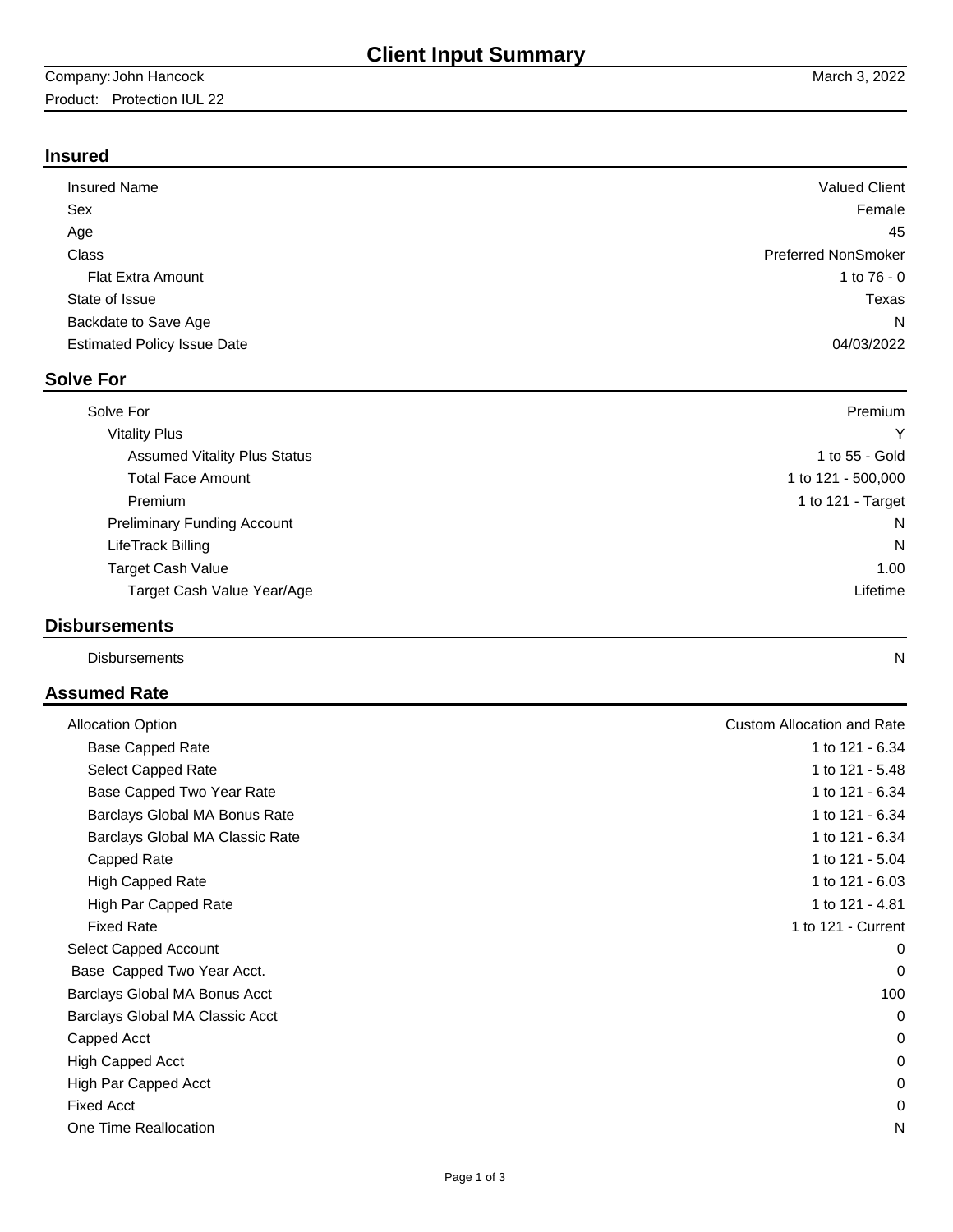# **Policy Options**

| Death Benefit Option              | Option 1 (Level) |
|-----------------------------------|------------------|
| <b>Premium Mode</b>               | Annual           |
| Charges                           | Current          |
| <b>Prevent MEC</b>                | Υ                |
| Lump Sum                          | 1 to 121 - 0     |
| Lump Sum Month First Year         | 1                |
| Lump Sum Month Years 2+           | 1                |
| <b>Revised Basic Illustration</b> | N                |
| Years to Print                    | Lifetime         |
|                                   |                  |

## **Policy Riders**

| <b>Policy Riders</b>                    | Y                   |
|-----------------------------------------|---------------------|
| Cash Value Enhancement                  | N                   |
| Disability Payment of Specified Premium | N                   |
| Return of Premium Death Benefit         | N                   |
| Long-Term Care Rider                    | Υ                   |
| <b>LTC Rider Risk Class</b>             | Same as Base Policy |
| <b>LTC Rider Rating</b>                 | None                |
| Max Monthly LTC Benefit                 | 2%                  |
| <b>Accelerated Benefit %</b>            | 100                 |
| <b>Critical Illness Benefit Rider</b>   | N                   |

# **Optional Pages**

| <b>Optional Pages</b>                        | Υ |
|----------------------------------------------|---|
| <b>Annual Account Summary</b>                | N |
| Monthly Account Summary                      | N |
| Loan Details Report                          | N |
| Necessary Premium Report                     | N |
| <b>Input Summary</b>                         | Y |
| Cover Page                                   | N |
| Internal Rate of Return                      | N |
| Death Benefit Illustration                   | N |
| <b>LTC Claim Illustration</b>                | N |
| <b>TAMRA Page</b>                            | N |
| <b>Tabular Midpoint Ledger</b>               | N |
| <b>Vitality Plus Presentation</b>            | Y |
| <b>Aspire Presentation</b>                   | N |
| <b>Critical Illness Benefit Presentation</b> | N |
| Three Rate Comparison                        | N |
|                                              |   |

# **Agent Info**

| Agent Name           | Jack Lenenberg     |
|----------------------|--------------------|
| <b>Agent Company</b> | <b>LTC Partner</b> |
| Agent License        | 3524868            |